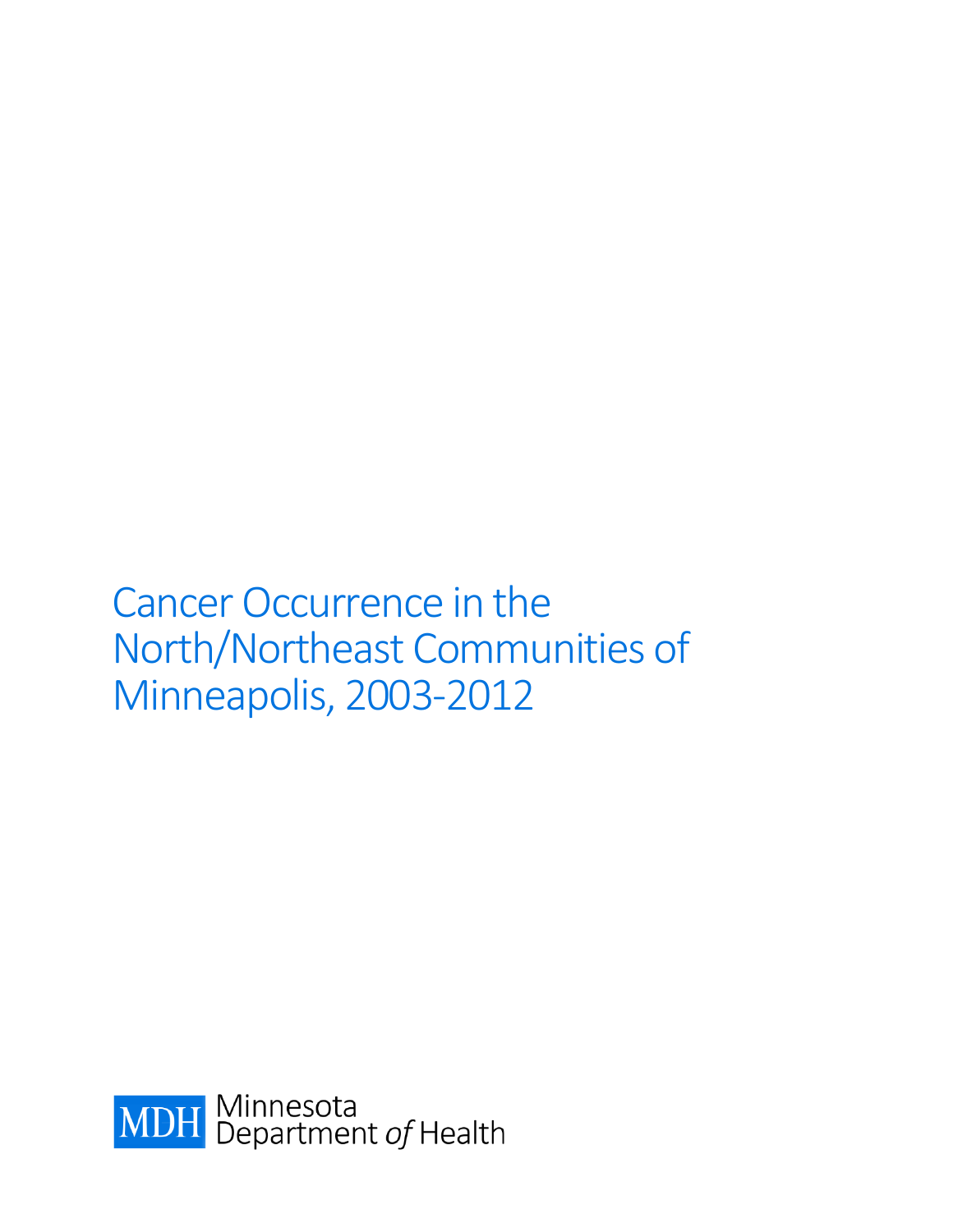#### **Cancer Occurrence in the North/Northeast Communities of Minneapolis, 2003-2012**

Minnesota Department of Health, Minnesota Cancer Surveillance System PO Box 64882 , St. Paul, MN 55164-0882 651-201-5900 <http://www.health.state.mn.us/divs/hpcd/cdee/mcss/index.html>



Upon request, this material will be made available in an alternative format such as large print, Braille or audio recording. Printed on recycled paper.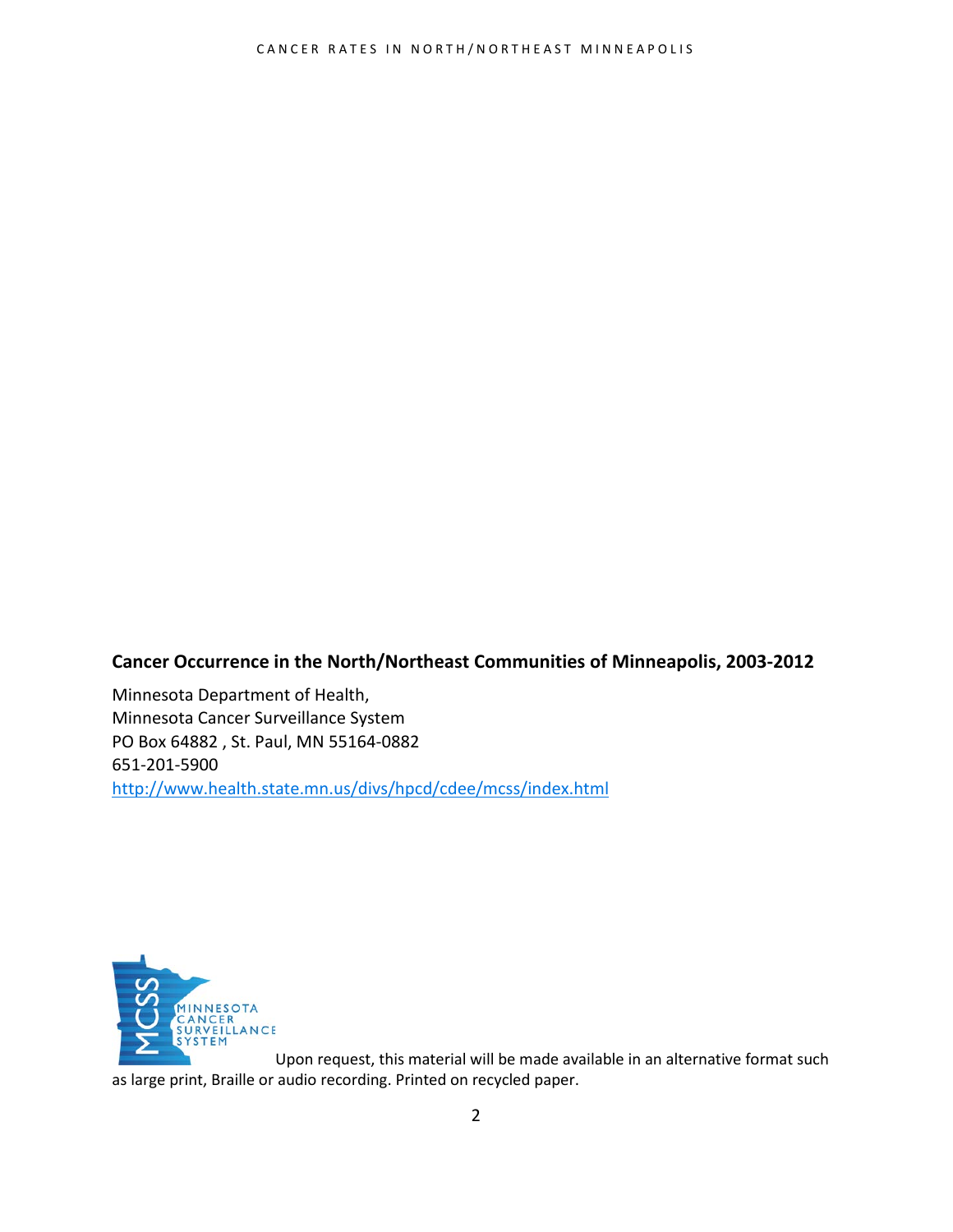#### CANCER RATES IN NORTH/NORTHEAST MINNEAPOLIS

#### Contents

| Usefulness and Limitations of Community Cancer Rates in Addressing Environmental    |
|-------------------------------------------------------------------------------------|
|                                                                                     |
| To reduce tobacco use and exposure to secondhand smoke (lung cancer, larynx cancer, |
|                                                                                     |
| To reduce alcohol abuse (liver cancer, colorectal cancer, oral cancer, esophageal   |
| To promote healthy eating and active living to prevent/reduce obesity (colorectal   |
|                                                                                     |
| To increase HPV vaccination rates (cervical cancer, oral cancer) 16                 |
| To reduce Hepatitis C transmission and improve treatment (liver cancer)16           |
| To increase cancer screening (colorectal cancer, cervical cancer) 17                |
|                                                                                     |
|                                                                                     |
|                                                                                     |
|                                                                                     |
|                                                                                     |
|                                                                                     |
|                                                                                     |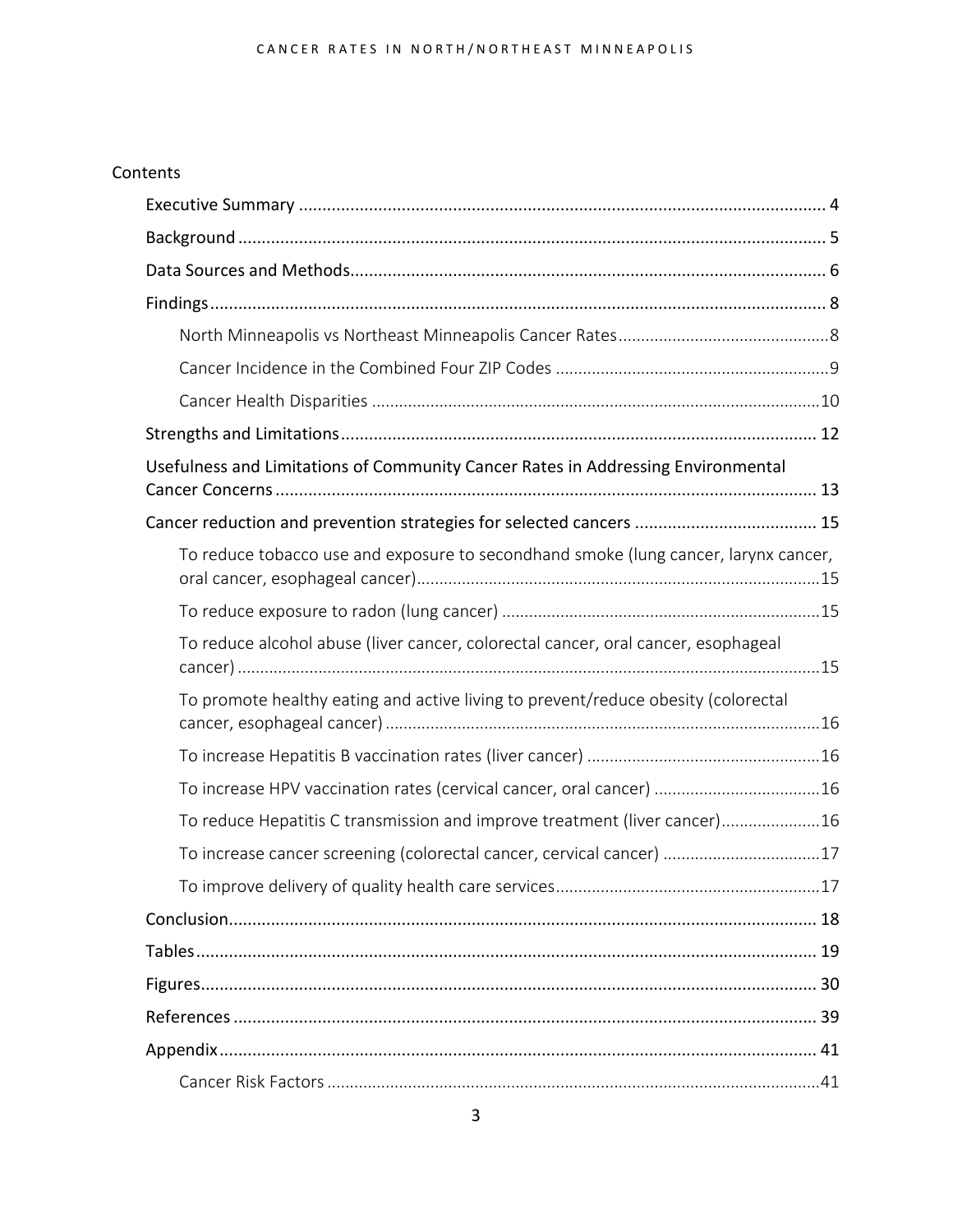## <span id="page-3-0"></span>Executive Summary

A request in February 2016 for cancer rates in several neighborhoods in North and Northeast Minneapolis led to the Minnesota Department of Health analysis of cancer incidence rates and other relevant data from 2003 to 2012 for these communities. While community cancer rates have a high degree of statistical uncertainty and must be interpreted cautiously, such data are also very useful in addressing public concerns over cancer rates in a county or a community by providing a more complete and accurate profile of cancer occurrence.

This MDH analysis found that the North Minneapolis neighborhoods included in ZIP codes 55411 and 55412 had a greater overall cancer incidence when compared to the metro area but did not have a significantly different cancer burden compared to the broader African American community in the metro area. African Americans comprised 8.6 percent of the Twin Cities Metro in 2010 but made up nearly 46 percent of the population in North Minneapolis.

In contrast, the Northeast Neighborhood ZIP codes (55413, 55418) with a racial makeup more similar to the metro area had only had one significantly elevated cancer, liver cancer, among males, when compared to the metro area.

Differences in cancer incidence rates by race, ethnicity, and gender have been welldocumented throughout the U.S. as well as in Minnesota. The pattern of rates in the North Minneapolis communities was generally consistent with these known differences. The elevated cancer rates in North Minneapolis are similar to the cancer rates for African Americans in other parts of the Twin Cities metro area, where African Americans have much higher incidence rates of some cancers, such as cervical cancer, liver cancer, and colorectal cancer.

In the North Minneapolis zip codes, seven categories of cancer among males, and four among females were significantly elevated. Two types of cancer including skin cancer and thyroid cancer were significantly lower than the Metro rates. In the North Minneapolis neighborhoods, among males, cancer rates were elevated for total cancers (27%), and for cancers of the colon (37%), esophagus (61%), larynx (179%), liver (219%), lung (99%), oral cavity (75%), and pancreas (87%). Among females, there was no overall excess of total cancers, but elevations were found for cancers of the cervix (96%), esophagus (201%), larynx (208%), lung (38%), and multiple myeloma (117%). There were significant deficits of melanoma skin cancer for both males (61% deficit) and females (72% deficit) and a marginally significant deficit of thyroid cancer among females (34% deficit). This pattern of cancer incidence in North Minneapolis communities is likely attributable to the known racial disparities in cancer incidence rates as well as to the major cancer risk factors.

This finding highlights an opportunity to improve public health prevention efforts because these cancers are associated with well-known, preventable risk factors such as smoking, living in a household with a smoker, alcohol use, obesity, dietary habits, and hepatitis and HPV infection rates.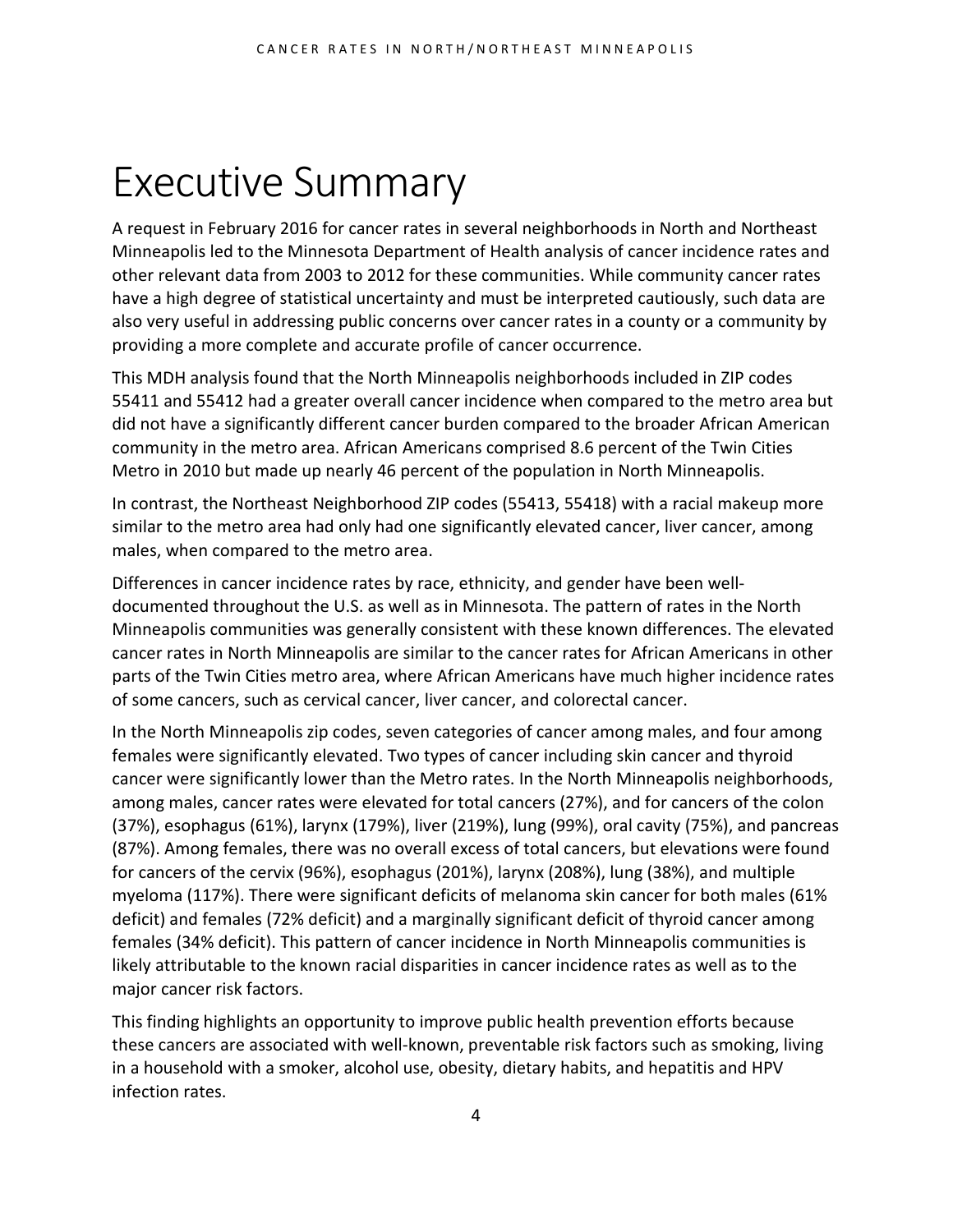While there is now sufficient evidence that air pollution (particularly the very tiny particles that can arise from natural sources or from autos, trucks, and industrial emissions) is a risk factor for lung cancer, the overwhelming contributors to lung cancer are smoking, secondhand smoke, radon, and occupational exposures to asbestos, silica, diesel exhaust, arsenic, chromium, cadmium, and nickel compounds.

Many opportunities exist for intervention and health promotion to reduce cancer disparities affecting North Minneapolis and Minnesota's African American community. These elevated cancer rates in one of Minnesota's largest African American communities fit with the general pattern of Minnesota's health inequities between whites and people of color. While the common belief is that good health is due to personal choices and good medical care, it is now known that health is created by much more than just good medical care. Personal behaviors and medical care do influence health and are important related to cancer but achieving optimal health for everyone requires excellent schools, economic opportunities, environmental quality, secure housing, good transportation, safe neighborhoods, and much more. For example, limiting the marketing of menthol cigarettes (the type of cigarette most popular in the Black community) and decreasing the concentration of liquor stores and bars in African American communities could positively affect lung and liver cancer rates.

This analysis highlights the need for a cancer reduction approach in the African American community and North Minneapolis that pairs targeted action steps and broader efforts to address social and economic factors. African American and North Minneapolis cancer reduction efforts should focus on increasing access to healthy foods, campaigns to combat hepatitis infection and increase HPV vaccination, smoking prevention, particularly related to menthol cigarettes, and reduced use of alcohol and increased access to chemical dependency treatment. To succeed, these more targeted efforts must occur in a broader context of addressing the complex and longstanding barriers to improving income and education that prevent populations of color and American Indian communities from gaining equal access to opportunities to attain optimal health.

## <span id="page-4-0"></span>Background

The Minnesota Cancer Surveillance System [\(MCSS\)](http://www.health.state.mn.us/divs/hpcd/cdee/mcss/index.html) staff received a data request on February 11, 2016, to provide leukemia rates of residents living in the 55411, 55412, 55413, and 55418 ZIP codes of Minneapolis (Figure 1). These data were provided on February 18, 2016. A subsequent request was made on February 23, 2016, for rates of other cancers in this geographic area. Preliminary analyses of cancer rates and demographic data suggested that this area differed significantly from the Twin Cities Metro and that further analyses were warranted beyond the original data request. Demographic data for these communities indicated that the North communities differed significantly in terms of race and ethnicity from the Northeast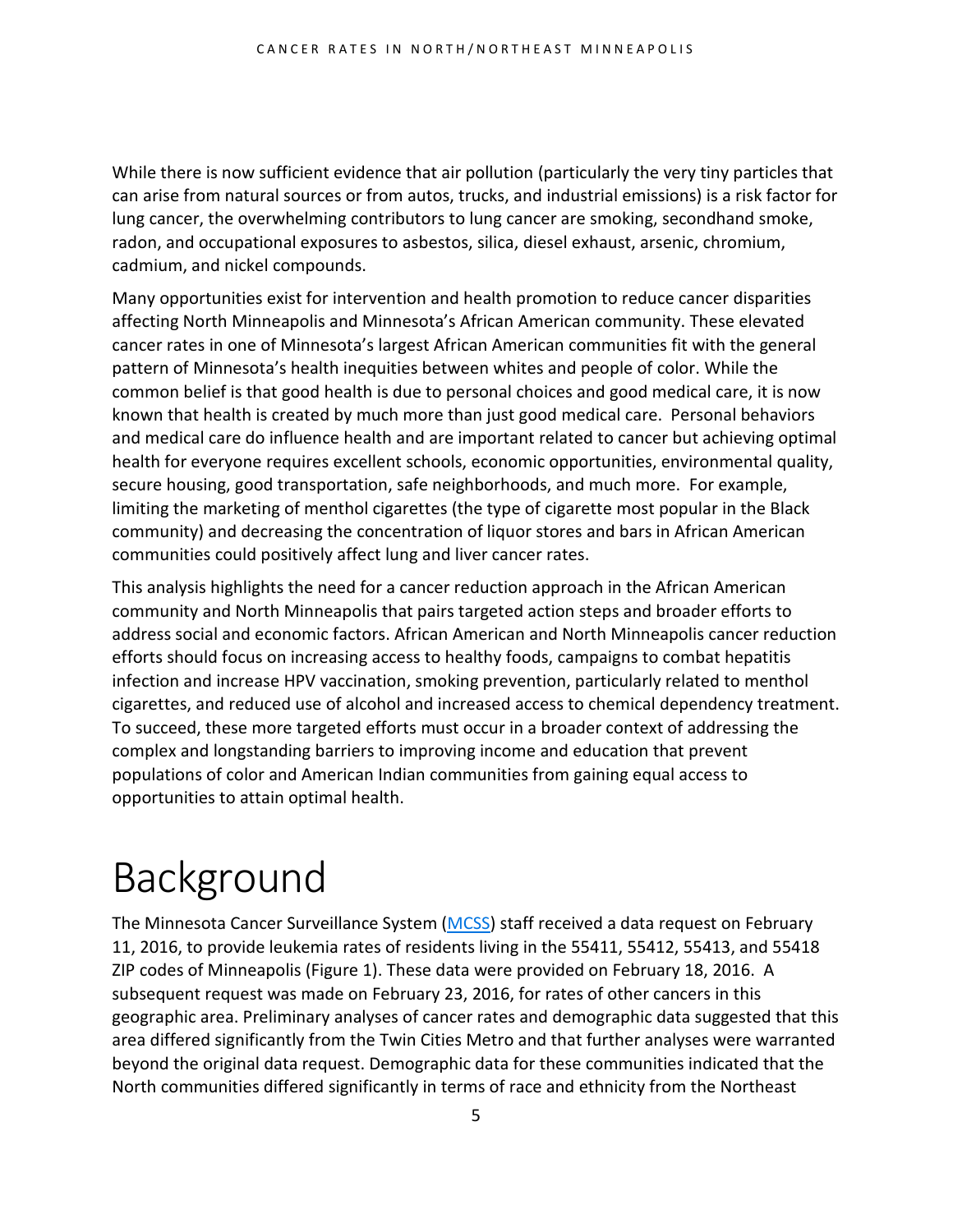communities and the Metro region. To further examine underlying population characteristics that could have a significant impact on cancer rates, data from the SHAPE surveys of adults conducted by Hennepin County every four years between 1998 and 2014 were examined. These surveys indicated a persistently higher prevalence of cancer risk factors in the North communities compared to Hennepin County overall. These factors included current smoking, living in a household with a smoker, obesity, diabetes, dietary habits, and alcohol use. In addition, it was determined that past or current hepatitis infection rates—a risk factor for liver cancer—were greatly elevated in both the North and Northeast communities compared to the Metro region.

## <span id="page-5-0"></span>Data Sources and Methods

.

The MCSS is Minnesota's statewide cancer registry (database) and has operated since 1988. It collects diagnostic and related data on all cancer diagnoses among Minnesota residents. The data come from hospitals, clinics, and pathology laboratories and are carefully reviewed for completeness and accuracy. Independent audits estimate completeness of the MCSS at over 99%. The county of residence at the time of diagnosis is the geographic unit used for describing the incidence of cancer in Minnesota. Analysis of cancer incidence at the ZIP code level of residence is not routine or automated, can require substantial additional staff effort, and may be subject to errors due to uncertainties in the size and characteristics of populations who reside in a ZIP code (see Strengths and Limitations). These analyses are conducted when the numbers of cancers are sufficiently large to provide statistical reliability and protect privacy, when population data are available, and when the analysis would be useful in addressing the issue or concern. Geographic analyses of cancer rates will be greatly facilitated as a new cancer reporting system is implemented in 2017.

MCSS staff retrieved information on the number of individuals with newly-diagnosed cancer (defined here as "observed cancer cases") among residents of the requested ZIP code geographic area, for the years 2003 through 2012 (the most recent ten years of complete data at the time of the request). The ZIP code associated with a new case of cancer is the ZIP code of residence at the time of diagnosis. The 55411 and 55412 ZIP code areas include most, but not all of the neighborhoods in the Camden and North communities of Minneapolis and will be referred to in this report as the Minneapolis "North" community. The 55413 and 55418 ZIP codes include most but not all the neighborhoods in the Northeast and University communities and will be referred to in this report as the Minneapolis "Northeast" community.

MCSS staff also estimated the number of cancers that would be "expected" if rates of cancer occurrence were similar to those of the entire seven-county Twin Cities metropolitan area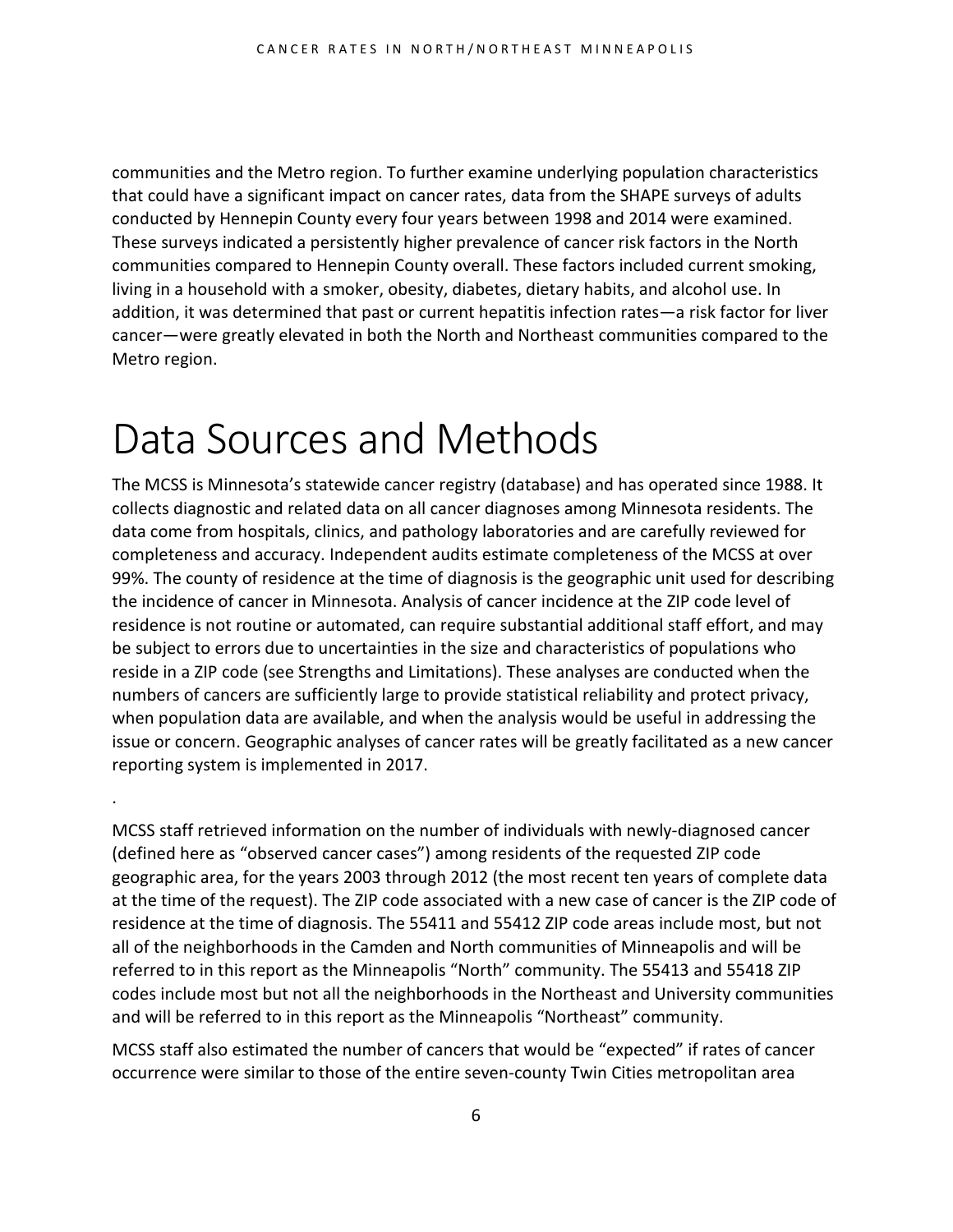(Metro). The expected case counts are statistically-modeled estimates of cancer occurrence that take into account differences in age and gender distribution and population size between the geographic areas. Only the age and gender distributions of the population are taken into account when determining "expected" cancers since the data for these important factors are readily available. However, data on other important factors that will greatly impact cancer rates are frequently not readily available and are not usually included in estimating expected cancers in a community. These factors include demographic characteristics of the community such as race/ethnicity or poverty or country of origin as well as other significant determinants of cancer risk such as smoking history, medical history, family history, obesity, diet, occupation, reproductive history, infectious agents (e.g. human papilloma virus, hepatitis viruses). When survey data are available on smoking rates or other significant cancer risk factors in a community, these data can be useful in interpreting cancer rates in that community.

For ease of comparison, the observed number of cancers divided by the expected number gives an observed-to-expected ratio. If the two numbers were identical (which only rarely happens), this ratio would be 1.00. If there were twice as many cancers as expected, the ratio would be 2.00; if there were half as many cancers as expected, the ratio would be 0.50. For each such ratio, a 95% confidence interval was calculated and is also shown in this report. The confidence intervals represent a range in which the ratio is expected to be 95% of the time; this means there is a 5% chance that the ratio could be outside the range. The confidence intervals give an additional measure of the variability and uncertainty that is encountered when examining cancer rates in a community and comparing them to expected rates.

If a confidence interval does not encompass a value of 1.00, the ratio is considered "statistically significant" – meaning that the difference is less likely to be due to random chance. However, the confidence intervals do not take into account further uncertainty that arises from random differences that are expected whenever multiple comparisons are made (e.g., comparing a large number of different types of cancer) or the effects of errors in estimating the population of the community.

This report provides information about total cancers for males and for females, as well as 20 specific types of cancers among males and 22 types of cancer among females.

The purpose of this report is to provide an accurate and complete profile on cancer occurrence among Minneapolis residents in ZIP codes 55411, 55412, 55413, 55418 using the highest quality data available for such a purpose -- primarily from the Minnesota Cancer Surveillance System [\(MCSS\)](http://www.health.state.mn.us/divs/hpcd/cdee/mcss/index.html). County-based survey data as well as national cancer data were also utilized.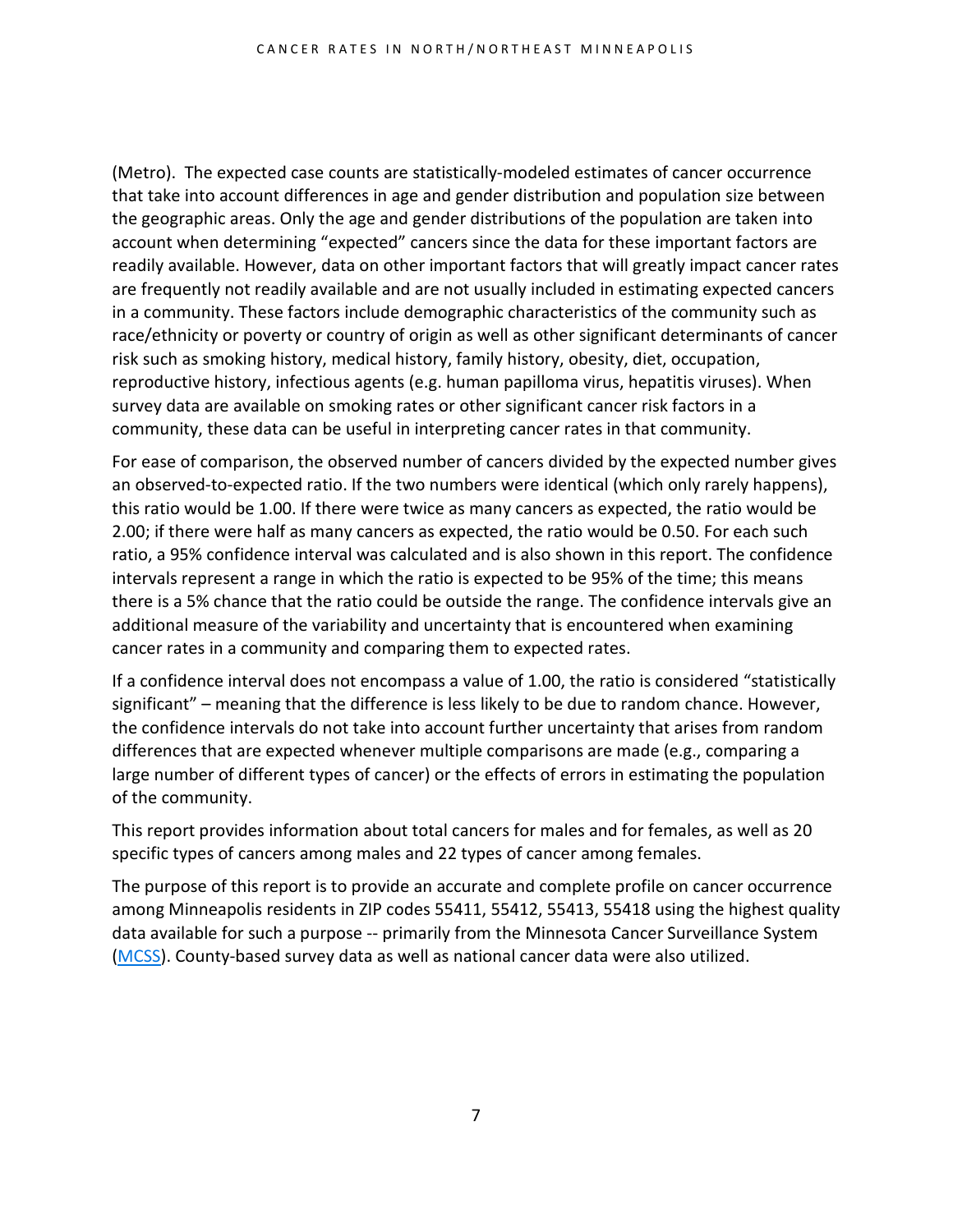# <span id="page-7-0"></span>Findings

### <span id="page-7-1"></span>North Minneapolis vs Northeast Minneapolis Cancer Rates

This analysis found that consistent with the area's demographics and risk factors, the North Minneapolis neighborhoods (ZIP codes 55411, 55412) had a greater pattern of cancer incidence when compared to the Metro area. Within the Northeast Neighborhood ZIP codes (55413, 55418) only one cancer in males, liver cancer, was significantly elevated.

It has been well-documented that cancer rates vary by race and ethnicity [\(Ryerson et al, 2016\)](http://onlinelibrary.wiley.com/doi/10.1002/cncr.29936/full). Cancer incidence rates by race for selected cancers (those which were elevated) for both the Metro and all Minnesota shown in Tables 1 and 2 for males and for females, respectively. Similar differences are seen in national cancer data (Table 3 for all racial groups and Figures 2 and 3 for black vs white comparisons). Because of these known racial differences and because it was recognized that there were considerable racial and ethnic differences in the populations among these ZIP codes and between these ZIP codes and the overall Metro region (see Fig. 4), additional analyses were performed to examine cancer incidence in the two North Minneapolis ZIP codes (55411, 55412) separately from the two Northeast (NE) Minneapolis ZIP codes  $(55413, 55418)$  for each sex. These data are presented in Tables  $4 - 7$  and Figures 5 and 6. These data show that the demographic characteristics of the NE neighborhoods are much more similar to the overall Metro region and the corresponding cancer rates are also very similar. In NE, the only elevated cancer among males was liver cancer (94% excess) and there were no excesses for any cancer among females. Among NE males there were deficits of multiple myeloma (57% deficit) and prostate cancer (21% deficit). Among NE females there were deficits of melanoma (38% deficit) and thyroid cancer (41% deficit).

In sharp contrast to Northeast, the demographic characteristics of the two North Minneapolis ZIP codes differed greatly from both the NE and the overall Metro (Fig.4), with a much higher proportion of non-white residents in the North neighborhoods. For example, in ZIP code 55411, almost 55% of the population in 2010 was black versus 8.6% of the Metro population overall. As expected, these demographic differences were clearly reflected in the cancer rates in the North Minneapolis neighborhoods where even greater excesses were found when compared to the Metro area. Among males, cancer rates were elevated for total cancers (27%), and for cancers of the colon (37%), esophagus (61%), larynx (179%), liver (219%), lung (99%), oral cavity (75%), and pancreas (87%). Among females, there was no overall excess of cancers, but elevations were found for cancers of the cervix (96%), esophagus (201%), larynx (208%), lung (38%), and multiple myeloma (117%). There were significant deficits of melanoma skin cancer for both males (61% deficit) and females (72% deficit) and a marginally significant deficit of thyroid cancer among females (34% deficit).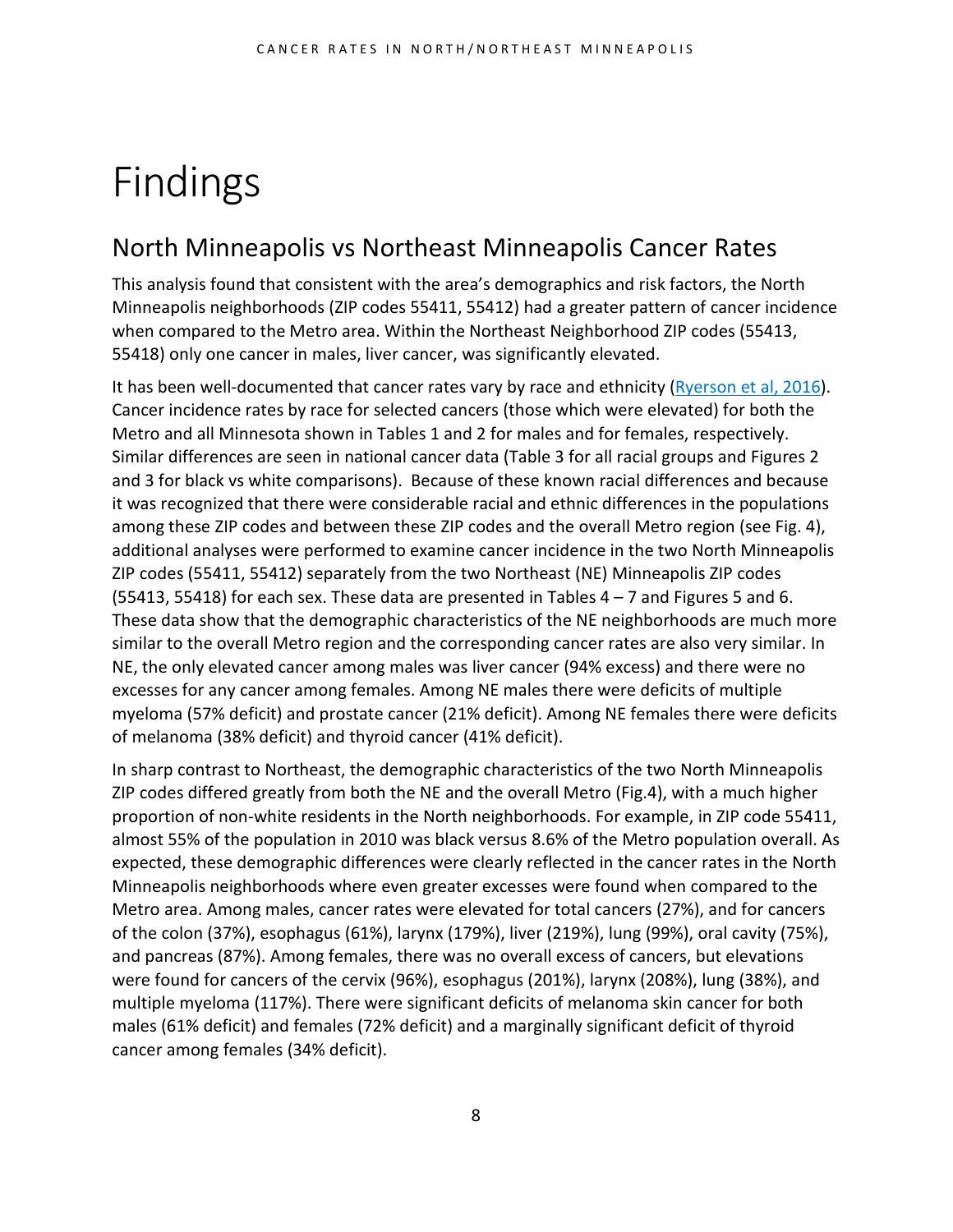The patterns of elevations and deficits in the North neighborhoods are generally consistent with the well-documented racial/ethnic variations in rates of specific cancers, both in Minnesota and in the US [\(Ryerson et al, 2016;](http://onlinelibrary.wiley.com/doi/10.1002/cncr.29936/full) [ACS, 2016\)](http://www.cancer.org/acs/groups/content/@editorial/documents/document/acspc-047403.pdf). Figures 2 and 3, for example, show cancer rates among blacks compared to rates among whites in the US over the period 2008- 2012. The excess of oral cancers in males and lung cancer in females are the only cancers that don't appear to follow the pattern in national data; however, as with almost all the elevated cancers, tobacco use is a significant risk factor for these cancers.

## <span id="page-8-0"></span>Cancer Incidence in the Combined Four ZIP Codes

Table 8 shows the observed and expected numbers of cases for all cancers combined and for the most frequent types of cancer among males in the combined four Minneapolis ZIP codes. The observed-to-expected ratios and statistical 95% confidence intervals are also shown. Table 9 provides the same information for females. The same ratios and confidence intervals are also shown graphically in Figures 7 and 8 for males and females, respectively.

For many specific types of cancers, there is a greater degree of variability and uncertainty because the small numbers of cases are less stable even when they are aggregated over 10 years.

Among males in these four ZIP codes, there were statistically significant elevations in the number of cases for all cancers types combined (10% excess) as well as for cancers of colon/rectum (17% excess), larynx (90% excess), liver (150% excess), lung (48% excess), oral cavity (54% excess) and pancreas (45% excess) (see Table 8, Figure 7). There was a significant deficit of melanoma skin cancer (33% deficit).

Among females, there was no overall excess of cancers, but there were statistically significant elevations for cancers of cervix (62%), esophagus (81%), larynx (134%), lung (21%), and multiple myeloma (55%) (Table 9, Figure 8). There were significant deficits of melanomas (54% deficit) and thyroid cancer (38% deficit).

While it is typical to find some increases or decreases in specific types of cancer at the community level due primarily to random variability, the number and the magnitude of the differences in cancer incidence in this population as well as the specific types of cancer associated with these differences compared to the overall Metro suggested that substantial differences in the prevalence of major cancer risk factors (compared to the overall Metro population) must be involved. While it was apparent that smoking is a significant risk factor for most of the types of cancer that were elevated (see Appendix) and that the study population differed from the overall Metro population in terms of race and ethnicity, further analyses of the cancer incidence data were conducted and additional sources of information were obtained to more fully interpret these findings.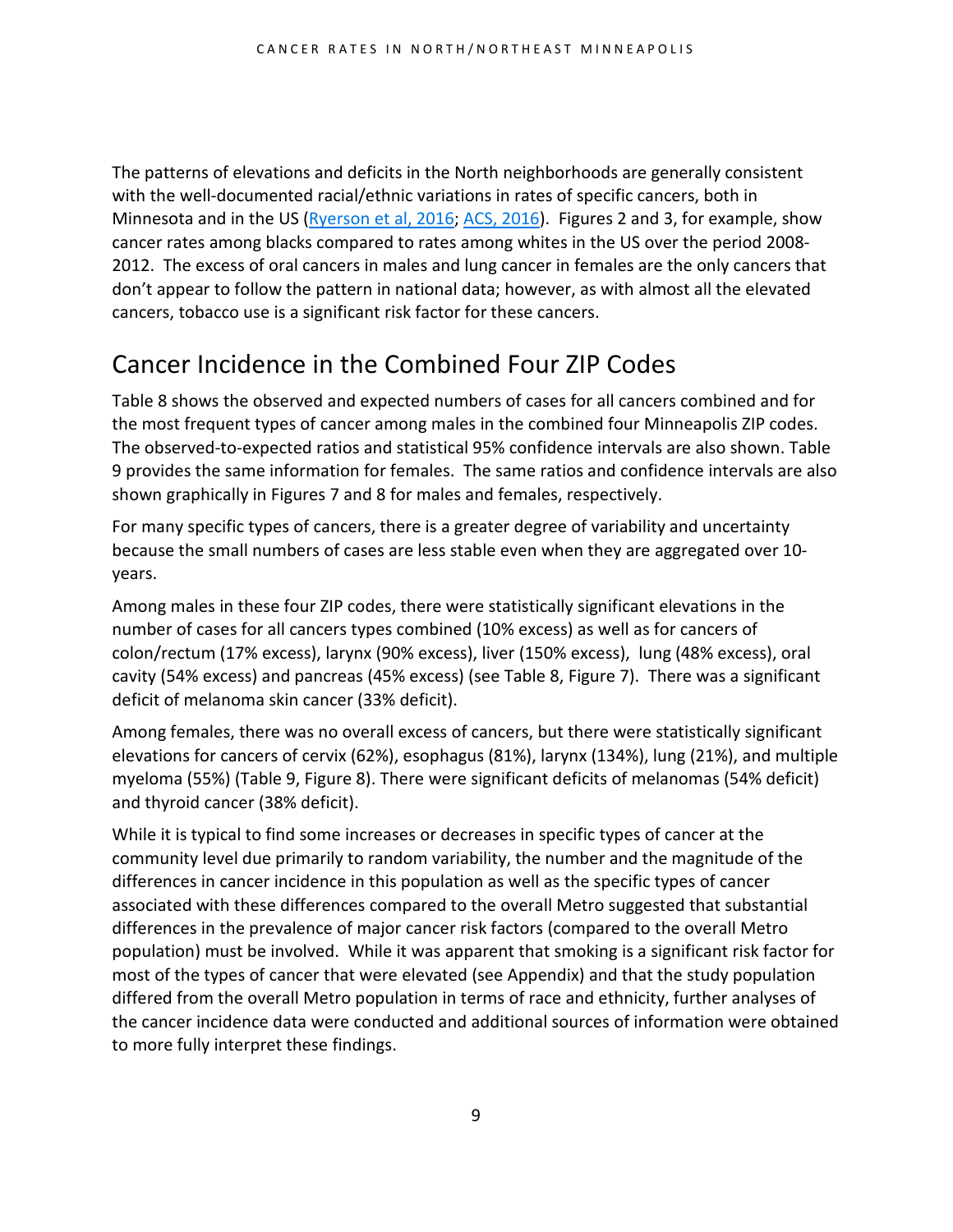### <span id="page-9-0"></span>Cancer Health Disparities

Many types of health disparities, including cancer health disparities, have been characterized in terms of race/ethnicity and socioeconomic status [\(Andersen et al, 2016;](http://www.ncbi.nlm.nih.gov/pubmed/26965499?dopt=Abstract) [CDC, 2013;](http://www.cdc.gov/minorityhealth/chdireport.html) [MDH,](http://www.health.state.mn.us/divs/chs/healthequity/ahe_leg_report_020414.pdf)  [2014;](http://www.health.state.mn.us/divs/chs/healthequity/ahe_leg_report_020414.pdf) [Ward et al, 2004\)](http://onlinelibrary.wiley.com/doi/10.3322/canjclin.54.2.78/full). State cancer surveillance systems almost always provide cancer rates by race/ethnicity since that information is typically readily available for cancer patients and for the population of interest. While often correlated at a community level, socioeconomic factors, rather than racial and ethnic factors, may be more important determinants of health disparities. While some racial differences in cancer rates are likely related to biologic or genetic factors—such as the low incidence of melanoma skin cancer and the high incidence of multiple myeloma in blacks (Waxman et al, 2010)—many cancer health disparities are believed to be related to differences in socioeconomic status (SES) and associated risk factors (Boscoe et al, 2014; [Ward et al, 2004\)](http://onlinelibrary.wiley.com/doi/10.3322/canjclin.54.2.78/full). SES is associated with many risk factors for cancer including access to health care and screening as well as many behavioral risk factors such as smoking, excessive alcohol consumption, unhealthy diet, obesity, and lack of exercise [\(NCI\)](http://www.cancer.gov/about-nci/organization/crchd/about-health-disparities/examples).

To examine whether poverty and/or other associated cancer risk factors differ in the North and Northeast neighborhoods, data was obtained from the *Survey of the Health of All the Population and Environment* (SHAPE), conducted by the Hennepin County Human Services and Public Health Department in 1998, 2002, 2006, 2010, and 2014 [\(SHAPE Surveys\)](http://www.hennepin.us/your-government/research-data/shape-surveys). These surveys of adults age 18 and above included a wide variety of health-related indicators among the residents of Hennepin County, including eleven specific neighborhoods in Minneapolis.

The Minneapolis communities included in the SHAPE surveys largely overlap with, but are not identical to, the geographic regions analyzed in this study based only on ZIP codes. Data from the SHAPE surveys for the Camden and Near-North communities were assumed to be representative of the two ZIP codes (55411, 55412) defined as North in this study. Data from the SHAPE surveys for the Northeast, University, and (beginning in 2006) Longfellow communities were assumed to be representative of the two ZIP codes (55413, 55418) defined as Northeast in this study. While SHAPE survey data are not available for the entire Metro, data are available for Hennepin County which provide a basis for comparison for the Minneapolis communities.

Table 10 summarizes the prevalence of several selected risk factors for cancer for the Minneapolis communities as well as for Hennepin County overall. Due to some variations in the SHAPE surveys in the questions asked and/or in the data presented in different surveys, the same set of risk factors was not available for all survey periods.

Tobacco use is the single largest risk factor (other than age) for cancer, accounting for almost one-third of cancer deaths in the US (Fig. 9). While smoking is most closely associated with lung cancer, accounting for over 80% of cases, smoking is also a significant risk factor for cancers of the oral cavity, larynx, esophagus, stomach, liver, pancreas, bladder, kidney, colon, cervix, and for acute myeloid leukemia [\(NCI;](http://www.cancer.gov/about-cancer/causes-prevention/risk) Parkin, 2011; Schottenfeld et al, 2013). Environmental tobacco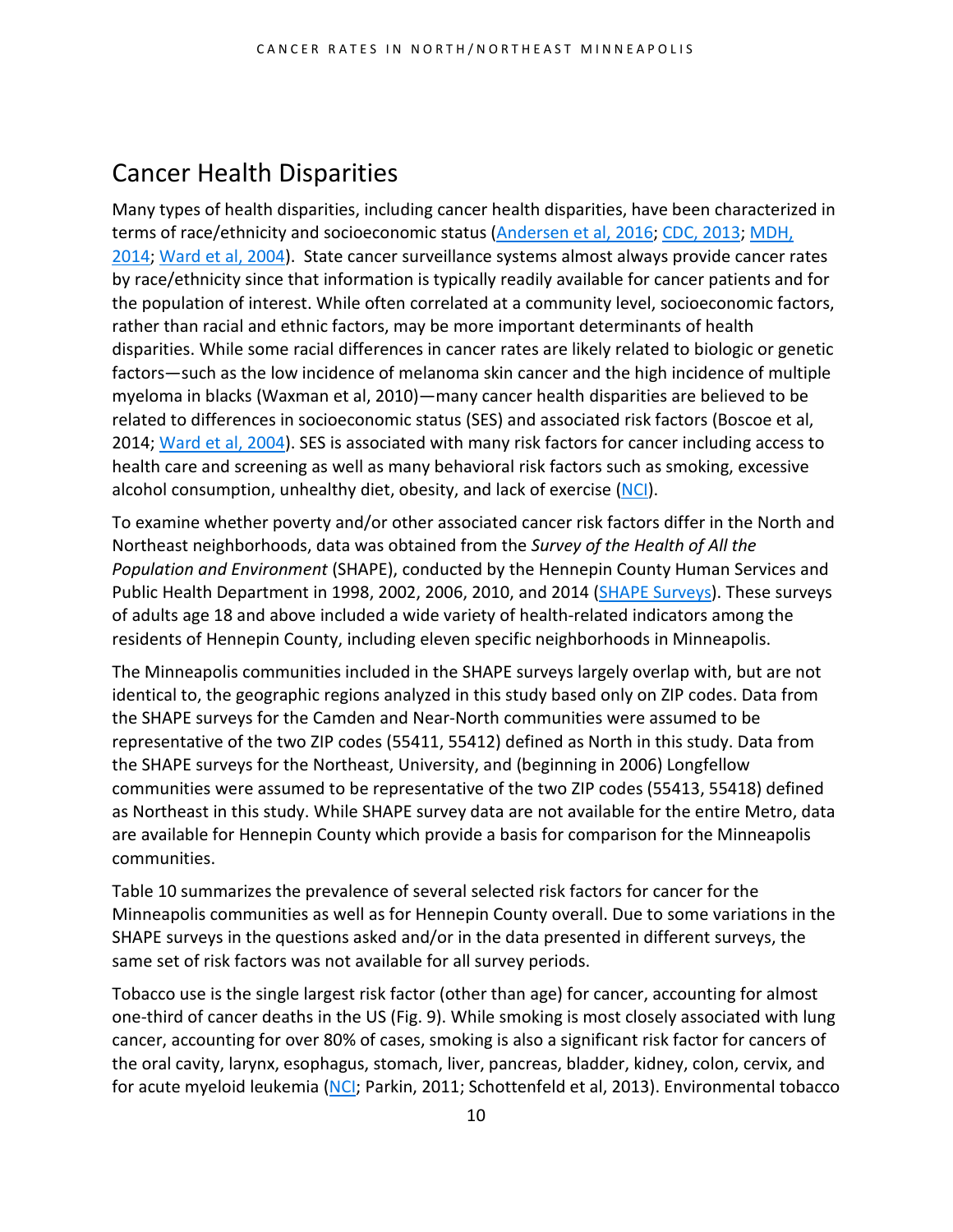smoke has also been shown to be a cancer risk factor [\(NCI;](http://www.cancer.gov/about-cancer/causes-prevention/risk) Schottenfeld et al, 2013). The SHAPE surveys indicate a persistent pattern of higher rates of current smoking and households with a regular smoker in the two North communities compared to the NE communities and to Hennepin County. For the two most recent surveys, for example, the prevalence of smokers in the North communities was approximately twice the prevalence in Hennepin County overall. Smoking is an established risk factor for all of the elevated cancers in the North communities among males and females.

Overweight or obesity and lack of physical activity account for most cases of adult onset (type 2) diabetes (age, race and family history are additional risk factors) [\(NIH\)](http://www.niddk.nih.gov/health-information/health-topics/Diabetes/causes-diabetes/Pages/index.aspx). Obesity and lack of physical activity are also associated with an increased risk of specific cancers, including cancers of the breast (post-menopause), colon, uterus, esophagus, kidney, pancreas, and gallbladder [\(NCI\)](http://www.cancer.gov/about-cancer/causes-prevention/risk). Obesity and diabetes have also been associated with an increased risk of liver cancer (Chuang et al, 2009; Loomba et al, 2013; Dyal et al, 2016). SHAPE survey data suggest a generally consistent increased prevalence of obesity, diabetes, and lack of physical activity in the North communities compared to the NE communities and Hennepin County overall.

Other important cancer risk factors such as diet (e.g., consumption of fruits and vegetables) and alcohol use that are also documented in the SHAPE surveys show similar disparities in the North communities. Chronic alcohol consumption has been associated with cancers of the oral cavity, larynx, esophagus, liver, colon, and breast [\(NCI;](http://www.cancer.gov/about-cancer/causes-prevention/risk) Schottenfeld et al, 2013).

In both the North and NE communities, the largest cancer excesses (in terms of percent increase) were for liver cancers among males; liver cancer was not elevated among females. The excess in the North communities among males was approximately three-fold (compared to the Metro), while in NE the excess was approximately two-fold. Liver cancer rates vary significantly by race/ethnicity (see Fig. 10) as well as by country (Kim and Han, 2012). Rates are 3-fold higher in males than females and have been significantly increasing for many years (Ryerson et al, 2016). As noted above, smoking, obesity, diabetes and alcohol consumption are all risk factors for liver cancer and when some of these factors occur together can greatly magnify the risk. An additional significant risk factor for liver cancer is infection with the hepatitis B virus (HBV) or the hepatitis C virus (HCV). Chronic infection with these viruses can cause liver damage and an increased risk of liver cancer. The MDH viral hepatitis registry contains hepatitis B reports to MDH since 1987 and hepatitis C reports since 1998. An analysis of hepatitis infection rates for the four ZIP codes and overall Metro region was provided by the Infectious Disease Epidemiology, Prevention and Control Division. These rates are shown in Figure 11. As shown in the Figure, rates of past or present HBV infections were higher in all four ZIP codes than in the overall Metro. Rates were highest in the two North communities (2.9-fold in 55411 and 2.4-fold in 55412). Rates of past or present HCV infection were only elevated in the 55411 ZIP code (2.0-fold higher than Metro). As with the other risk factors, these findings are consistent with the observed excesses of liver cancer in the North and NE communities.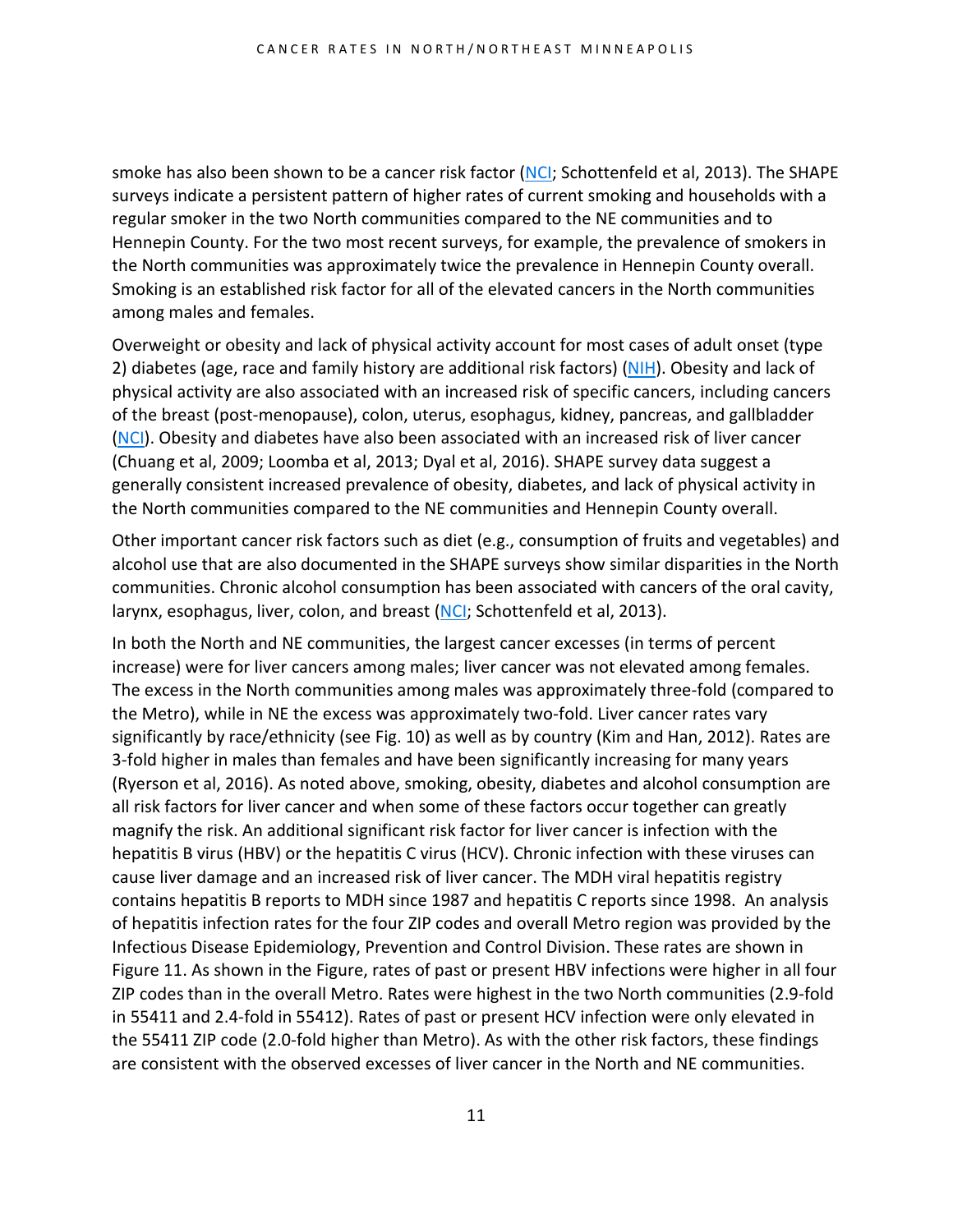## <span id="page-11-0"></span>Strengths and Limitations

The major strength of these analyses is the use of data from the MCSS to examine and compare cancer incidence rates. All newly-diagnosed cancers among Minnesota residents are reported to the MCSS. MCSS data has been shown to meet the highest standards of data completeness and accuracy. Examining rates of newly-diagnosed cancers provides the most detailed and complete profile of cancer occurrence among Minnesota residents statewide.

Detailed population data (18 age categories for each gender) for the requested zip codes was required to determine the expected number of new cancers. Numerous changes in population counts—both upward and downward—by age, sex, and racial/ethnic categories were noted between the 2000 and the 2010 census. Data from the 2000 and 2010 census were averaged to provide an approximate population distribution. A limitation of ZIP code population data is that ZIP codes are postal delivery areas and do not necessarily correspond to city and neighborhood boundaries and census divisions. The US Census estimates ZIP code populations based on several criteria; for example, the single most frequent ZIP code in a census block will be assigned to the whole block [\(US Census Zip Code Tabulation Areas\)](http://www.census.gov/geo/reference/zctas.html). Over- or under-estimates of the population will affect the estimated number of expected cancers.

Despite a considerable effort to do so, this report was not able to determine cancer rates by racial or ethnic categories *within* each of the ZIP codes studied since the required detailed population counts for 19 age categories for each race/gender category over the time frame of this study was not available. Had this information been available it would have allowed for more direct racial comparisons of cancer rates between these ZIP codes and the overall Metro region and State. As the state cancer reporting system migrates to a different set of technologies beginning in 2017, geographic-based studies of cancer incidence in Minnesota may have improved capacities for such analyses in the future.

Studies have indicated that data on race and ethnicity obtained by cancer registries from medical records (electronic or otherwise) may be of variable accuracy and completeness compared to self-reported responses of cancer patients (Clarke et al, 2016; Gomer and Glaser, 2006; Webster et al, 2013). Furthermore, these data are usually not ascertained in a manner completely comparable to US Census Bureau population surveys which provide the population data used in determining cancer rates (Institute of Medicine, 2009). Consequently, there will be some degree of error in characterizing cancer rates by racial and ethnic categories due to limitations in both the medical records data and the census data.

While this study provides a relatively clear picture of overall cancer incidence among these Minneapolis area residents, the picture is much less clear for many specific types of cancer due to the relatively small numbers of cases at a community level. This problem was only partially overcome by aggregating cancer data over a ten year period.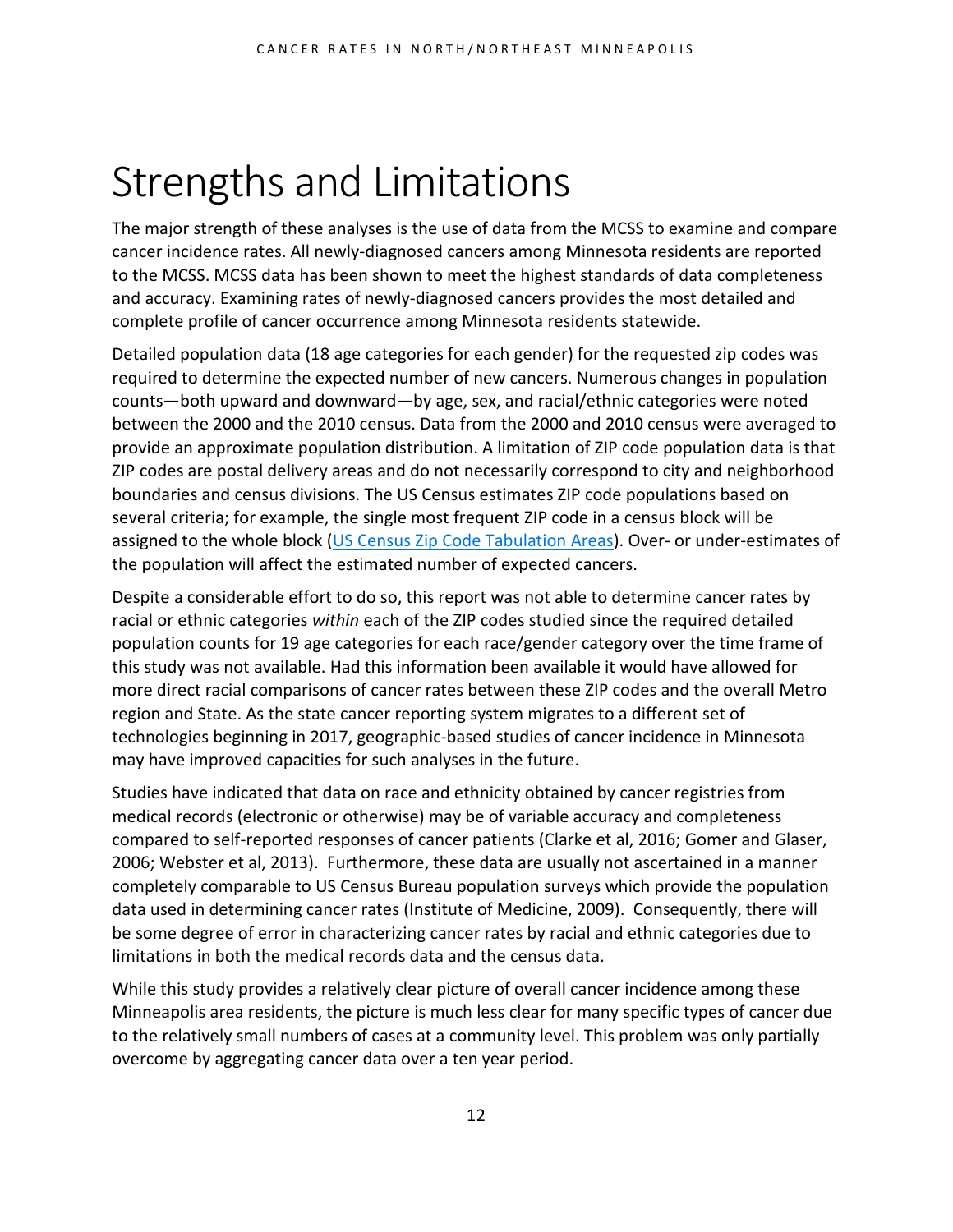Finally, these cancer data represent the occurrence of cancer among people who lived in the community at the time of diagnosis (cancer incidence) during the period 2003-2012. Similarly, the Hennepin County SHAPE survey data reflect the prevalence of risk factors and other characteristics of the community at the time the various surveys were conducted between 1998 and 2014. However, the cancer risks from smoking, alcohol, obesity, hepatitis infection and other risk factors typically occur decades after the start of the exposure. As in any community, there will be migration from one neighborhood to another as well as migration into and out of these communities over time. However, given that the SHAPE findings were generally consistent across all the surveys, that the demographic characteristics of the communities were generally similar during previous census periods, and that racial disparities in cancer incidence have been documented for many decades, it is most likely that the cancer rates in this community reflect the racial and risk factor characteristics of the population.

## <span id="page-12-0"></span>Usefulness and Limitations of Community Cancer Rates in Addressing Environmental Cancer Concerns

The MCSS is a vital tool for examining cancer rates and trends in Minnesota and MCSS data are extremely useful in facilitating epidemiologic studies of specific cancers, quality of care studies, evaluating screening and prevention programs, and many other purposes. While community cancer rates have a high degree of statistical uncertainty and must be interpreted cautiously, such data are also very useful in addressing public concerns over cancer rates in a county or a community by providing a more complete and accurate profile of cancer occurrence. However, for many reasons, analyses of community cancer rates are rarely useful in documenting potential cancer risks from low levels of environmental pollutants.

• Cancer is not a single disease but a group of more than 100 different diseases. Cancers differ in their rates of occurrence, risk factors, treatment, and survivorship. Unfortunately, cancer is not a rare disease, especially when considered in terms of lifetime risk. Not including the most common forms of skin cancer, the average lifetime risk of developing some type of cancer (in situ or malignant) is approximately 44% among males and 41% among females [\(National Cancer Institute\)](http://surveillance.cancer.gov/devcan/canques.html). On average then, almost one in two people will have a diagnosis of cancer during their lifetimes. For any individual, of course, the lifetime risk will be dependent on many personal factors such as smoking history, obesity, alcohol use, family history, and many other risk factors.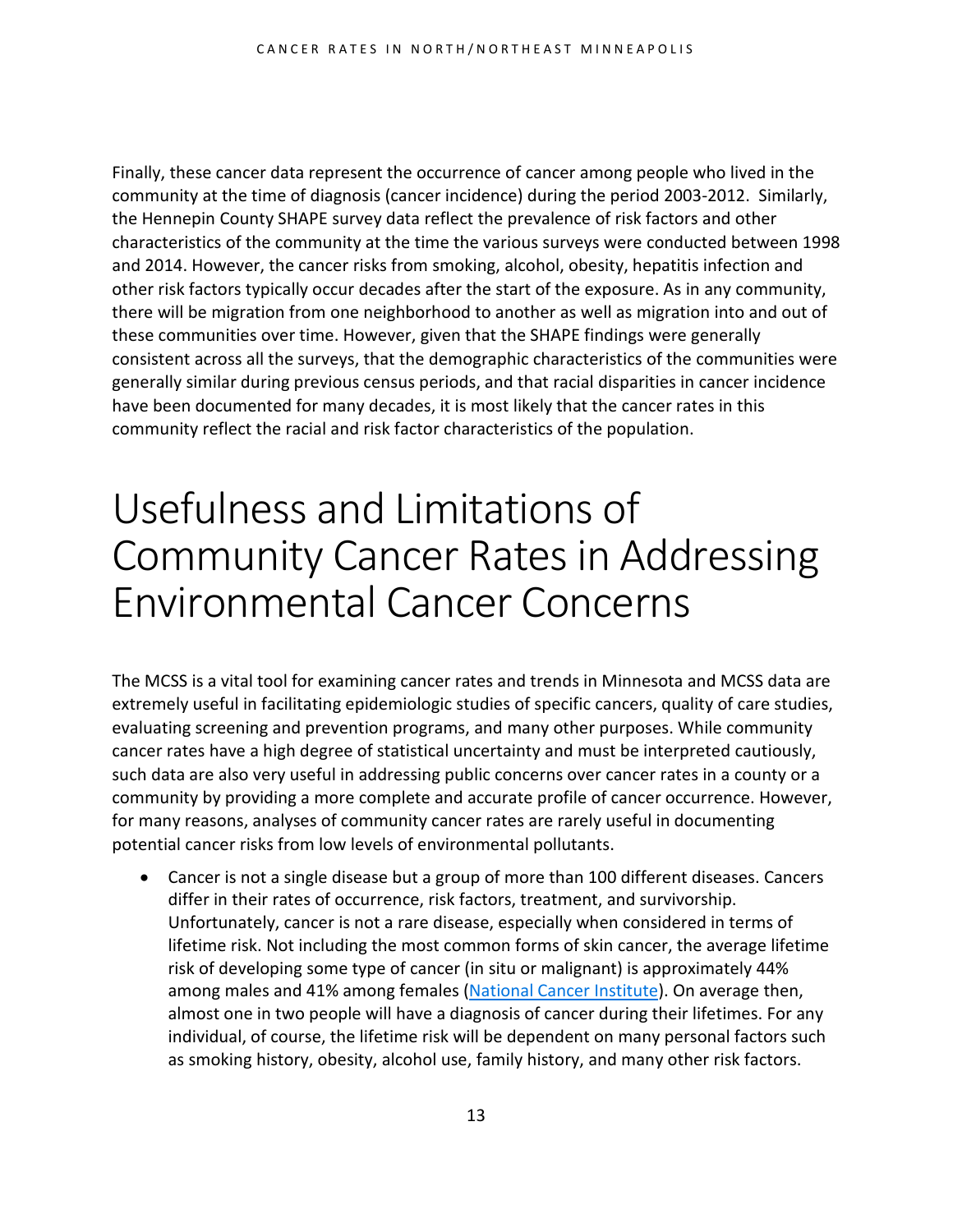- The time period for the development of cancer (latency period) is typically several decades, such that many cancers diagnosed today are due to exposures and lifestyle experiences that began or occurred many years ago. Unfortunately, it is often not possible to know when and to what extent newly-identified contaminants would have created the potential for exposure in a community. Furthermore, due to the high mobility of our population, many residents in a community may not reside there for more than five years prior to their diagnosis of cancer. Thus, community cancer rates are frequently comprised of individuals who differ in their residential histories in the community, their personal risk factors for cancer, as well as in their potential exposures to environmental contaminants.
- While we have no control over risk factors such as age, race, family history, and genetics, much of our cancer risk is strongly influenced by lifestyle factors that we can control. Such lifestyle risk factors include cigarette smoking, obesity, alcohol consumption, ionizing and solar radiation, certain infectious agents (e.g., hepatitis viruses), occupation, and physical inactivity (Fig. 9). Those factors account about 60% of cancer deaths in the U.S. Other lifestyle factors that increase risk include reproductive patterns, sexual behavior, and medications, (Colditz and Wei, 2012; Harvard Report, 1996; Shottenfeld et al, 2013). However, even when no modifiable risk factors are known that can reduce the risk of developing a cancer, screening and early diagnosis may prevent or reduce the risk of death.
- While little is known about the causes of some types of cancer (e.g., brain tumors), for many types of cancer, specific risk factors have been identified. For some cancers, these known risk factors account for a significant proportion of cancer occurrence (e.g., 85- 90% of lung cancer is attributable to smoking; 95% of cervical cancer is due to the Human Papilloma Virus). Communities and counties can vary widely in terms of known risk factors for cancer, contributing to the variability of cancer rates. While age and gender distributions in a community can routinely be accounted for, lack of information about other known determinants of cancer incidence (such as smoking histories) in a given population makes it difficult to attribute any observed excess or deficit in cancer rates to a given cause.
- Well-designed epidemiological studies, in addition to toxicological research, are necessary to answer questions about the extent to which an environmental exposure may be contributing to the occurrence of cancers in human populations. Indeed, most known human carcinogens have been identified through epidemiologic studies of occupational groups. Cancer risks are much more likely to be detected in the workplace rather than in a community setting since (1) occupational exposures are generally much greater than community exposures; (2) it is frequently possible to estimate past exposures in a workplace using industrial hygiene data, job histories, and other data;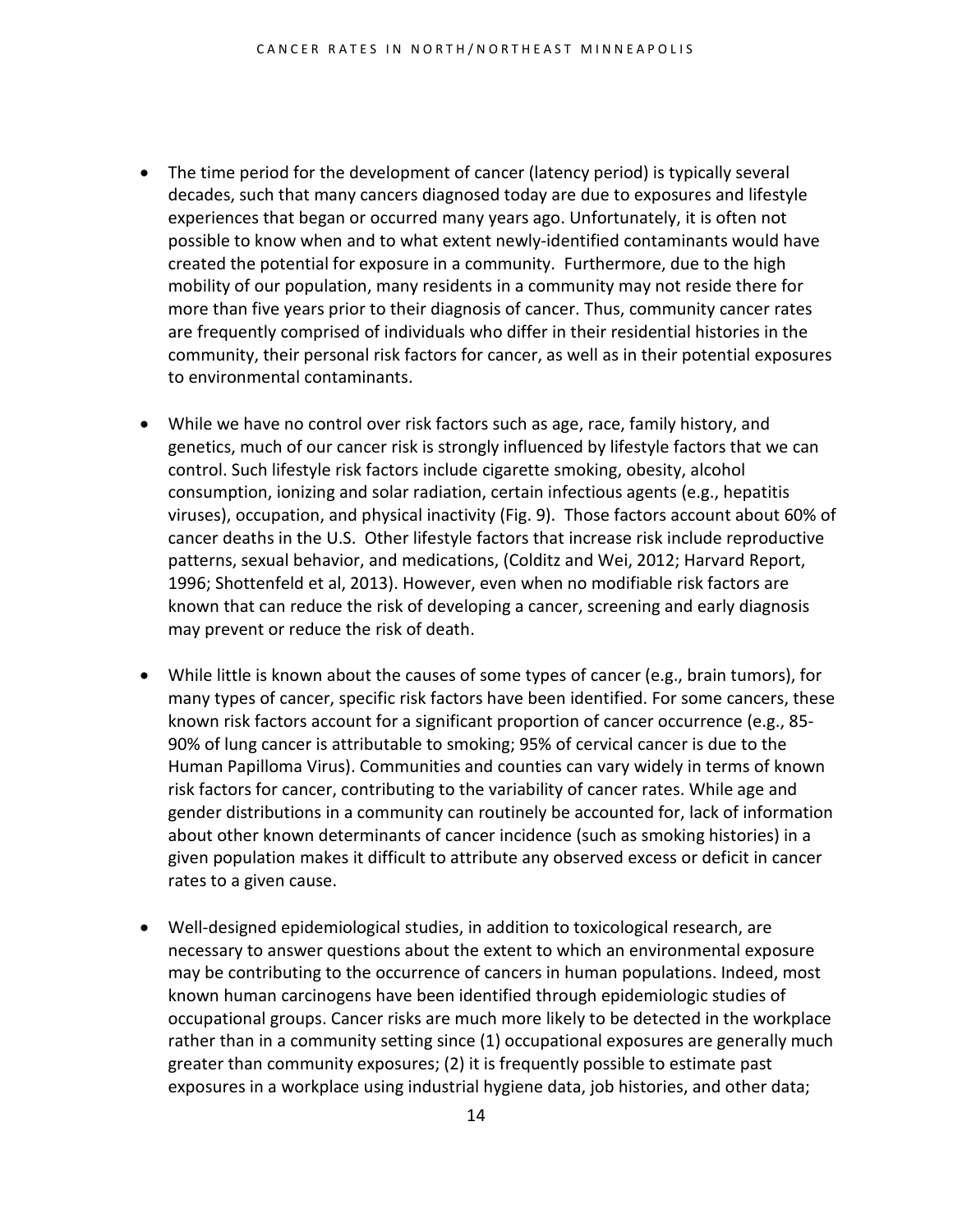and (3) it is usually possible to identify all the people who worked at a workplace for a particular time period using personnel records.

• State and federal regulatory standards and guidelines are intended to limit exposures to potential carcinogens to very low risks, for example, one additional cancer in 100,000 people with lifetime exposure. This level of cancer risk is purposefully many thousands of times lower than cancer risks that can be detected by epidemiologic studies or examination of community cancer rates.

## <span id="page-14-0"></span>Cancer reduction and prevention strategies for selected cancers

### <span id="page-14-1"></span>To reduce tobacco use and exposure to secondhand smoke (lung cancer, larynx cancer, oral cancer, esophageal cancer)

- Support communities to build their own capacity to address tobacco use and exposure, especially among youth, using a Policy System Environmental approach.
- Invest in the development and deployment of culturally-tailored, community-based smoking cessation interventions.
- Limit the marketing of menthol cigarettes and the targeting of the Black community.

### <span id="page-14-2"></span>To reduce exposure to radon (lung cancer)

Test residences for radon and mitigate if level is elevated

### <span id="page-14-3"></span>To reduce alcohol abuse (liver cancer, colorectal cancer, oral cancer, esophageal cancer)

- Work with providers to screen for and treat alcohol abuse.
- **•** Increase availability of culturally specific alcohol treatment, follow-up and supportive services.
- Limit the concentration of liquor stores and bars.
- **Promote the dietary guidelines for alcohol consumption.**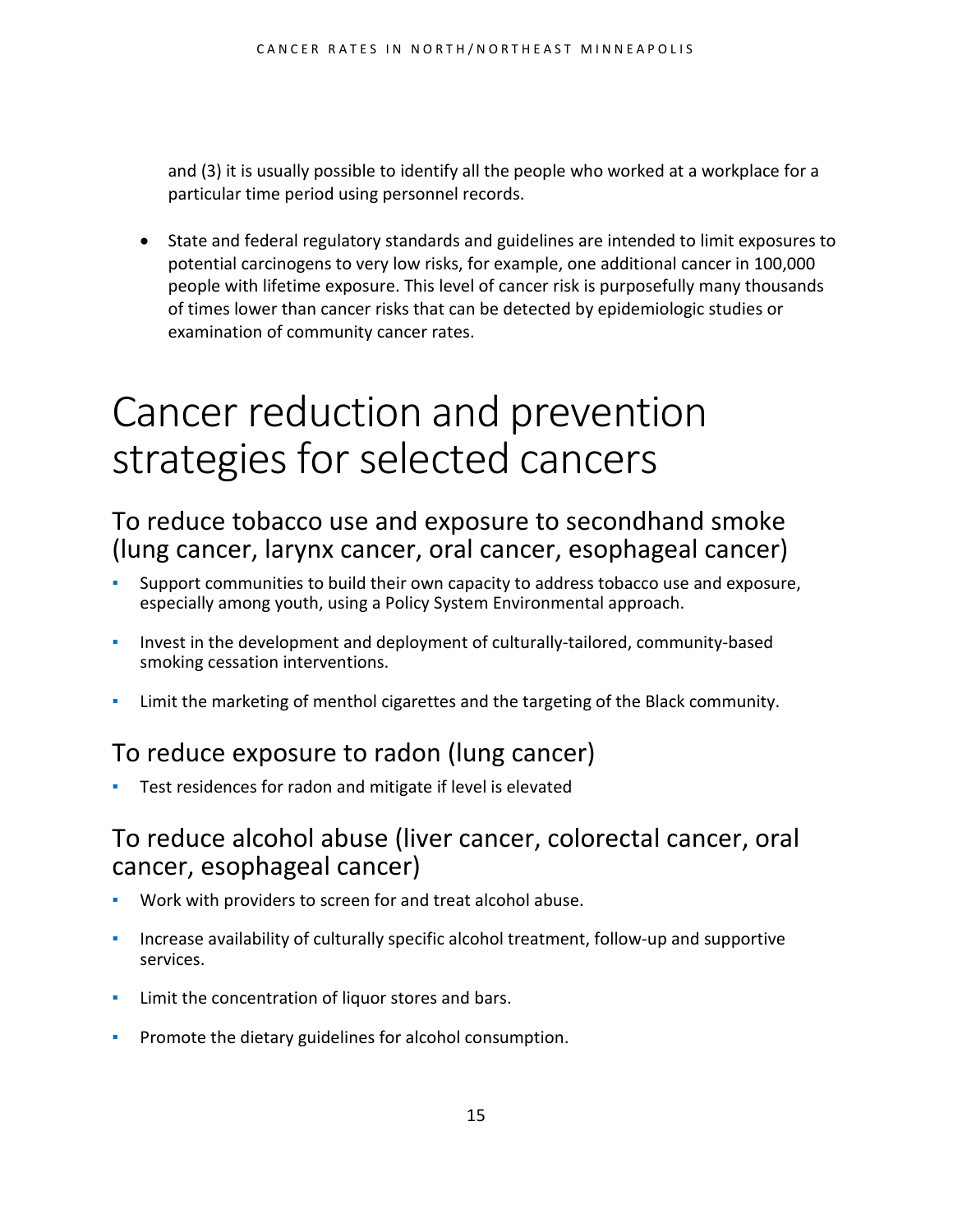## <span id="page-15-0"></span>To promote healthy eating and active living to prevent/reduce obesity (colorectal cancer, esophageal cancer)

- Improve access to fresh fruits and vegetables.
- Promote healthy choices in workplaces, schools and communities.
- Improve access to nutritious foods such as fruits and vegetables by increasing availability and affordability in grocery and corner stores, concession facilities and other food vendors
- Require calorie or nutrition labeling on menus
- Facilitate the development of new farmers markets and promote their use
- Facilitate the development of new community-based agriculture and other small scale food production strategies.
- **•** Promote active transportation integrating physical activity into daily routines such as walking or biking to destinations such as work, grocery stores or parks.
- Solicit community input into policies and practices in community design, land use and facility access to increase opportunities for physical activity.
- Keep parks staffed both inside and outside in order to give children safe environments to play.
- Strategically engage in youth development approaches.

### <span id="page-15-1"></span>To increase Hepatitis B vaccination rates (liver cancer)

Ensure that children receive Hepatitis B vaccine.

### <span id="page-15-2"></span>To increase HPV vaccination rates (cervical cancer, oral cancer)

- Work with Federally Qualified Community Health Centers and other community health care providers to ensure that adolescents receive all recommended doses of HPV vaccine
- Inform parents about the value and importance of HPV vaccine.

### <span id="page-15-3"></span>To reduce Hepatitis C transmission and improve treatment (liver cancer)

Work with Federally Qualified Community Health Centers and other community health care providers to screen for and treat asymptomatic Hepatitis C, especially among those at elevated risk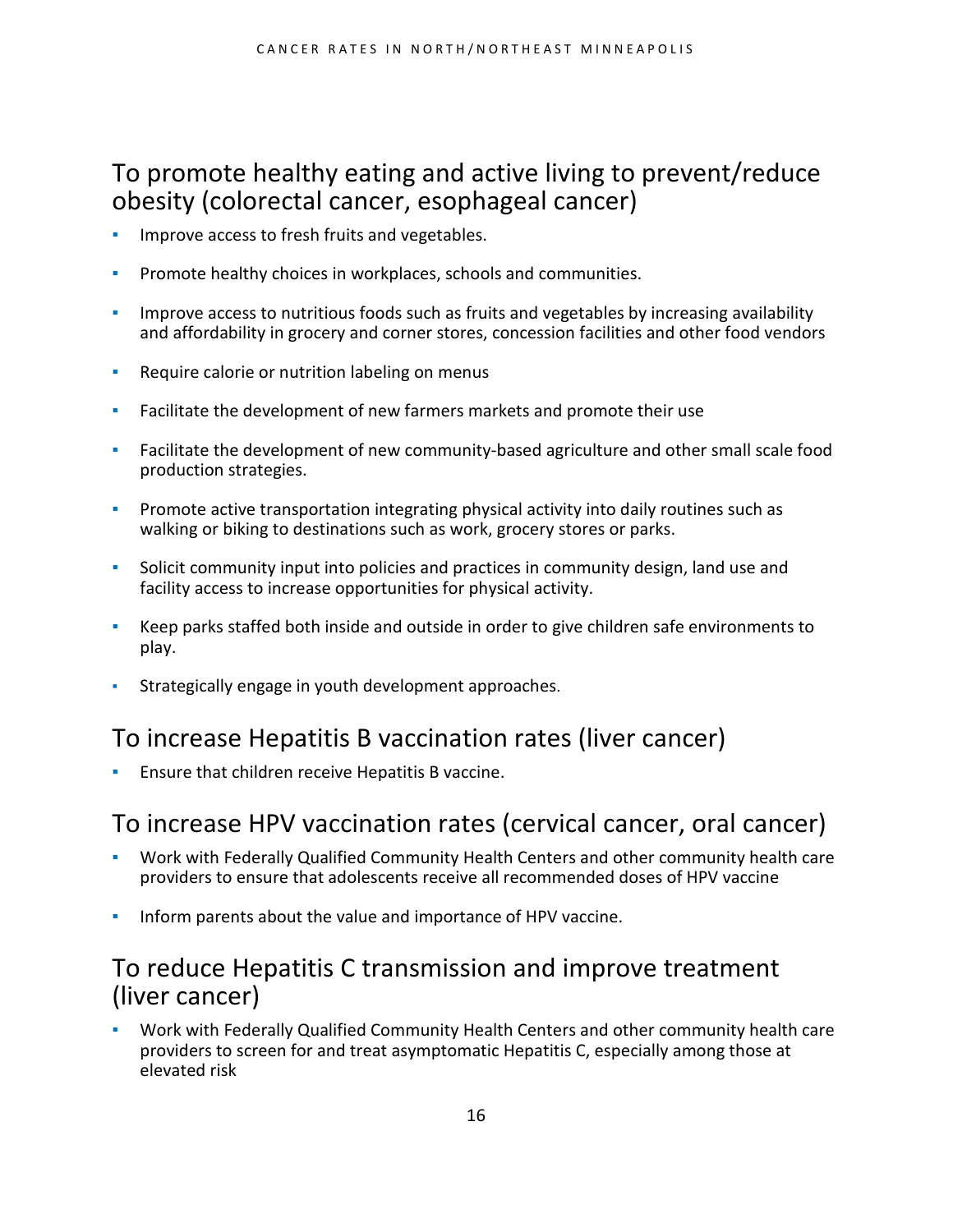- Offer a comprehensive set of services built around syringe services. Syringe services provide access to clean needles, syringes, and other injection drug use equipment, counseling, which studies have shown may reduce the risk of hepatitis C transmission in persons who inject drugs.
- Provide supportive services to those in need of hepatitis C treatment to improve use of and adherence to treatment.

### <span id="page-16-0"></span>To increase cancer screening (colorectal cancer, cervical cancer)

- Work with Federally Qualified Community Health Centers and other community health care providers to improve colorectal cancer screening by offering recommended test options with advice about each
- Utilize front line health care workers such as CHWs to assist navigating patients through use of stool tests and prep, screening colonoscopies for colorectal cancer.
- Offer stool test kits (FOBT/FIT) in places other than clinic settings, such as flu shot clinics.
- Ensure patients receive appropriate follow-up and treatment if needed.
- Continue to work with Federally Qualified Health Centers and other community providers to improve rates of Pap smears for women 21 and older.

### <span id="page-16-1"></span>To improve delivery of quality health care services

- Increase the number of people that have their health care needs met in which primary care providers, families and patients work in partnership to improve health outcomes and quality of life for individuals with chronic health conditions and disabilities.
- Increase the integration of emerging professions, such as community health Care workers, community paramedics and dental therapists into the health workforce.
- Increase the exposure of youth to health sciences along with science and math.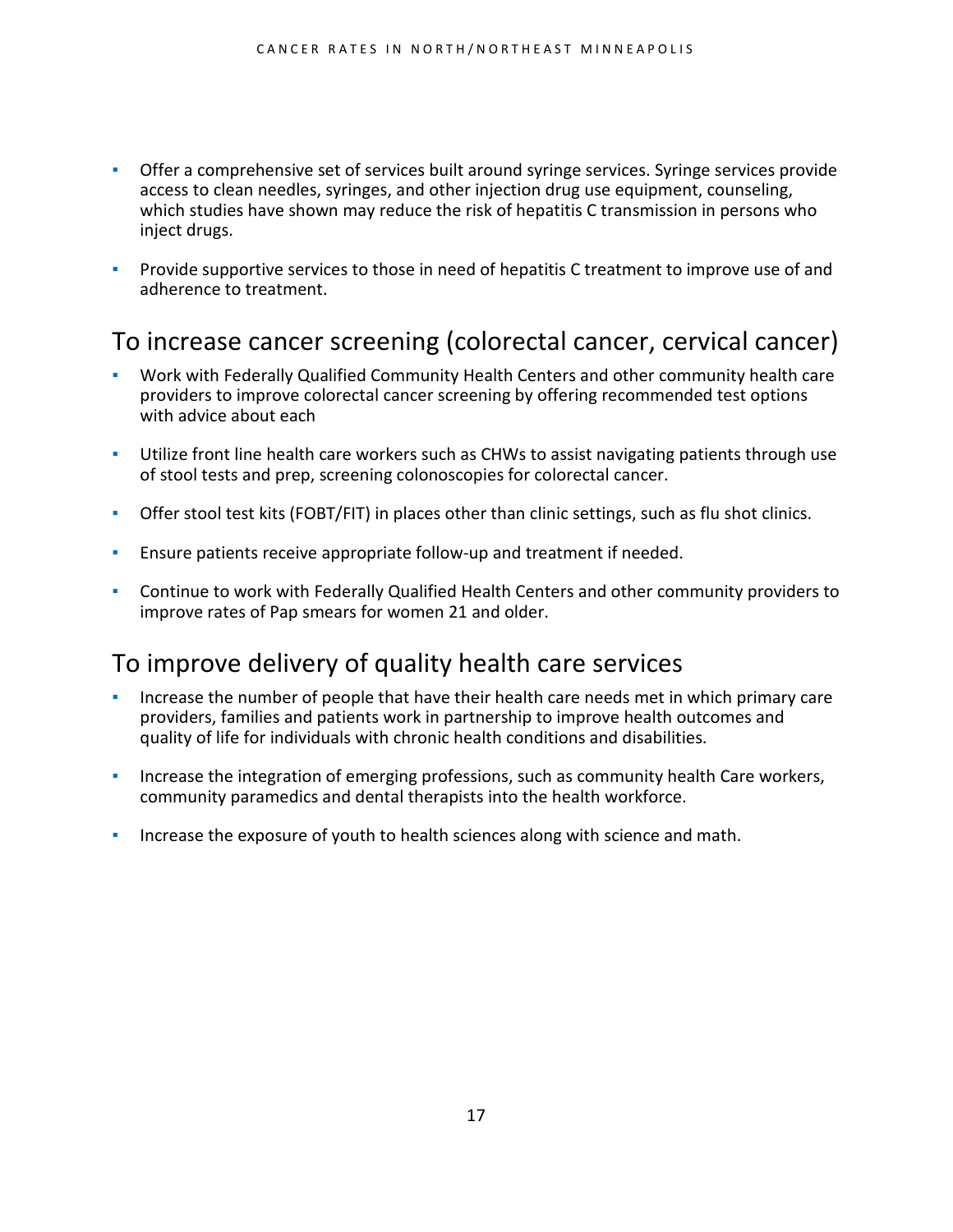## <span id="page-17-0"></span>Conclusion

While only one cancer remained elevated in the Northeast Minneapolis community (liver cancer among males), many cancer types were elevated in the North Minneapolis community. Among males, total cancers, and cancers of colon, larynx, liver, lung, oral cavity, and pancreas were elevated. Among females, cancers of the cervix, esophagus, kidney, lung and multiple myeloma were elevated. Deficits were found for melanoma (both sexes) and for thyroid cancer among females.

Rates of individual cancer types tend to vary substantially over time within small geographic areas. It is not unusual to find that several types of cancer occurred more or less often than expected within a zip code area over a period of several years. What is noteworthy about these findings is that cancers of several types occurred more often than expected in North Minneapolis, and that numbers of cases were roughly doubled for four of these cancers; liver and larynx in males, and larynx and esophagus in females.

These findings are generally consistent with known racial and ethnic differences in cancer rates as well as available risk factor data from the Hennepin County SHAPE surveys between 1998 and 2014 and available hepatitis infection rates.

While environmental contaminants are the frequent focus of community cancer concerns, the primary determinants of cancer risk include tobacco use, obesity, diet, lack of exercise, UV radiation, alcohol use, viruses, genetics, reproductive history, medications, and occupation. There would appear to be many opportunities for additional intervention and health promotion initiatives to reduce the many health disparities in this community.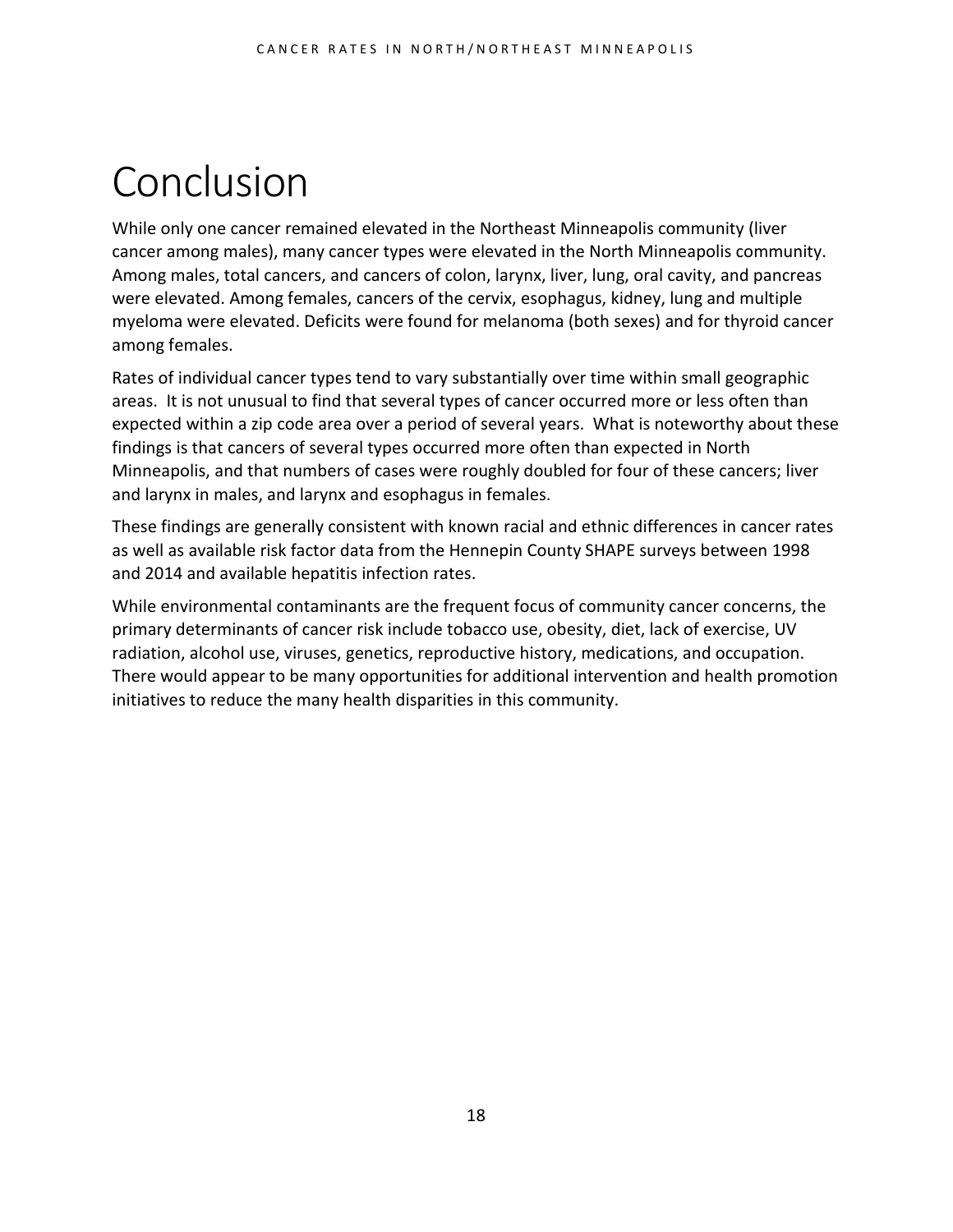## Tables

#### <span id="page-18-0"></span>**TABLE 1. AGE-ADJUSTED CANCER RATES/100,000 BY RACE AMONG MALES, METRO AND STATE-WIDE, 2003-2012; INCLUDES THOSE CANCERS THAT WERE ELEVATED IN MINNEAPOLIS STUDY ZIP CODES**

| Cancer                         | Race                   | Minnesota<br>Rate | 95% CI            | <b>Metro</b><br>Rate | 95% CI            |
|--------------------------------|------------------------|-------------------|-------------------|----------------------|-------------------|
| <b>All Cancers Combined</b>    | Non-Hispanic White     | 530.9             | $(528.0 - 533.9)$ | 531.3                | $(526.8 - 535.8)$ |
|                                | <b>Black</b>           | 547.2             | $(525.1 - 569.9)$ | 565.5                | $(541.5 - 590.2)$ |
|                                | American Indian        | 657.3             | $(613.0 - 703.6)$ | 483.2                | $(421.1 - 551.3)$ |
|                                | Asian/Pacific Islander | 283.7             | $(266.2 - 302.0)$ | 273.7                | $(255.0 - 293.2)$ |
|                                | Hispanic White         | 424.3             | $(395.9 - 454.0)$ | 444.3                | $(407.9 - 482.7)$ |
| <b>Oral Cavity and Pharynx</b> | Non-Hispanic White     | 16.1              | $(15.6 - 16.6)$   | 16.1                 | $(15.3 - 16.9)$   |
|                                | <b>Black</b>           | 16.3              | $(12.9 - 20.3)$   | 17.8                 | $(14.0 - 22.3)$   |
|                                | American Indian        | 20.2              | $(13.6 - 28.9)$   | 17.6                 | $(8.6 - 32.5)$    |
|                                | Asian/Pacific Islander | 13.7              | $(10.7 - 17.4)$   | 12.8                 | $(9.7 - 16.6)$    |
|                                | Hispanic White         | 7.8               | $(4.8 - 11.7)$    | 5.3                  | $(2.7 - 9.6)$     |
| <b>Colon and Rectum</b>        | Non-Hispanic White     | 49.8              | $(48.8 - 50.7)$   | 46.7                 | $(45.4 - 48.1)$   |
|                                | <b>Black</b>           | 44.0              | $(37.7 - 50.9)$   | 47.8                 | $(40.8 - 55.6)$   |
|                                | American Indian        | 68.7              | $(55.4 - 84.0)$   | 29.7                 | $(17.9 - 46.9)$   |
|                                | Asian/Pacific Islander | 33.1              | $(27.4 - 39.5)$   | 33.2                 | $(27.0 - 40.1)$   |
|                                | Hispanic White         | 40.8              | $(32.0 - 50.9)$   | 45.3                 | $(33.6 - 59.1)$   |
| <b>Liver and IBD</b>           | Non-Hispanic White     | 5.6               | $(5.3 - 5.9)$     | 6.3                  | $(5.8 - 6.8)$     |
|                                | <b>Black</b>           | 27.8              | $(23.1 - 33.0)$   | 27.2                 | $(22.3 - 32.8)$   |
|                                | American Indian        | 21.8              | $(13.8 - 32.3)$   | 24.3                 | $(10.1 - 47.0)$   |
|                                | Asian/Pacific Islander | 25.0              | $(20.2 - 30.6)$   | 24.1                 | $(19.0 - 30.1)$   |
|                                | Hispanic White         | 15.6              | $(11.4 - 20.7)$   | 16.0                 | $(10.5 - 23.1)$   |
| <b>Pancreas</b>                | Non-Hispanic White     | 12.2              | $(11.7 - 12.6)$   | 12.5                 | $(11.8 - 13.2)$   |
|                                | <b>Black</b>           | 19.6              | $(15.2 - 24.6)$   | 20.3                 | $(15.6 - 25.8)$   |
|                                | American Indian        | 12.9              | $(7.8 - 20.1)$    | 18.2                 | $(6.8 - 37.5)$    |
|                                | Asian/Pacific Islander | 12.6              | $(8.9 - 17.2)$    | 12.4                 | $(8.3 - 17.4)$    |
|                                | Hispanic White         | 11.3              | $(7.0 - 16.8)$    | 13.3                 | $(7.5 - 21.2)$    |
| Larynx                         | Non-Hispanic White     | 5.4               | $(5.1 - 5.7)$     | 5.6                  | $(5.1 - 6.1)$     |
|                                | <b>Black</b>           | 8.9               | $(6.4 - 12.0)$    | 9.4                  | $(6.7 - 12.7)$    |
|                                | American Indian        | 12.9              | $(7.6 - 20.1)$    | 5.4                  | $(2.0 - 14.9)$    |
|                                | Asian/Pacific Islander | 2.5               | $(1.1 - 4.7)$     | 2.5                  | $(1.0 - 5.0)$     |
|                                | Hispanic White         | 4.5               | $(2.0 - 8.4)$     | 3.6                  | $(1.2 - 7.9)$     |
| <b>Lung and Bronchus</b>       | Non-Hispanic White     | 65                | $(64.0 - 66.1)$   | 64.7                 | $(63.1 - 66.3)$   |
|                                | <b>Black</b>           | 80.3              | $(71.5 - 89.7)$   | 82.9                 | $(73.3 - 93.3)$   |
|                                | American Indian        | 142.9             | $(121.7 - 166.3)$ | 89.8                 | $(61.4 - 125.5)$  |
|                                | Asian/Pacific Islander | 35.4              | $(29.3 - 42.2)$   | 34.0                 | $(27.6 - 41.3)$   |
|                                | Hispanic White         | 47.3              | $(37.8 - 58.2)$   | 49.5                 | $(37.3 - 63.8)$   |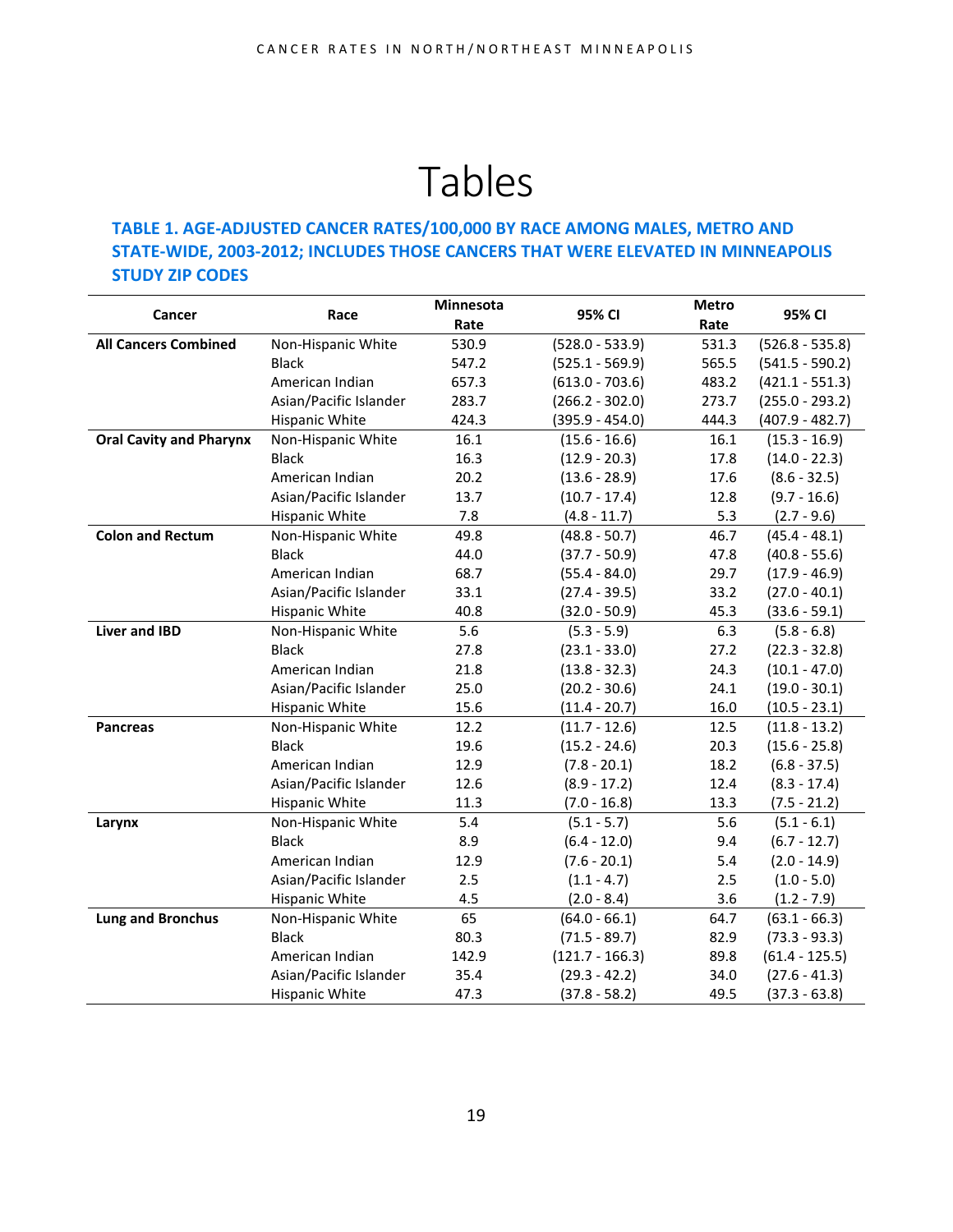#### **TABLE 2. AGE-ADJUSTED CANCER RATES/100,000 BY RACE AMONG FEMALES, METRO AND STATE-WIDE, 2003-2012; INCLUDES THOSE CANCERS THAT WERE ELEVATED IN MINNEAPOLIS STUDY ZIP CODES**

| Cancer                   | Race                   | <b>MN</b> | 95% CI           | <b>Metro</b> | 95% CI           |
|--------------------------|------------------------|-----------|------------------|--------------|------------------|
|                          |                        | Rate      |                  | Rate         |                  |
| <b>Esophagus</b>         | Non-Hispanic White     | 2.0       | $(1.8 - 2.2)$    | 1.9          | $(1.7 - 2.2)$    |
|                          | <b>Black</b>           | 4.8       | $(3.2 - 6.9)$    | 4.5          | $(2.9 - 6.8)$    |
|                          | American Indian        | 4.3       | $(1.6 - 8.9)$    | 2.9          | $(0.5 - 9.6)$    |
|                          | Asian/Pacific Islander | 1.2       | $(0.4 - 2.7)$    | 1.0          | $(0.2 - 2.5)$    |
|                          | Hispanic White         | 2.5       | $(0.9 - 5.3)$    | 1.3          | $(0.2 -4.4)$     |
| Larynx                   | Non-Hispanic White     | 1.1       | $(1.0 - 1.3)$    | 1.2          | $(1.0 - 1.4)$    |
|                          | <b>Black</b>           | 2.5       | $(1.5 - 4.1)$    | 2.8          | $(1.6 - 4.4)$    |
|                          | American Indian        | 2.2       | $(0.8 - 4.9)$    | 0.8          | $(0.0 - 6.3)$    |
|                          | Asian/Pacific Islander | 0         | $(0.0 - 0.6)$    | 0.0          | $(0.0 - 0.7)$    |
|                          | Hispanic White         | 3.0       | $(1.2 - 5.9)$    | 2.6          | $(0.7 - 6.2)$    |
| <b>Lung and Bronchus</b> | Non-Hispanic White     | 49.7      | $(48.8 - 50.5)$  | 53.5         | $(52.2 - 54.8)$  |
|                          | <b>Black</b>           | 49.1      | $(43.3 - 55.5)$  | 49.5         | $(43.3 - 56.2)$  |
|                          | American Indian        | 109.4     | $(94.0 - 126.4)$ | 81.7         | $(58.0 - 110.8)$ |
|                          | Asian/Pacific Islander | 24.5      | $(20.3 - 29.3)$  | 22.0         | $(17.7 - 27.1)$  |
|                          | Hispanic White         | 36.5      | (29.1 -44.9)     | 41.0         | $(31.3 - 52.5)$  |
| <b>Cervix</b>            | Non-Hispanic White     | 5.5       | $(5.2 - 5.8)$    | 5.2          | $(4.8 - 5.6)$    |
|                          | <b>Black</b>           | 8.3       | $(6.5 - 10.5)$   | 8.5          | $(6.6 - 10.9)$   |
|                          | American Indian        | 15.4      | $(11.1 - 20.9)$  | 11.2         | $(6.0 - 19.9)$   |
|                          | Asian/Pacific Islander | 11.9      | $(9.1 - 15.1)$   | 12.3         | $(9.3 - 15.8)$   |
|                          | Hispanic White         | 11.9      | $(8.7 - 15.8)$   | 10.7         | (7.1 -15.5)      |
| <b>Myeloma</b>           | Non-Hispanic White     | 4.3       | $(4.1 - 4.6)$    | 4.5          | $(4.1 - 4.9)$    |
|                          | <b>Black</b>           | 11.1      | $(8.4 - 14.4)$   | 11.4         | $(8.5 - 14.9)$   |
|                          | American Indian        | 7.2       | $(4.0 - 11.9)$   | 8.4          | $(3.2 - 18.0)$   |
|                          | Asian/Pacific Islander | 2.6       | $(1.3 - 4.4)$    | 2.8          | $(1.4 - 4.9)$    |
|                          | Hispanic White         | 4.4       | $(2.2 - 7.5)$    | 3.8          | $(1.6 - 7.4)$    |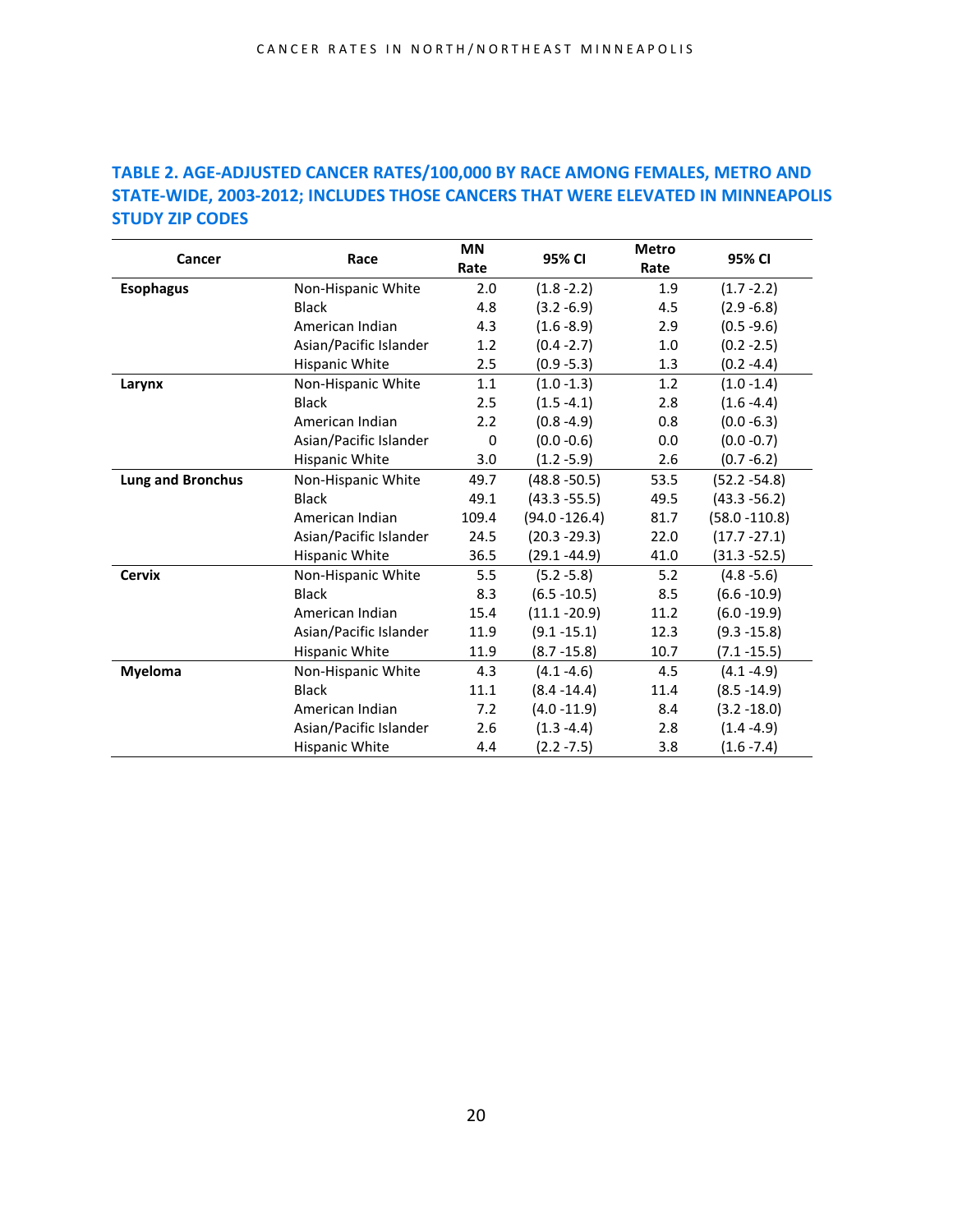|                  | White | <b>Black</b> | Asian/PI | Amer. Indian/<br><b>Native Alaskan</b> | <b>Hispanic</b> | Non-Hispanic |
|------------------|-------|--------------|----------|----------------------------------------|-----------------|--------------|
| <b>Males</b>     |       |              |          |                                        |                 |              |
| <b>Total</b>     | 506.5 | 573.6        | 309.7    | 416.2                                  | 400.8           | 524.1        |
| <b>Prostate</b>  | 121.4 | 205.1        | 67.8     | 90.5                                   | 112.1           | 133.5        |
| Lung             | 76.2  | 91.2         | 47.4     | 66.2                                   | 43.3            | 79.6         |
| Colon            | 47.1  | 59.1         | 39.0     | 50.4                                   | 44.6            | 48.8         |
| <b>Bladder</b>   | 38.6  | 19.5         | 15.4     | 18.3                                   | 20.1            | 37.8         |
| Melanoma         | 28.4  | $1.1\,$      | $1.5$    | 6.8                                    | 4.7             | 27.6         |
| Non-Hodgkin Lym. | 23.7  | 17.0         | 15.7     | 17.0                                   | 19.9            | 23.4         |
| Kidney           | 21.6  | 23.6         | 10.8     | 29.7                                   | 20.6            | 21.7         |
| Oral             | 17.3  | 15.0         | 10.9     | 14.7                                   | 10.9            | 17.6         |
| Leukemia         | 17.3  | 12.9         | 9.6      | 11.2                                   | 12.7            | 17.0         |
| <b>Pancreas</b>  | 13.8  | 16.8         | 9.8      | 11.3                                   | 12.0            | 14.2         |
| <b>Liver</b>     | 10.3  | 16.2         | 20.6     | 18.7                                   | 19.3            | 10.8         |
| <b>Stomach</b>   | 8.4   | 14.8         | 14.5     | 12.0                                   | 13.5            | 8.9          |
| <b>Esophagus</b> | 8.5   | 7.8          | 3.8      | 7.2                                    | 5.3             | 8.6          |
| <b>Brain</b>     | 8.3   | 4.8          | 4.4      | 5.3                                    | 5.9             | 8.1          |
| <b>Myeloma</b>   | 7.1   | 14.6         | 4.5      | 6.3                                    | 7.5             | 7.8          |
| <b>Thyroid</b>   | 7.3   | 3.6          | 6.3      | 4.0                                    | 5.1             | 7.1          |
| Larynx           | 6.2   | 9.1          | 2.3      | 5.8                                    | $5.2$           | 6.4          |
| <b>Females</b>   |       |              |          |                                        |                 |              |
| <b>Total</b>     | 418.4 | 394.9        | 283.1    | 367.2                                  | 324.7           | 422.3        |
| <b>Breast</b>    | 124.4 | 121.8        | 88.3     | 91.9                                   | 91.9            | 126.6        |
| Lung             | 55.7  | 50.3         | 28.3     | 52.7                                   | 26              | 56.7         |
| Colon            | 35.7  | 43.3         | 29.2     | 40.1                                   | 30.6            | 37.2         |
| <b>Uterus</b>    | 25.8  | 24.3         | 17.7     | 22.9                                   | 21.1            | 25.7         |
| <b>Thyroid</b>   | 21.3  | 12.7         | 20.4     | 12.9                                   | 19.3            | 20.6         |
| Non-Hodgkin Lym. | 16.5  | 11.8         | 10.8     | 13.5                                   | 15.2            | 16.1         |
| <b>Melanoma</b>  | 18.3  | 1.0          | 1.2      | 5.2                                    | 4.0             | 17.5         |
| Ovary            | 12.3  | 9.4          | 9.0      | 11.8                                   | 10.6            | 12.0         |
| Kidney           | 11.4  | 12.7         | 4.9      | 18.3                                   | 11.8            | 11.3         |
| <b>Pancreas</b>  | 10.6  | 14.2         | 8.7      | 9.6                                    | 10.3            | 11.0         |
| Leukemia         | 10.6  | 8.3          | 6.2      | 8.9                                    | 8.9             | 10.3         |
| <b>Bladder</b>   | 9.5   | 6.6          | 3.8      | 4.9                                    | 5.1             | 9.4          |
| <b>Cervix</b>    | 7.5   | 9.8          | 6.3      | 9.4                                    | 10.2            | 7.4          |
| Oral             | 6.4   | 5.1          | 4.9      | $5.2$                                  | 4.2             | 6.6          |
| <b>Brain</b>     | 6.1   | 3.5          | 3.1      | 3.8                                    | 4.5             | 5.8          |
| <b>Myeloma</b>   | 4.4   | 10.9         | 2.9      | 5.3                                    | 5.1             | 5.1          |
| <b>Stomach</b>   | 4.0   | 7.9          | 8.5      | 6.6                                    | 7.8             | 4.3          |
| Liver            | 3.5   | 4.8          | 7.9      | 8.9                                    | 7.2             | 3.6          |

**TABLE 3. AVERAGE ANNUAL AGE-ADJUSTED CANCER INCIDENCE RATES PER 100,000 BY RACE AND ETHNICITY, U.S., 2008-2012.**

Notes: Race categories include Hispanic and non-Hispanic; race and ethnicity data are not mutually exclusive. Source: Ryerson, 2016.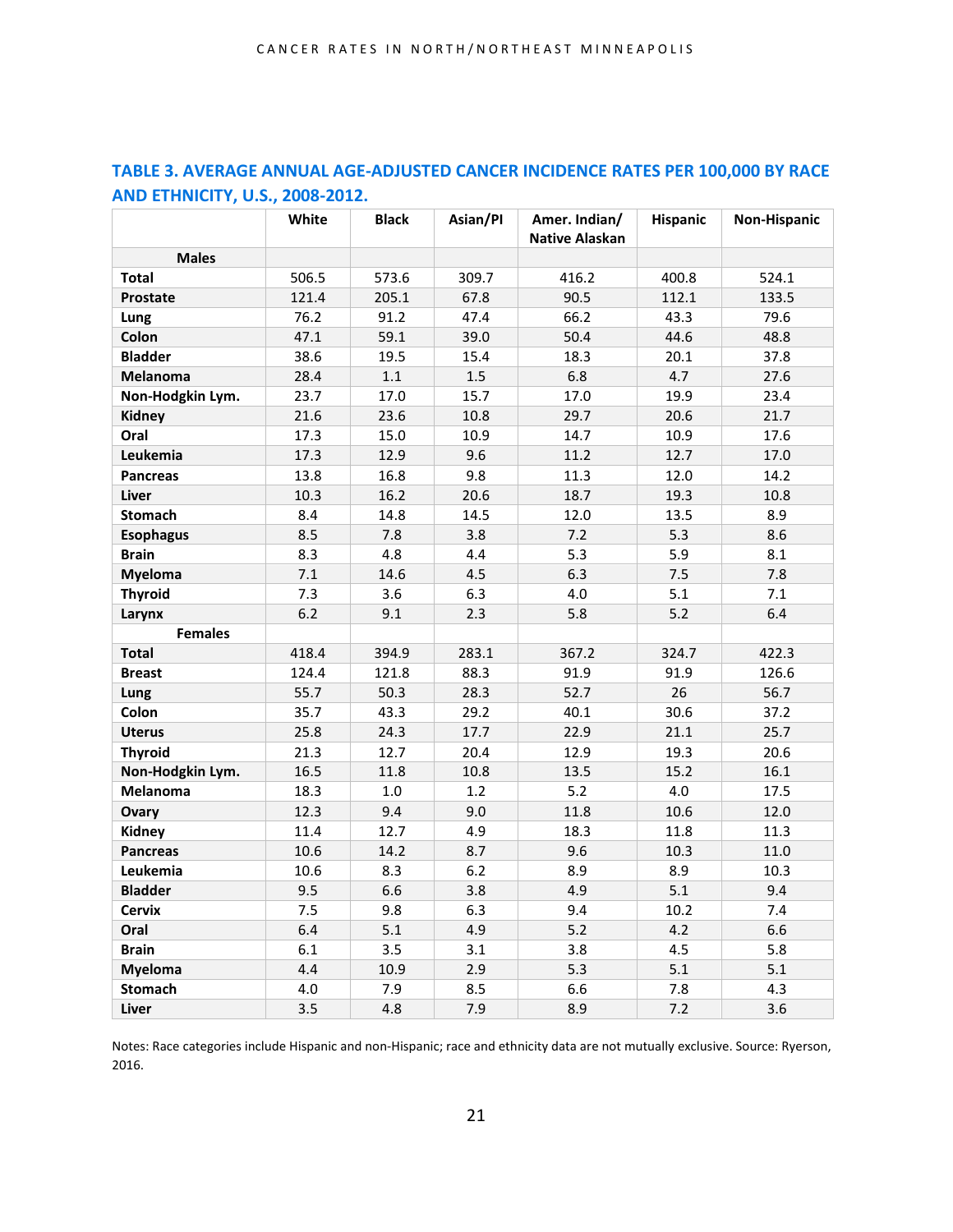| TABLE 4. OBSERVED AND EXPECTED CANCER INCIDENCE AMONG MALES, |
|--------------------------------------------------------------|
| MINNEAPOLIS NORTH (55411, 55412), 2003-2012                  |

| Cancer                      | <b>Observed</b> | <b>Expected</b> | <b>Observed</b> | 95%               |
|-----------------------------|-----------------|-----------------|-----------------|-------------------|
|                             | Cases           | <b>Cases</b>    | to              | <b>Confidence</b> |
|                             |                 |                 | <b>Expected</b> | Interval of       |
|                             |                 |                 | Ratio           | Ratio             |
| <b>All Cancers Combined</b> | 980             | 771             | 1.27            | $1.19 - 1.35$     |
| <b>Brain</b>                | 12              | 15              | 0.82            | $0.42 - 1.43$     |
| <b>Colorectal</b>           | 89              | 65              | 1.37            | $1.10 - 1.68$     |
| <b>Esophagus</b>            | 18              | 11              | 1.61            | $0.95 - 2.55$     |
| Hodgkin Lymphoma            | 5               | 8               | 0.63            | $0.21 - 1.47$     |
| <b>Kidney</b>               | 35              | 33              | 1.07            | $0.74 - 1.48$     |
| Larynx                      | 22              | 8               | 2.79            | $1.75 - 4.22$     |
| Leukemia                    | 32              | 34              | 0.94            | $0.64 - 1.33$     |
| Liver                       | 40              | 13              | 3.19            | $2.28 - 4.35$     |
| Lung                        | 163             | 82              | 1.99            | $1.70 - 2.32$     |
| Melanoma                    | 17              | 43              | 0.39            | $0.23 - 0.63$     |
| <b>Multiple Myeloma</b>     | 15              | 10              | 1.47            | $0.82 - 2.42$     |
| Non-Hodgkin Lymphoma        | 38              | 40              | 0.95            | $0.67 - 1.31$     |
| Oral                        | 45              | 26              | 1.75            | $1.28 - 2.34$     |
| <b>Pancreas</b>             | 32              | 17              | 1.87            | $1.28 - 2.64$     |
| <b>Prostate</b>             | 254             | 228             | 1.11            | $0.98 - 1.26$     |
| Soft tissue                 | 9               | $\overline{7}$  | 1.24            | $0.57 - 2.35$     |
| <b>Stomach</b>              | 15              | 11              | 1.37            | $0.77 - 2.26$     |
| <b>Testes</b>               | 10              | 17              | 0.57            | $0.28 - 1.06$     |
| <b>Thyroid</b>              | 12              | 11              | 1.13            | $0.58 - 1.97$     |
| <b>Urinary Bladder</b>      | 44              | 47              | 0.93            | $0.68 - 1.25$     |

Table Notes:

1. "Observed" cases are the newly-diagnosed cancers among residents living in ZIP codes of 55411 and 55412 at the time of cancer diagnosis.

2. "Expected" cases are the estimated number of new cancer cases based on the number, age, and gender of residents in those ZIP codes and applying Twin Cities Metro cancer rates.

3. The "Observed to Expected Ratio" is the number of Observed cancers divided by the Expected number of cancers. A ratio of 2.00 would indicate twice as many cancers as expected, while a ratio of 0.50 would indicate half as many cancers as expected.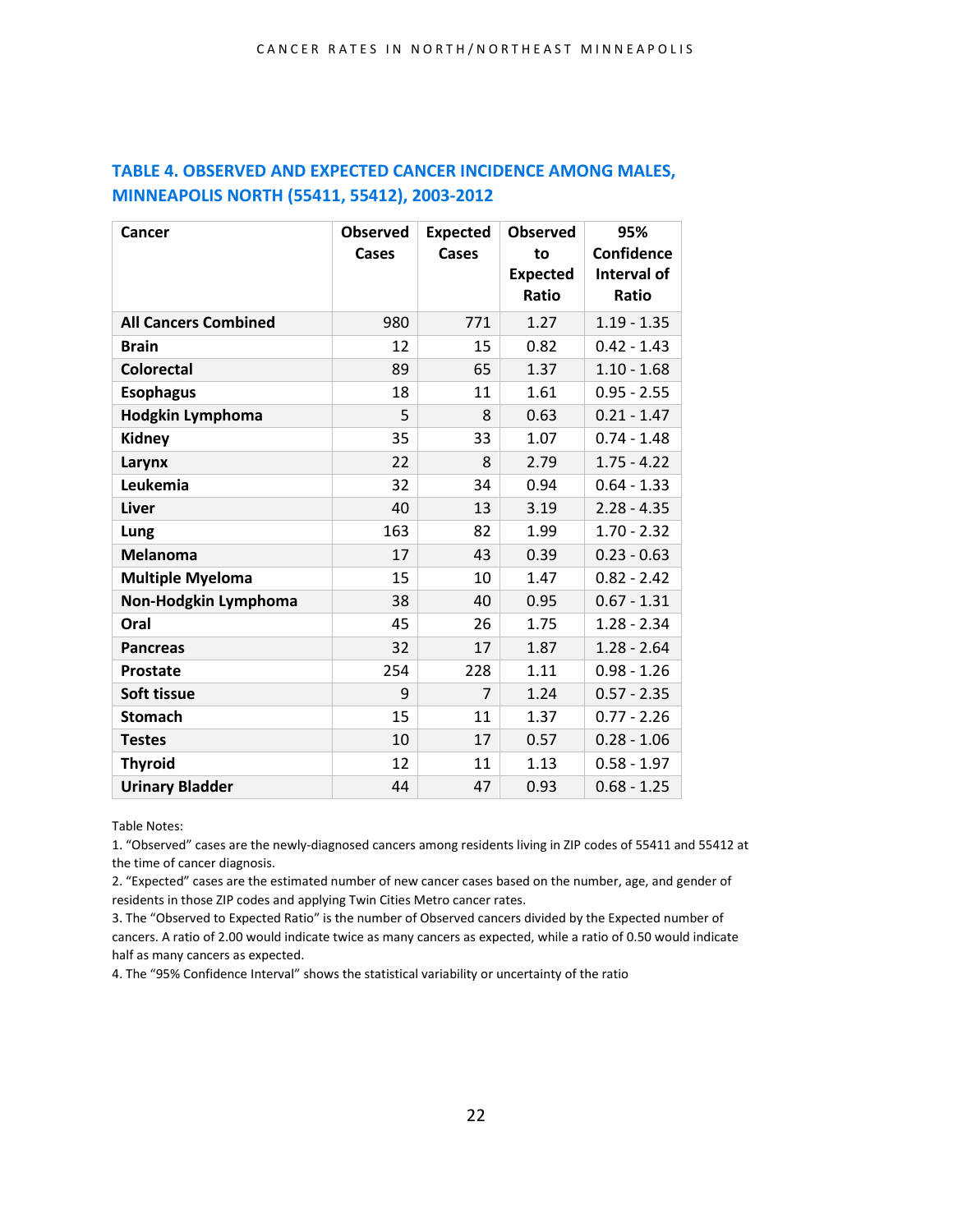| TABLE 5. OBSERVED AND EXPECTED CANCER INCIDENCE AMONG FEMALES, |
|----------------------------------------------------------------|
| MINNEAPOLIS NORTH (55411, 55412), 2003-2012                    |

| Cancer                      | <b>Observed</b> | <b>Expected</b> | <b>Observed</b> | 95%           |
|-----------------------------|-----------------|-----------------|-----------------|---------------|
|                             | Cases           | Cases           | to Expected     | Confidence    |
|                             |                 |                 | <b>Ratio</b>    | Interval of   |
|                             |                 |                 |                 | Ratio         |
| <b>All Cancers Combined</b> | 857             | 839             | 1.02            | $0.95 - 1.09$ |
| <b>Brain</b>                | 5               | 11              | 0.45            | $0.14 - 1.04$ |
| <b>Breast</b>               | 245             | 265             | 0.93            | $0.81 - 1.05$ |
| <b>Cervix</b>               | 27              | 14              | 1.96            | $1.29 - 2.86$ |
| <b>Colorectal</b>           | 83              | 69              | 1.20            | $0.95 - 1.49$ |
| <b>Esophagus</b>            | 11              | 4               | 3.01            | $1.50 - 5.39$ |
| Hodgkin Lymphoma            | $\overline{7}$  | $\overline{7}$  | 1.04            | $0.42 - 2.14$ |
| Kidney                      | 17              | 19              | 0.91            | $0.53 - 1.45$ |
| Larynx                      | 7               | 2               | 3.08            | $1.24 - 6.35$ |
| Leukemia                    | 27              | 26              | 1.03            | $0.68 - 1.50$ |
| <b>Liver</b>                | 8               | 6               | 1.35            | $0.58 - 2.67$ |
| Lung                        | 128             | 92              | 1.38            | $1.16 - 1.65$ |
| <b>Melanoma</b>             | 13              | 46              | 0.28            | $0.15 - 0.49$ |
| <b>Multiple Myeloma</b>     | 19              | 9               | 2.17            | $1.31 - 3.39$ |
| Non-Hodgkin Lymphoma        | 28              | 35              | 0.81            | $0.54 - 1.16$ |
| Oral                        | 19              | 15              | 1.29            | $0.78 - 2.01$ |
| Ovary                       | 26              | 26              | 1.02            | $0.67 - 1.49$ |
| <b>Pancreas</b>             | 21              | 16              | 1.28            | $0.79 - 1.95$ |
| Soft tissue                 | 9               | $\overline{7}$  | 1.28            | $0.59 - 2.44$ |
| <b>Stomach</b>              | 10              | 7               | 1.45            | $0.70 - 2.67$ |
| <b>Thyroid</b>              | 25              | 38              | 0.66            | $0.42 - 0.97$ |
| <b>Urinary Bladder</b>      | 11              | 18              | 0.61            | $0.31 - 1.09$ |
| <b>Uterus</b>               | 44              | 55              | 0.80            | $0.58 - 1.08$ |

Table Notes:

1. "Observed" cases are the newly-diagnosed cancers among residents living in ZIP codes of 55411 and 55412 at the time of cancer diagnosis.

2. "Expected" cases are the estimated number of new cancer cases based on the number, age, and gender of residents in those ZIP codes and applying Twin Cities Metro cancer rates.

3. The "Observed to Expected Ratio" is the number of Observed cancers divided by the Expected number of cancers. A ratio of 2.00 would indicate twice as many cancers as expected, while a ratio of 0.50 would indicate half as many cancers as expected.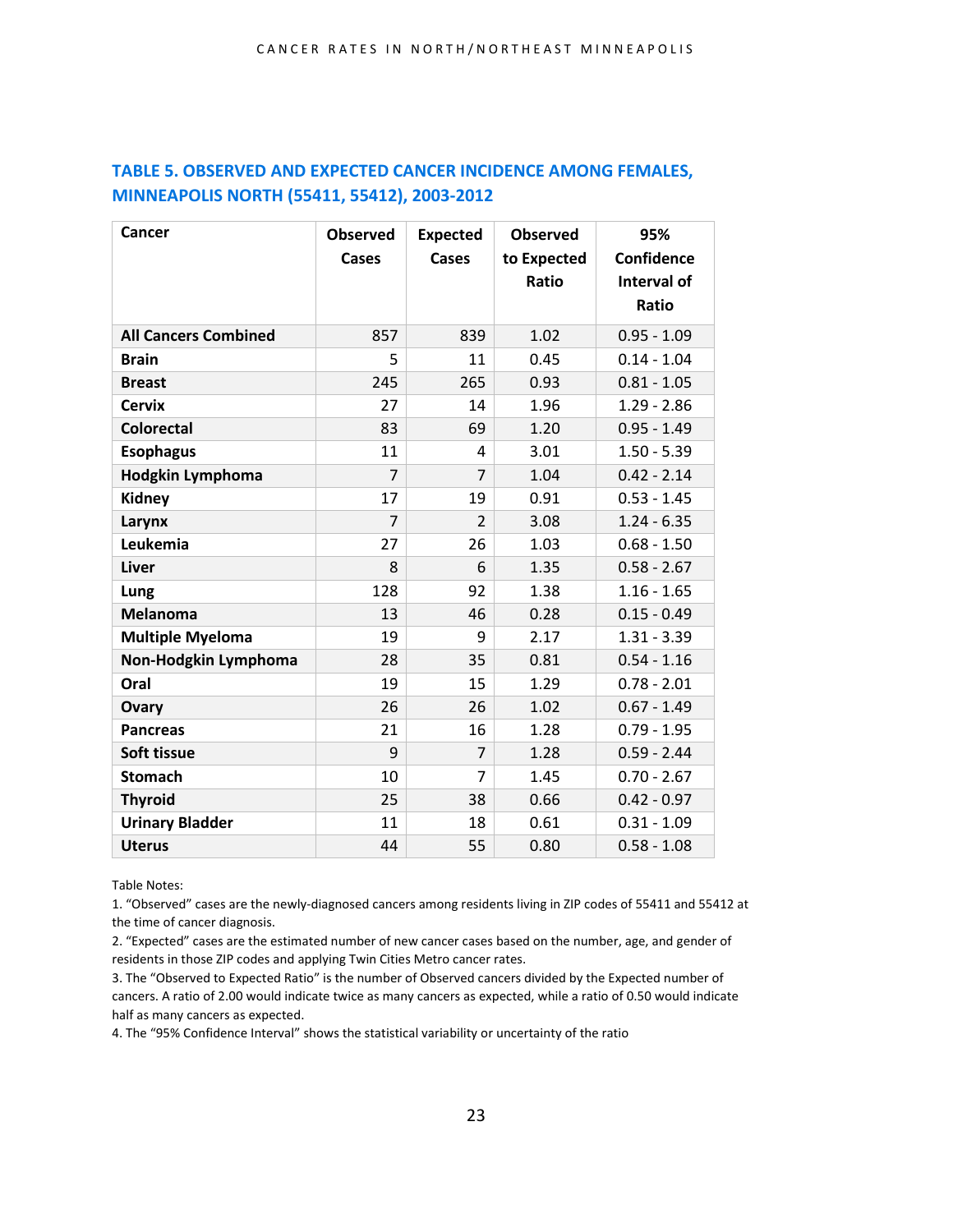| <b>Cancer</b>               | <b>Observed</b> | <b>Expected</b> | <b>Observed</b> | 95%               |
|-----------------------------|-----------------|-----------------|-----------------|-------------------|
|                             | Cases           | Cases           | to              | <b>Confidence</b> |
|                             |                 |                 | <b>Expected</b> | Interval of       |
|                             |                 |                 | Ratio           | Ratio             |
| <b>All Cancers Combined</b> | 987             | 1013            | 0.97            | $0.91 - 1.04$     |
| <b>Brain</b>                | 19              | 15              | 1.25            | $0.75 - 1.95$     |
| <b>Colorectal</b>           | 91              | 89              | 1.03            | $0.83 - 1.26$     |
| <b>Esophagus</b>            | 17              | 15              | 1.14            | $0.66 - 1.82$     |
| Hodgkin Lymphoma            | 6               | 8               | 0.76            | $0.28 - 1.65$     |
| <b>Kidney</b>               | 33              | 40              | 0.83            | $0.57 - 1.16$     |
| Larynx                      | 13              | 11              | 1.23            | $0.66 - 2.10$     |
| Leukemia                    | 36              | 42              | 0.85            | $0.59 - 1.18$     |
| Liver                       | 30              | 15              | 1.94            | $1.31 - 2.77$     |
| Lung                        | 132             | 117             | 1.13            | $0.94 - 1.34$     |
| <b>Melanoma</b>             | 49              | 55              | 0.89            | $0.66 - 1.18$     |
| <b>Multiple Myeloma</b>     | 6               | 14              | 0.43            | $0.16 - 0.93$     |
| Non-Hodgkin Lymphoma        | 56              | 52              | 1.07            | $0.81 - 1.39$     |
| Oral                        | 43              | 32              | 1.36            | $0.99 - 1.84$     |
| <b>Pancreas</b>             | 27              | 24              | 1.15            | $0.76 - 1.67$     |
| <b>Prostate</b>             | 236             | 300             | 0.79            | $0.69 - 0.89$     |
| Soft tissue                 | 5               | 8               | 0.63            | $0.20 - 1.47$     |
| <b>Stomach</b>              | 14              | 15              | 0.92            | $0.51 - 1.55$     |
| <b>Testes</b>               | 18              | 18              | 1.01            | $0.60 - 1.60$     |
| <b>Thyroid</b>              | 7               | 12              | 0.60            | $0.24 - 1.23$     |
| <b>Urinary Bladder</b>      | 64              | 72              | 0.89            | $0.69 - 1.14$     |

#### **TABLE 6. OBSERVED AND EXPECTED CANCER INCIDENCE AMONG MALES, NORTHEAST MINNEAPOLIS (55413, 55418), 2003-2012**

Table Notes:

1. "Observed" cases are the newly-diagnosed cancers among residents living in ZIP codes 55413 and 55418 at the time of cancer diagnosis.

2. "Expected" cases are the estimated number of new cancer cases based on the number, age, and gender of residents in those ZIP codes and applying Twin Cities Metro cancer rates.

3. The "Observed to Expected Ratio" is the number of Observed cancers divided by the Expected number of cancers. A ratio of 2.00 would indicate twice as many cancers as expected, while a ratio of 0.50 would indicate half as many cancers as expected.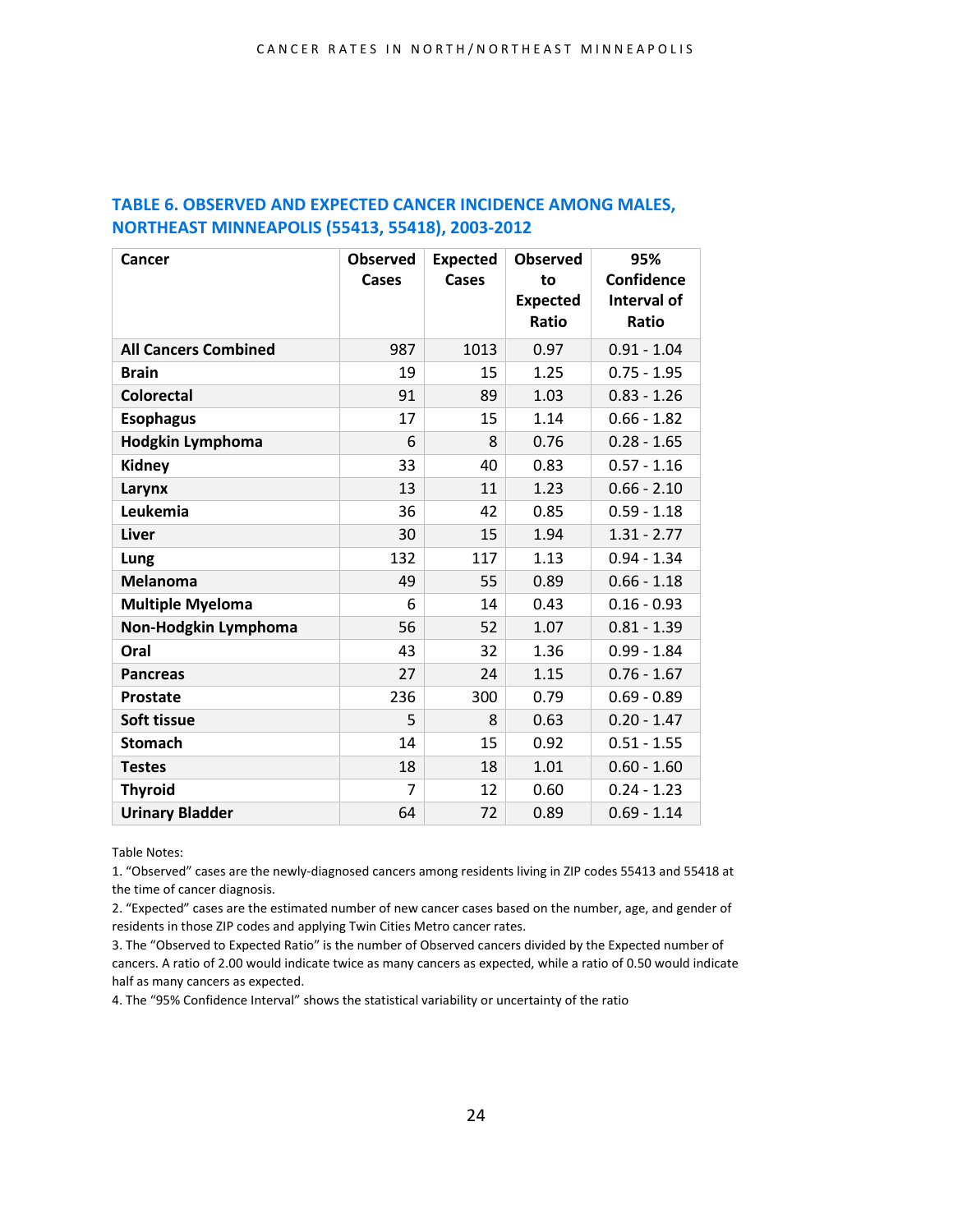| Cancer                      | <b>Observed</b> | <b>Expected</b> | <b>Observed</b>          | 95%                         |
|-----------------------------|-----------------|-----------------|--------------------------|-----------------------------|
|                             | Cases           | Cases           | to                       | <b>Confidence</b>           |
|                             |                 |                 | <b>Expected</b><br>Ratio | <b>Interval of</b><br>Ratio |
|                             |                 |                 |                          |                             |
| <b>All Cancers Combined</b> | 977             | 1037            | 0.94                     | $0.88 - 1.00$               |
| <b>Brain</b>                | 6               | 11              | 0.54                     | $0.20 - 1.17$               |
| <b>Breast</b>               | 249             | 310             | 0.80                     | $0.71 - 0.91$               |
| <b>Cervix</b>               | 17              | 13              | 1.26                     | $0.74 - 2.02$               |
| <b>Colorectal</b>           | 87              | 100             | 0.87                     | $0.70 - 1.07$               |
| <b>Esophagus</b>            | 5               | 5               | 0.96                     | $0.31 - 2.24$               |
| Hodgkin Lymphoma            | 5               | 6               | 0.82                     | $0.27 - 1.92$               |
| Kidney                      | 27              | 23              | 1.16                     | $0.76 - 1.68$               |
| Larynx                      | 5               | 3               | 1.75                     | $0.57 - 4.08$               |
| Leukemia                    | 25              | 32              | 0.78                     | $0.51 - 1.15$               |
| Liver                       | 8               | 8               | 1.01                     | $0.44 - 2.00$               |
| Lung                        | 141             | 130             | 1.08                     | $0.91 - 1.28$               |
| Melanoma                    | 30              | 49              | 0.62                     | $0.42 - 0.88$               |
| <b>Multiple Myeloma</b>     | 14              | 12              | 1.12                     | $0.61 - 1.88$               |
| Non-Hodgkin Lymphoma        | 49              | 47              | 1.05                     | $0.77 - 1.38$               |
| Oral                        | 18              | 19              | 0.97                     | $0.58 - 1.54$               |
| Ovary                       | 25              | 30              | 0.84                     | $0.54 - 1.23$               |
| <b>Pancreas</b>             | 23              | 24              | 0.95                     | $0.60 - 1.43$               |
| Soft tissue                 | 8               | 7               | 1.14                     | $0.49 - 2.26$               |
| <b>Stomach</b>              | 11              | 10              | 1.14                     | $0.57 - 2.04$               |
| <b>Thyroid</b>              | 21              | 36              | 0.59                     | $0.36 - 0.90$               |
| <b>Urinary Bladder</b>      | 29              | 27              | 1.07                     | $0.72 - 1.53$               |
| <b>Uterus</b>               | 68              | 65              | 1.05                     | $0.82 - 1.33$               |

#### **TABLE 7. OBSERVED AND EXPECTED CANCER INCIDENCE AMONG FEMALES, NORTHEAST MINNEAPOLIS (55413, 55418), 2003-2012**

Table Notes:

1. "Observed" cases are the newly-diagnosed cancers among residents living in ZIP codes of 55413 and 55418 at the time of cancer diagnosis.

2. "Expected" cases are the estimated number of new cancer cases based on the number, age, and gender of residents in those ZIP codes and applying Twin Cities Metro cancer rates.

3. The "Observed to Expected Ratio" is the number of Observed cancers divided by the Expected number of cancers. A ratio of 2.00 would indicate twice as many cancers as expected, while a ratio of 0.50 would indicate half as many cancers as expected.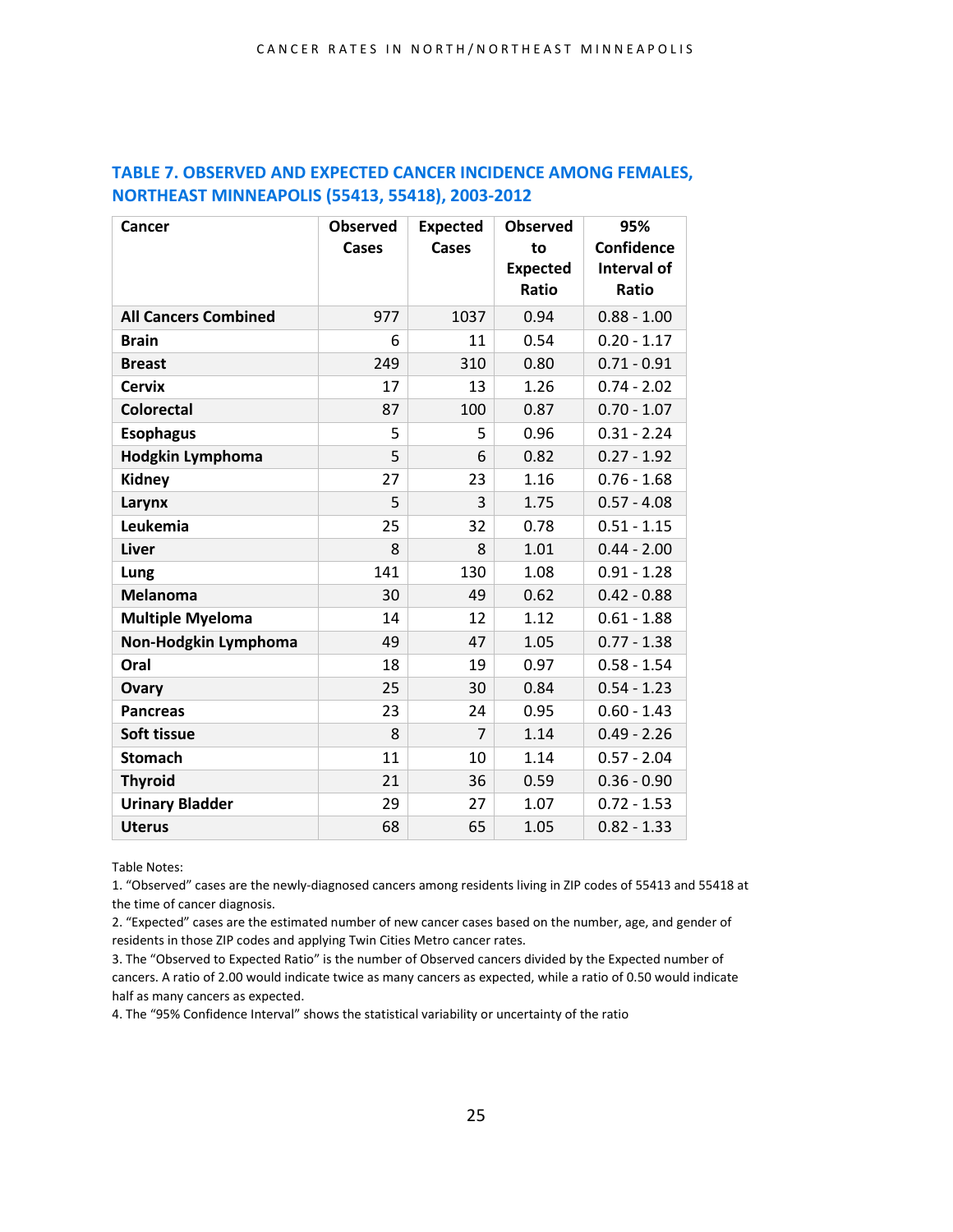| Cancer                      | <b>Observed</b> | <b>Expected</b> | <b>Observed to</b> | 95%           |
|-----------------------------|-----------------|-----------------|--------------------|---------------|
|                             | Cases           | Cases           | <b>Expected</b>    | Confidence    |
|                             |                 |                 | Ratio              | Interval of   |
|                             |                 |                 |                    | Ratio         |
| <b>All Cancers Combined</b> | 1967            | 1783            | 1.10               | $1.05 - 1.15$ |
| <b>Brain</b>                | 31              | 30              | 1.04               | $0.71 - 1.47$ |
| <b>Colorectal</b>           | 180             | 154             | 1.17               | $1.01 - 1.36$ |
| <b>Esophagus</b>            | 35              | 26              | 1.34               | $0.93 - 1.86$ |
| Hodgkin Lymphoma            | 11              | 16              | 0.69               | $0.35 - 1.24$ |
| <b>Kidney</b>               | 68              | 73              | 0.93               | $0.73 - 1.18$ |
| Larynx                      | 35              | 18              | 1.90               | $1.32 - 2.64$ |
| Leukemia                    | 68              | 76              | 0.89               | $0.69 - 1.13$ |
| Liver                       | 70              | 28              | 2.50               | $1.95 - 3.16$ |
| Lung                        | 295             | 199             | 1.48               | $1.32 - 1.66$ |
| <b>Melanoma</b>             | 66              | 98              | 0.67               | $0.52 - 0.86$ |
| <b>Multiple Myeloma</b>     | 21              | 24              | 0.87               | $0.54 - 1.32$ |
| Non-Hodgkin Lymphoma        | 94              | 92              | 1.02               | $0.82 - 1.25$ |
| Oral                        | 88              | 57              | 1.54               | $1.23 - 1.89$ |
| <b>Pancreas</b>             | 59              | 41              | 1.45               | $1.10 - 1.87$ |
| <b>Prostate</b>             | 490             | 528             | 0.93               | $0.85 - 1.01$ |
| Soft tissue                 | 14              | 15              | 0.92               | $0.50 - 1.55$ |
| <b>Stomach</b>              | 29              | 26              | 1.11               | $0.74 - 1.60$ |
| <b>Testes</b>               | 28              | 35              | 0.80               | $0.53 - 1.15$ |
| <b>Thyroid</b>              | 19              | 22              | 0.85               | $0.51 - 1.33$ |
| <b>Urinary Bladder</b>      | 108             | 119             | 0.91               | $0.75 - 1.10$ |

#### **TABLE 8. OBSERVED AND EXPECTED CANCER INCIDENCE AMONG MALES, MINNEAPOLIS NORTH/NORTHEAST (55411, 55412, 55413, 55418), 2003-2012**

Table Notes:

1. "Observed" cases are the newly-diagnosed cancers among residents living in ZIP codes of 55411, 55412, 55413, and 55418 at the time of cancer diagnosis.

2. "Expected" cases are the estimated number of new cancer cases based on the number, age, and gender of residents in those ZIP codes and applying Twin Cities Metro cancer rates.

3. The "Observed to Expected Ratio" is the number of Observed cancers divided by the Expected number of cancers. A ratio of 2.00 would indicate twice as many cancers as expected, while a ratio of 0.50 would indicate half as many cancers as expected.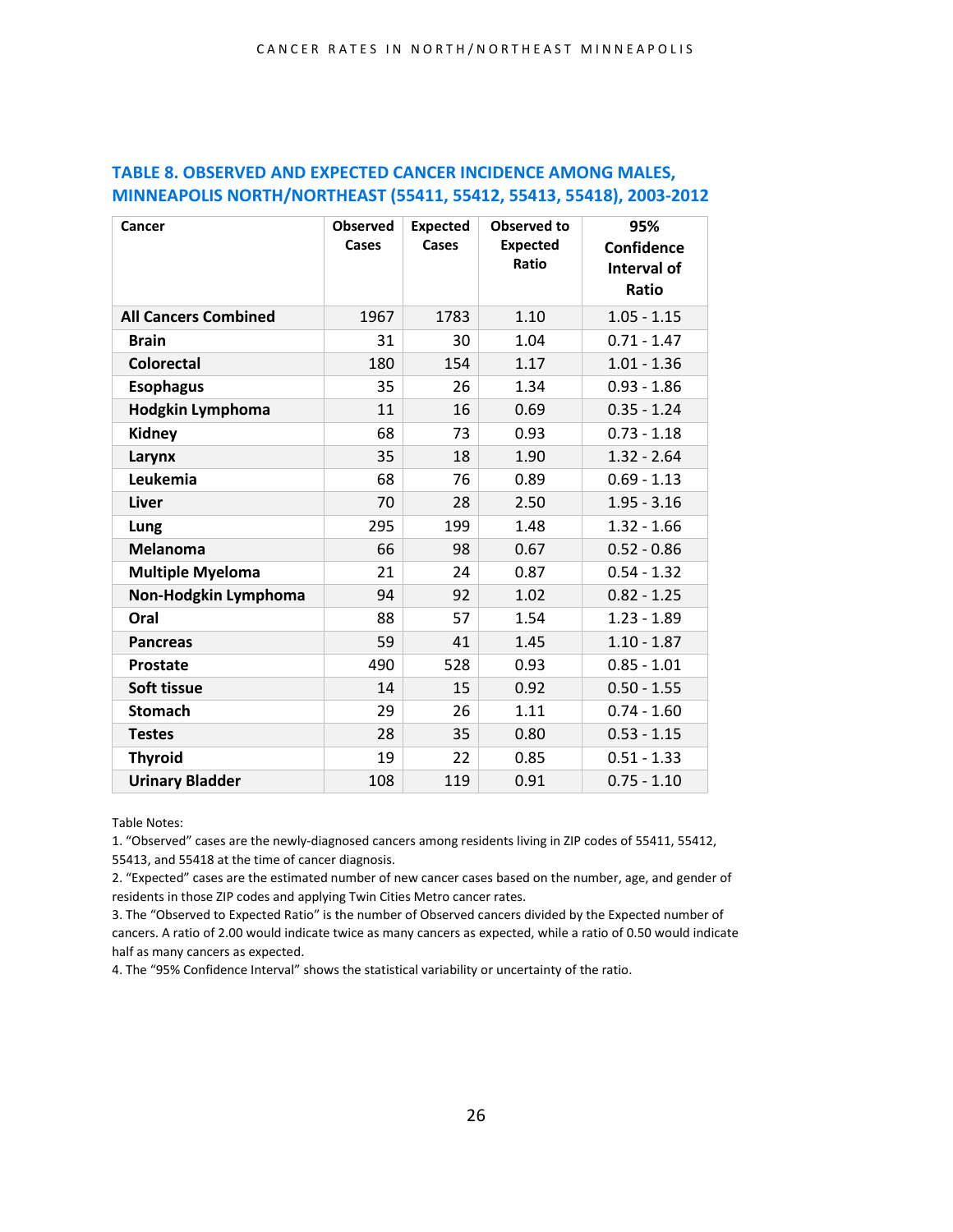| Cancer                      | <b>Observed</b> | <b>Expected</b> | <b>Observed</b> | 95%                |
|-----------------------------|-----------------|-----------------|-----------------|--------------------|
|                             | Cases           | Cases           | to              | Confidence         |
|                             |                 |                 | <b>Expected</b> | <b>Interval of</b> |
|                             |                 |                 | <b>Ratio</b>    | Ratio              |
| <b>All Cancers Combined</b> | 1834            | 1876            | 0.98            | $0.93 - 1.02$      |
| <b>Brain</b>                | 11              | 22              | 0.49            | $0.25 - 0.88$      |
| <b>Breast</b>               | 494             | 574             | 0.86            | $0.79 - 0.94$      |
| <b>Cervix</b>               | 44              | 27              | 1.62            | $1.17 - 2.17$      |
| <b>Colorectal</b>           | 170             | 169             | 1.00            | $0.86 - 1.17$      |
| <b>Esophagus</b>            | 16              | 9               | 1.81            | $1.03 - 2.93$      |
| <b>Hodgkin Lymphoma</b>     | 12              | 13              | 0.94            | $0.48 - 1.63$      |
| Kidney                      | 44              | 42              | 1.05            | $0.76 - 1.40$      |
| Larynx                      | 12              | 5               | 2.34            | $1.21 - 4.08$      |
| Leukemia                    | 52              | 58              | 0.89            | $0.67 - 1.17$      |
| Liver                       | 16              | 14              | 1.16            | $0.66 - 1.88$      |
| Lung                        | 269             | 223             | 1.21            | $1.07 - 1.36$      |
| <b>Melanoma</b>             | 43              | 94              | 0.46            | $0.33 - 0.61$      |
| <b>Multiple Myeloma</b>     | 33              | 21              | 1.55            | $1.07 - 2.18$      |
| Non-Hodgkin Lymphoma        | 77              | 82              | 0.94            | $0.74 - 1.18$      |
| Oral                        | 37              | 33              | 1.11            | $0.78 - 1.53$      |
| Ovary                       | 51              | 55              | 0.92            | $0.68 - 1.21$      |
| <b>Pancreas</b>             | 44              | 41              | 1.08            | $0.79 - 1.45$      |
| Soft tissue                 | 17              | 14              | 1.21            | $0.71 - 1.94$      |
| <b>Stomach</b>              | 21              | 17              | 1.27            | $0.79 - 1.94$      |
| <b>Thyroid</b>              | 46              | 74              | 0.62            | $0.46 - 0.83$      |
| <b>Urinary Bladder</b>      | 40              | 45              | 0.89            | $0.63 - 1.21$      |
| <b>Uterus</b>               | 112             | 119             | 0.94            | $0.77 - 1.13$      |

#### **TABLE 9. OBSERVED AND EXPECTED CANCER INCIDENCE AMONG FEMALES, MINNEAPOLIS NORTH/NORTHEAST (55411, 55412, 55413, 55418), 2003-2012**

Table Notes:

1. "Observed" cases are the newly-diagnosed cancers among residents living in ZIP codes of 55411, 55412, 55413, and 55418 at the time of cancer diagnosis.

2. "Expected" cases are the estimated number of new cancer cases based on the number, age, and gender of residents in those ZIP codes and applying Twin Cities Metro cancer rates.

3. The "Observed to Expected Ratio" is the number of Observed cancers divided by the Expected number of cancers. A ratio of 2.00 would indicate twice as many cancers as expected, while a ratio of 0.50 would indicate half as many cancers as expected.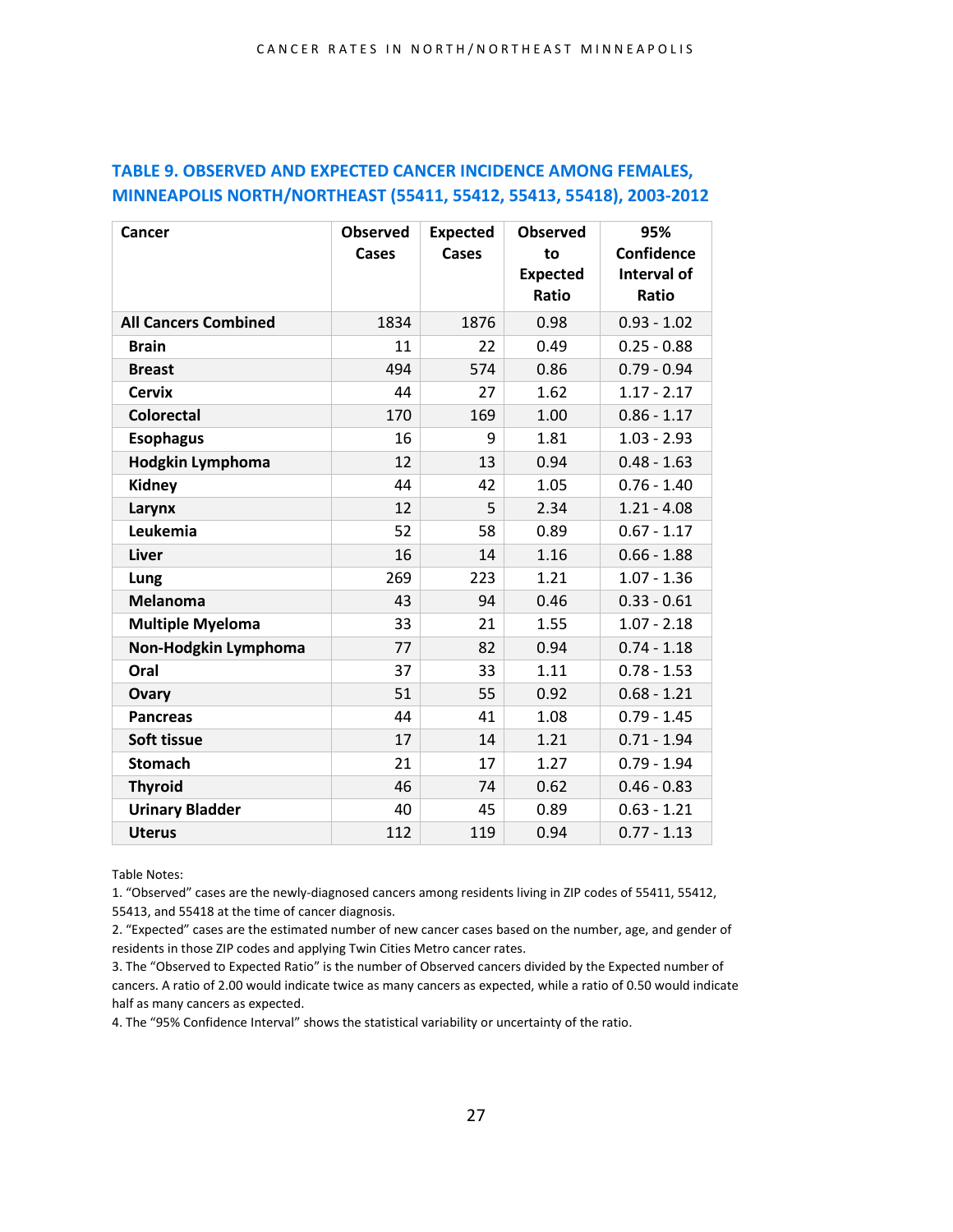#### **TABLE 10. PREVALENCE (%) OF SELECTED HEALTH AND HEALTH BEHAVIOR CHARACTERISTICS FROM THE HENNEPIN COUNTY SHAPE SURVEYS FOR MINNEAPOLIS COMMUNITIES AND HENNEPIN COUNTY OVERALL. SEE NOTES BELOW**.

|                                | Camden                   | <b>Near North</b> | <b>Northeast</b>         | <b>University</b> | Hennepin Co. |
|--------------------------------|--------------------------|-------------------|--------------------------|-------------------|--------------|
| 1998                           |                          |                   |                          |                   |              |
| <b>Current Smoker</b>          | 34.0                     | 26.3              | 27.6                     | 22.4              | 21.2         |
| <b>Diabetes</b>                | 4.5                      | 7.2               | 5.2                      | 2.5               | 4.3          |
| Overweight                     | 34.2                     | 35.6              | 29.4                     | 16.2              | 25.1         |
| Heavy alcohol use              | 4.4                      | 3.9               | 7.0                      | 7.4               | 3.7          |
| Below 200% Poverty             | 33.8                     | 43.1              | 28.6                     | 48.8              | 20.7         |
| 2002                           |                          |                   |                          |                   |              |
| <b>Current Smoker</b>          | 24.0                     | 29.4              | 19.3                     | 18.9              | 18.5         |
| Former Smoker                  | 25.2                     | 19.0              | 30.9                     | 15.8              | 27.1         |
| Households w/regular<br>smoker | 22.6                     | 27.5              | 18.9                     | 12.3              | 14.5         |
| <b>Diabetes</b>                | 7.4                      | 7.2               | 7.4                      | 2.8               | 4.9          |
| Obese                          | 20.3                     | 26.4              | 21.8                     | 10.2              | 16.8         |
| Below 200% of Poverty          | 27.6                     | 42.8              | 18.9                     | 54.6              | 15.8         |
|                                | <b>Camden/Near North</b> |                   | NE/University/Longfellow |                   | Hennepin Co. |
| 2006                           |                          |                   |                          |                   |              |
| <b>Current Smoker</b>          | 26.9                     |                   | 18                       |                   | 17.1         |
| Former Smoker                  | 22.4                     |                   | 25.3                     |                   | 27           |
| Households w/regular           |                          |                   |                          |                   |              |
| smoker                         | 25.5                     |                   | 13.1                     |                   | 12.5         |
| <b>Diabetes</b>                | 13                       |                   | 6                        |                   | 6            |
| Obese                          | 26.8                     |                   | 20.8                     |                   | 19.1         |
| No physical activity           | 31.5                     |                   | 14.8                     |                   | 15.5         |
| 2010                           |                          |                   |                          |                   |              |
| <b>Current Smoker</b>          | 23.8                     |                   | 13.8                     |                   | 12.1         |
| Former Smoker                  | 24                       |                   | 22.4                     |                   | 26.6         |
| <b>Diabetes</b>                | 7.9                      |                   | 4.2                      |                   | 5.3          |
| Obese                          | 30.3                     |                   | 15.7                     |                   | 20.4         |
| No physical activity           | 25.4                     |                   | 10.9                     |                   | 11.9         |
| 2014                           |                          |                   |                          |                   |              |
| <b>Current Smoker</b>          | 15.8                     |                   | 10.8                     |                   | 7.7          |
| Former Smoker                  | 25.6                     |                   | 26.8                     |                   | 27.3         |
| Households w/regular           |                          |                   |                          |                   |              |
| smoker                         | 12.2                     |                   | 5.2                      |                   | 4.5          |
| <b>Diabetes</b>                | 10.7                     |                   | 5                        |                   | 6.1          |
| Obese                          | 22.5                     |                   | 32.9                     |                   | 21.9         |
| No physical activity           | 34.2                     |                   | 14                       |                   | 14.2         |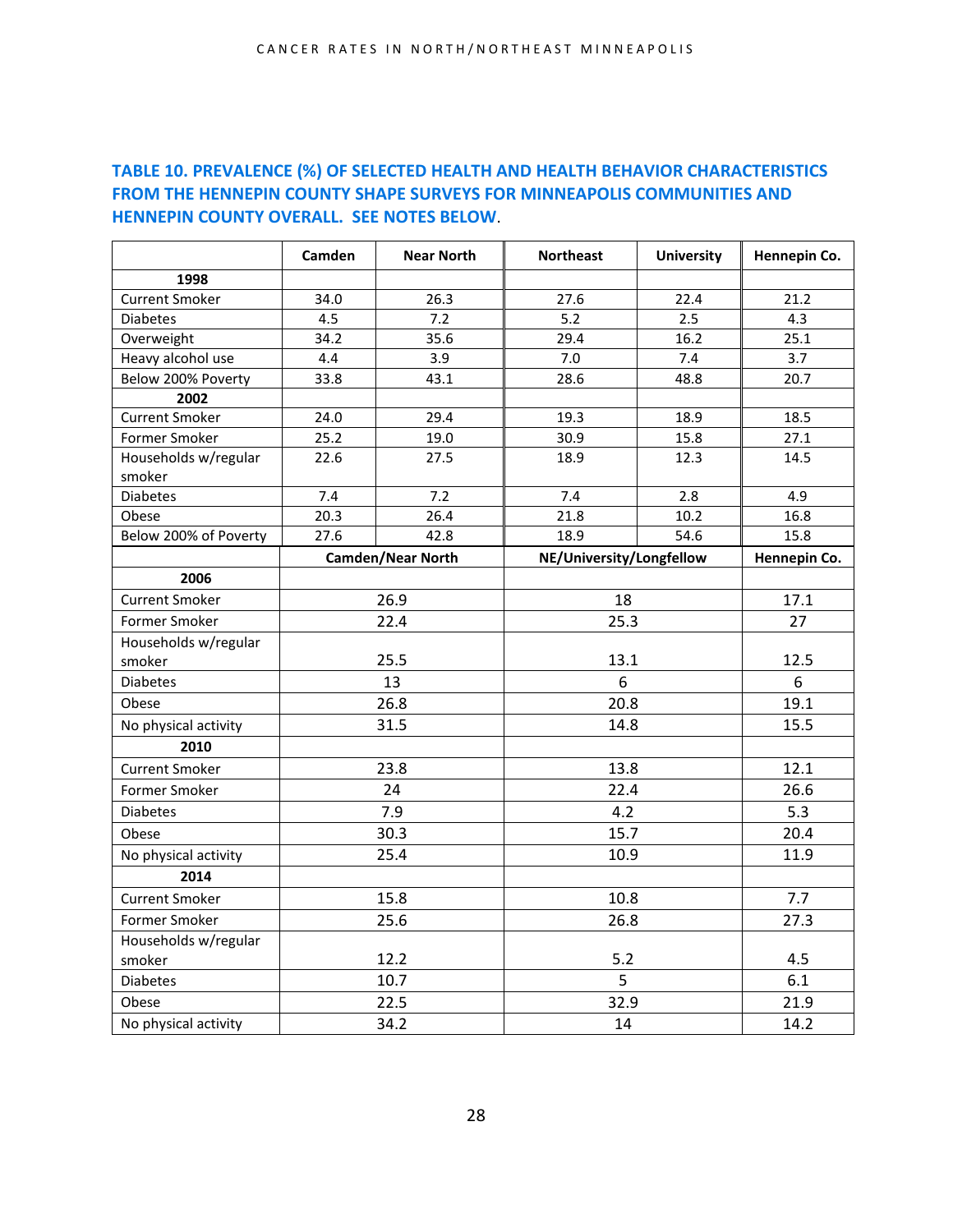#### CANCER RATES IN NORTH/NORTHEAST MINNEAPOLIS

- 1. Data are from the Hennepin County SHAPE surveys of adult residents aged 18 and over. SHAPE surveys include many more health-related data items than are included here. Additional data items and full descriptions, interpretations, and limitations of the SHAPE data can be found at[: http://www.hennepin.us/your-government/research-data/shape-surveys](http://www.hennepin.us/your-government/research-data/shape-surveys)
- 2. Beginning with the 2006 survey, Camden and Near North neighborhood data were combined; Northeast, University, and Longfellow neighborhood data were also combined.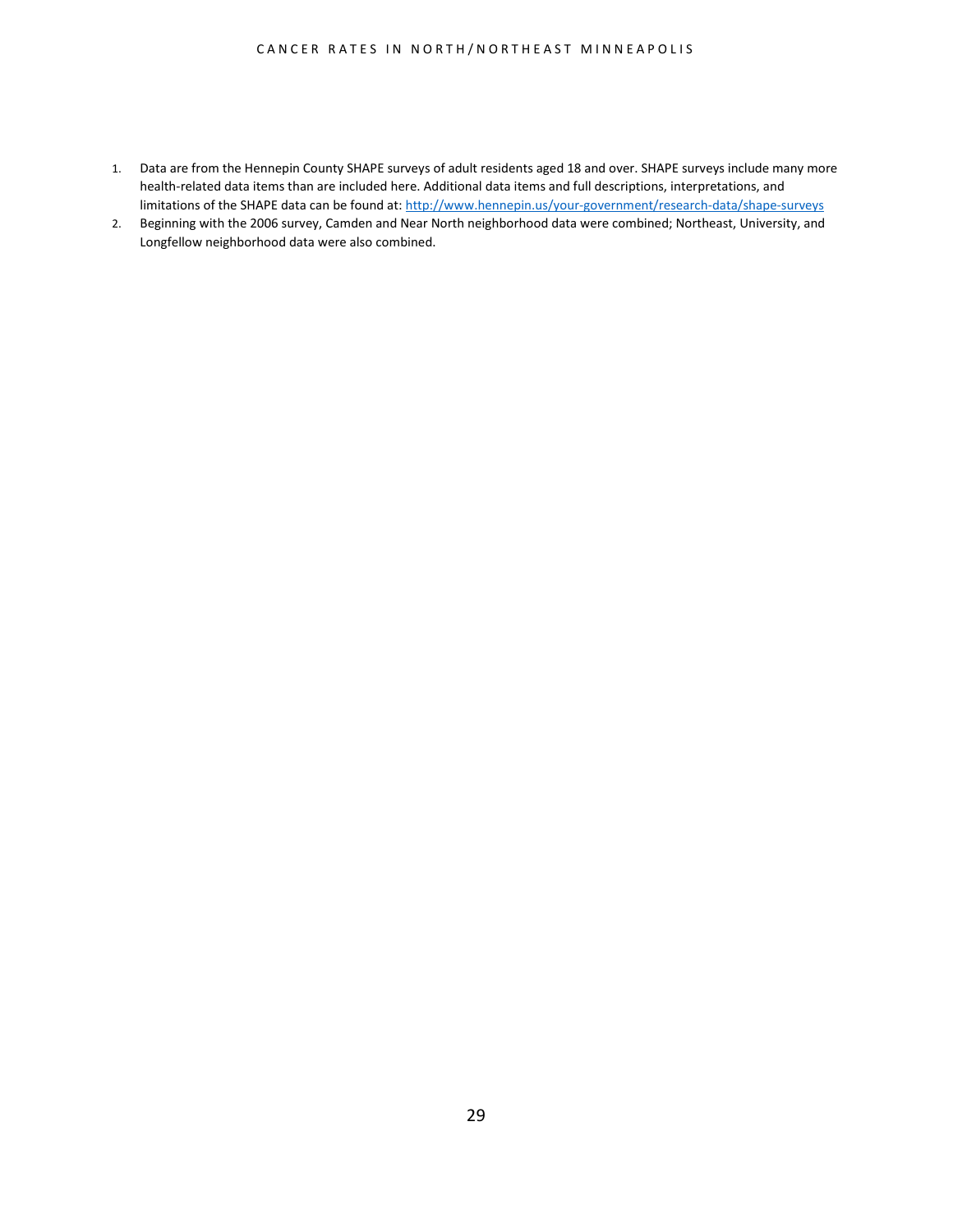## Figures

<span id="page-29-0"></span>**FIGURE 1. STUDY AREA FOR ANALYSIS OF CANCER RATES IN MINNEAPOLIS NORTH (ZIP CODES 55411, 55412) AND NORTHEAST (55413, 55418) NEIGHBORHOODS.** 

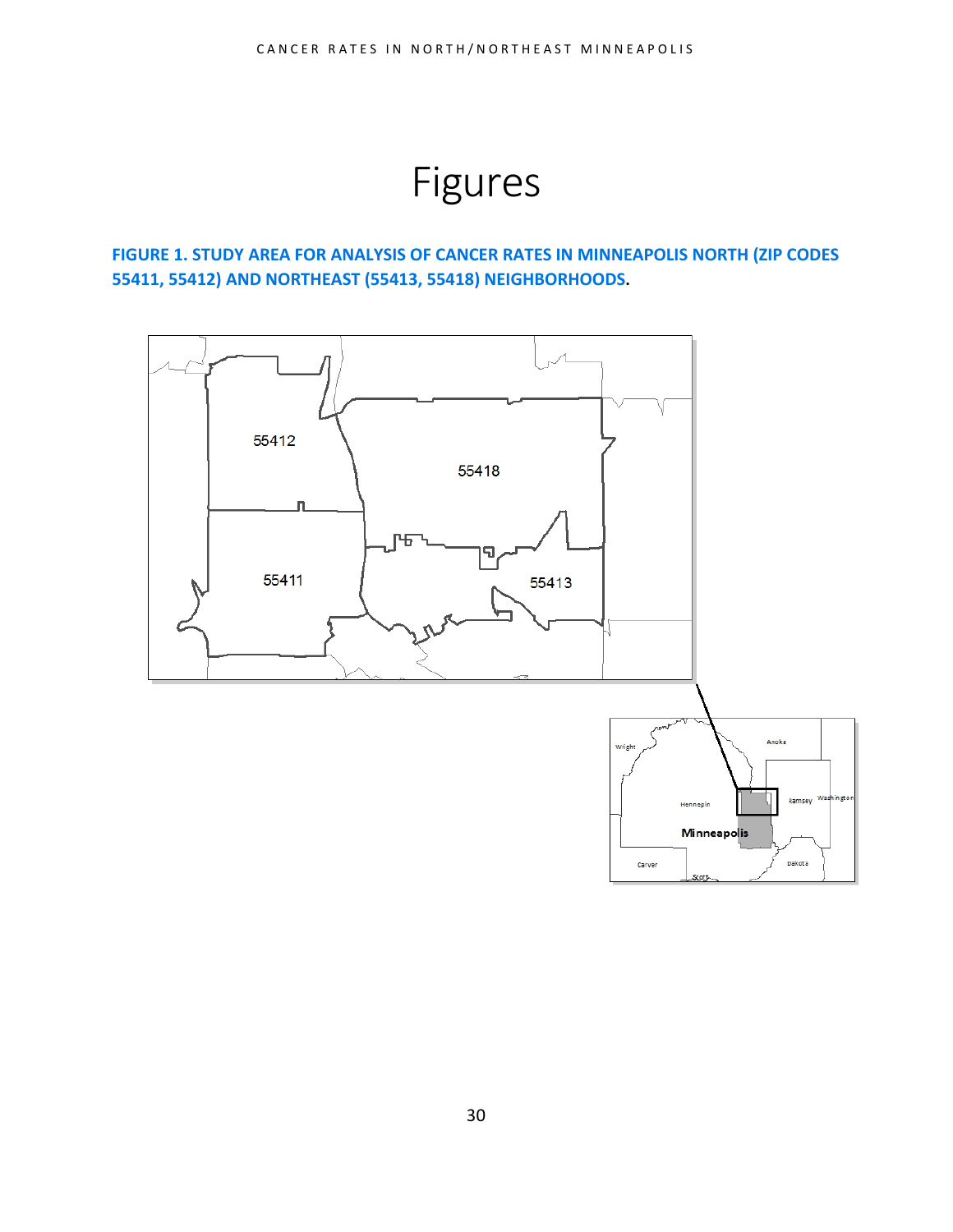

#### **FIGURE 2. RATIO OF CANCER RATES FOR BLACKS COMPARED TO WHITES, MALES, US, 2008-2012**

**FIGURE 3. RATIO OF CANCER RATES FOR BLACKS COMPARED TO WHITES, FEMALES, US, 2008-2012**



Source: Ryerson et al, 2016; \*Rate ratios estimated from NCI SEER17 data; Race categories include Hispanic and non-Hispanic.

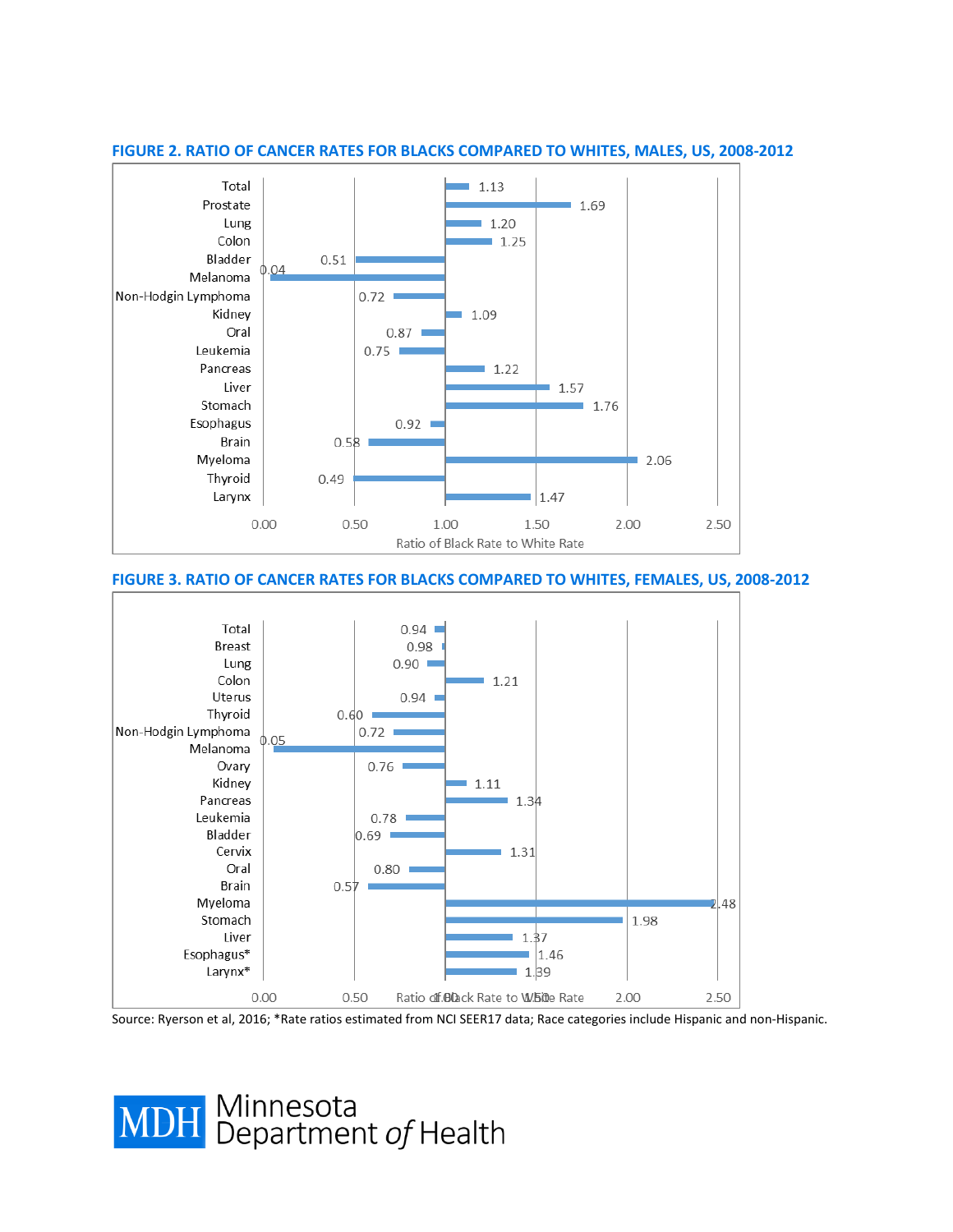



Race is for people identifying as single race; Hispanic is for any race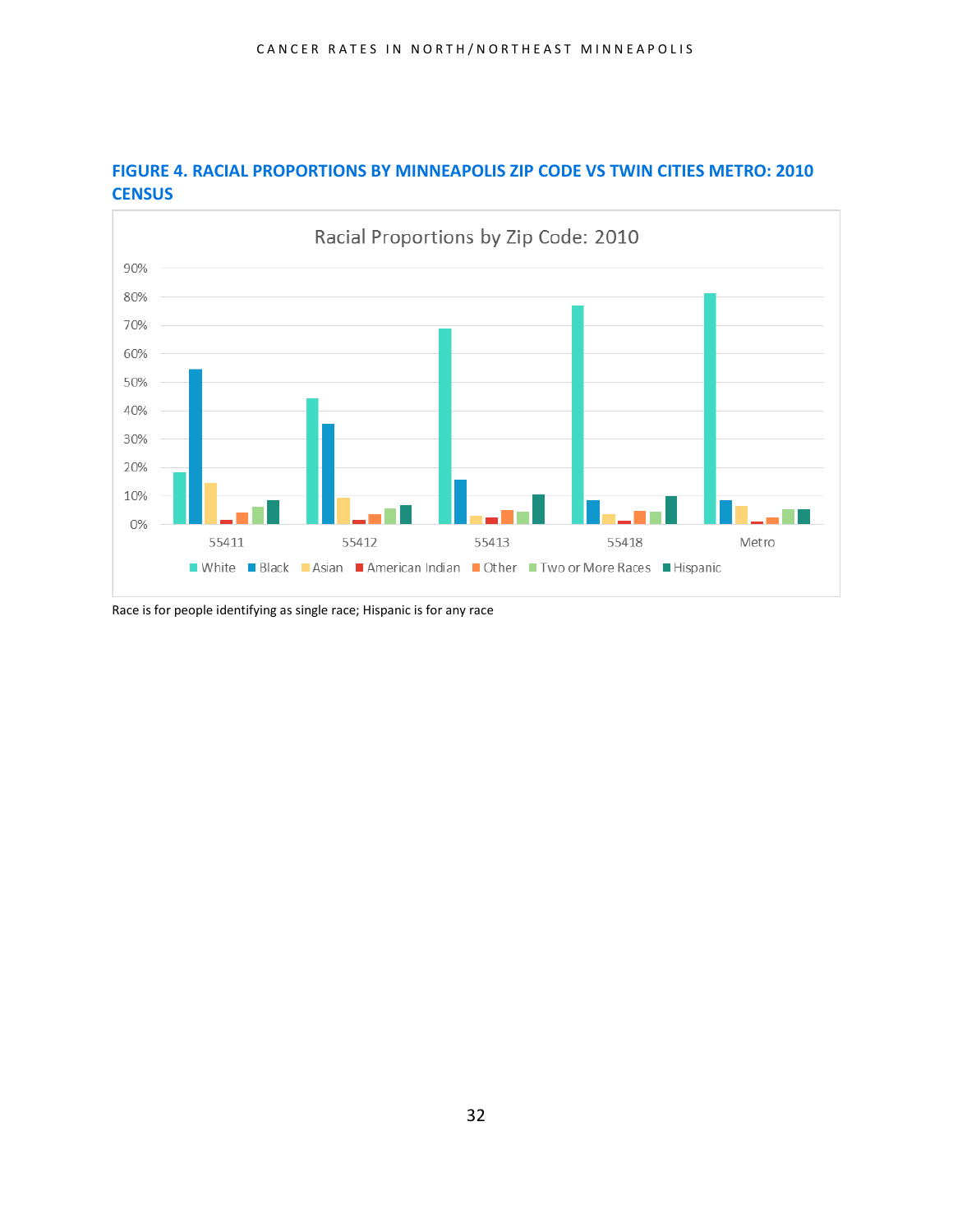#### **FIGURE 5. CANCER RATES AMONG MALES IN TWO MINNEAPOLIS NEIGHBORHOODS COMPARED TO METRO AREA RATES, 2003-2012**



Minneapolis North ZIP Codes (55411, 55412) Minneapolis Northeast ZIP Codes (55413, 55418)

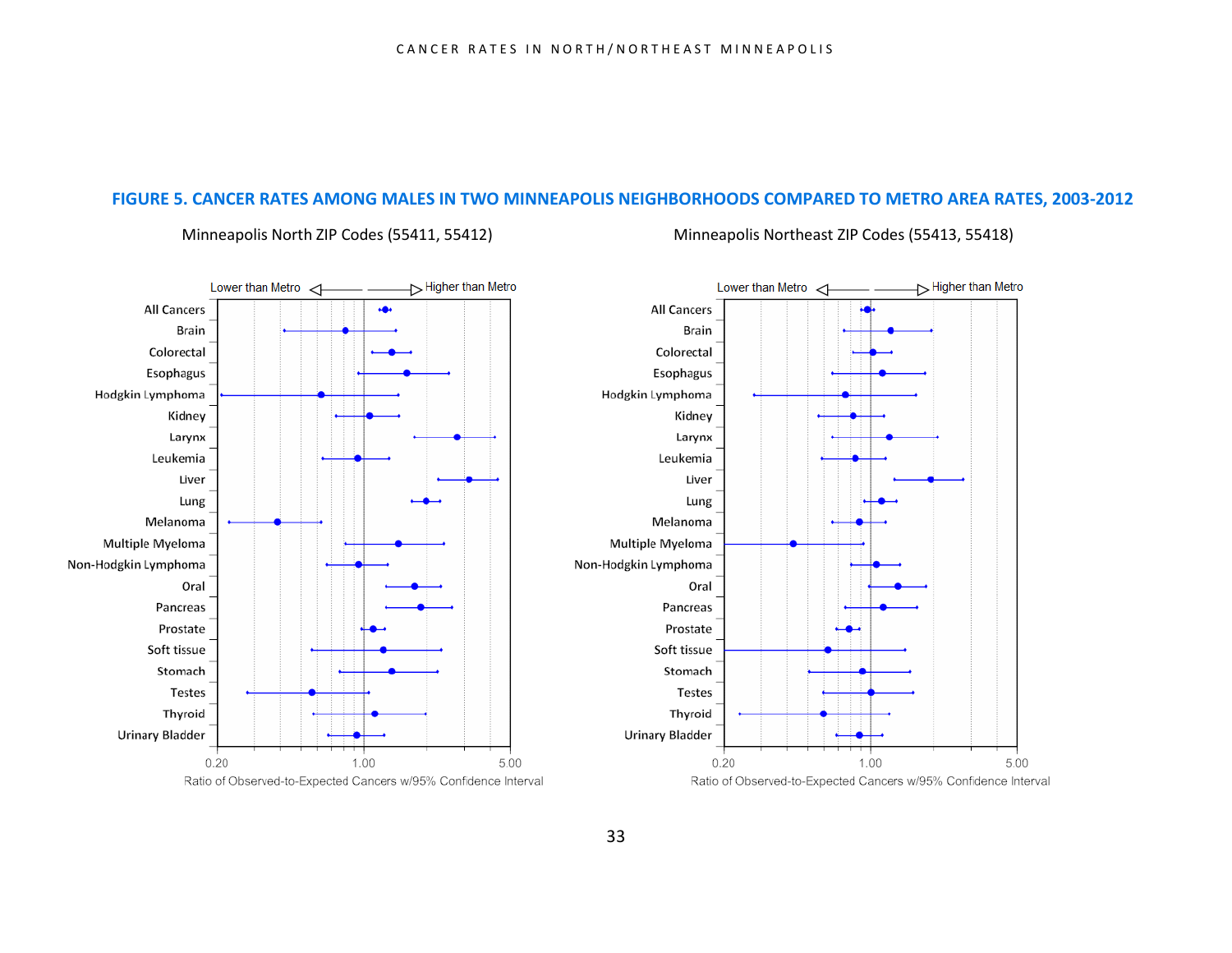#### **FIGURE 6. CANCER RATES AMONG FEMALES IN TWO MINNEAPOLIS NEIGHBORHOODS COMPARED TO METRO AREA RATES, 2003-2012**



#### Minneapolis North ZIP Codes (55411, 55412) Minneapolis Northeast ZIP Codes (55413, 55418)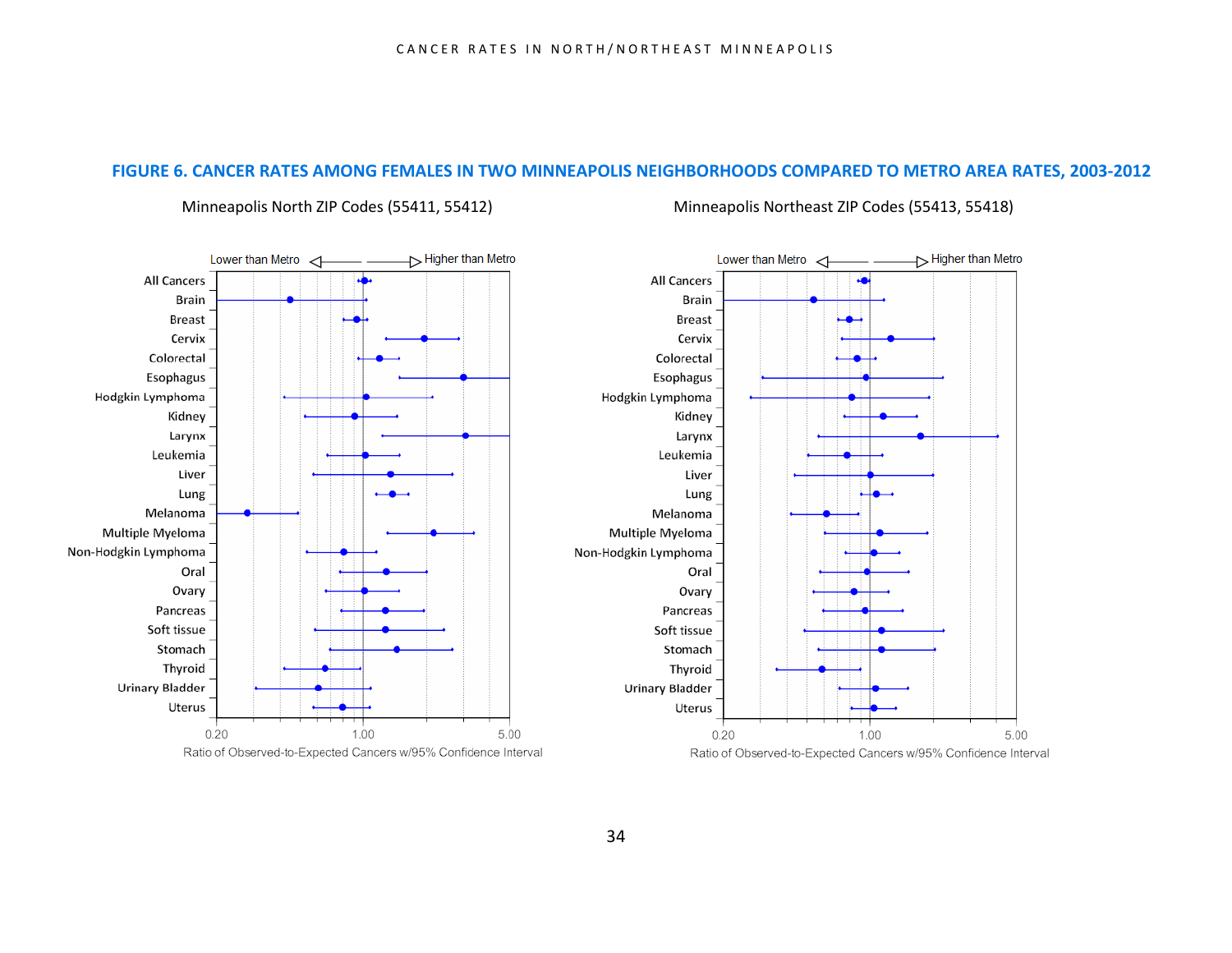#### **FIGURE 7. CANCER RATES AMONG MALES, MINNEAPOLIS NORTH/NORTHEAST COMPARED TO TWIN CITIES METRO, 2003-2012.**

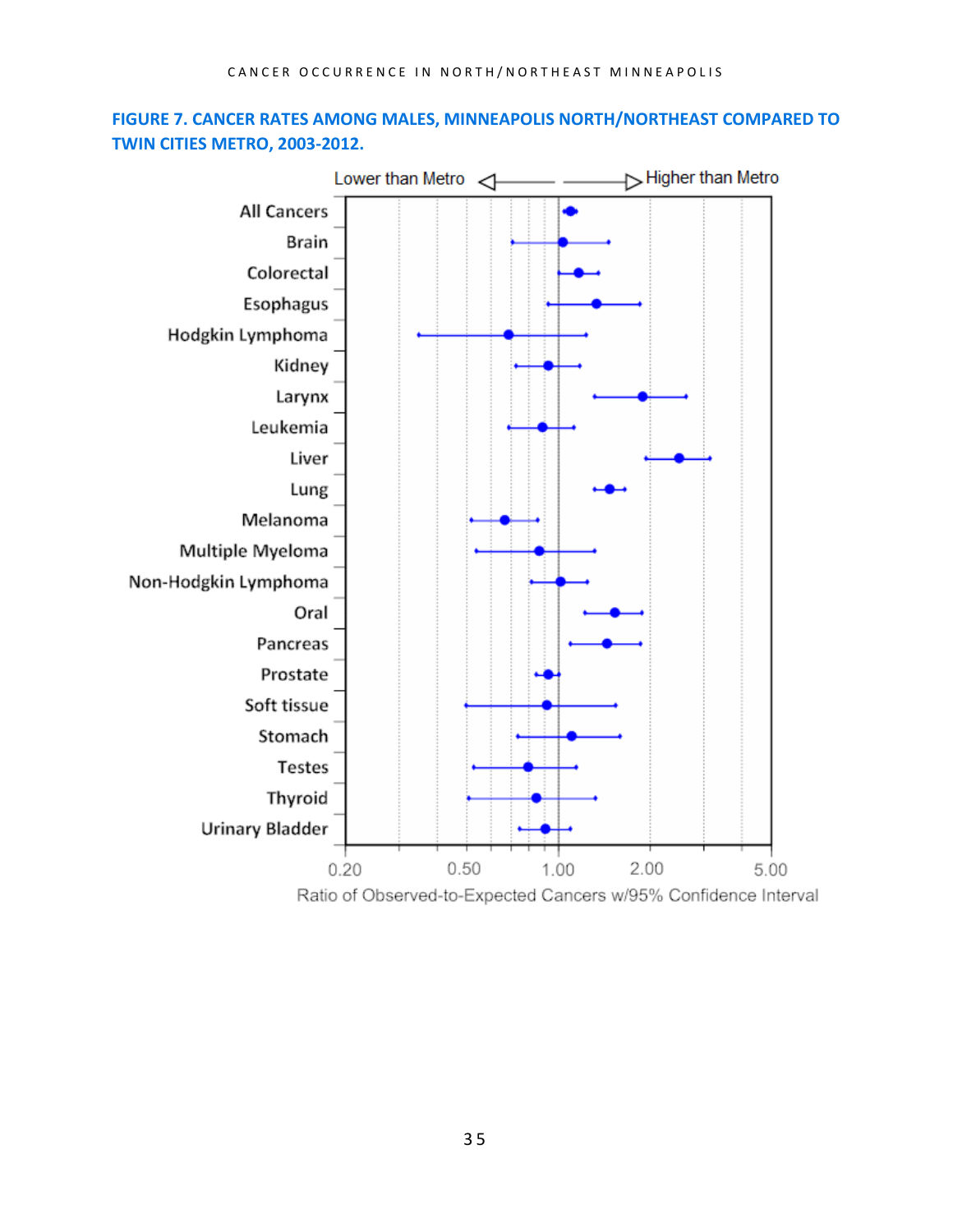### **FIGURE 8. CANCER RATES AMONG FEMALES, MINNEAPOLIS NORTH/NORTHEAST COMPARED TO TWIN CITIES METRO, 2003-2012.**

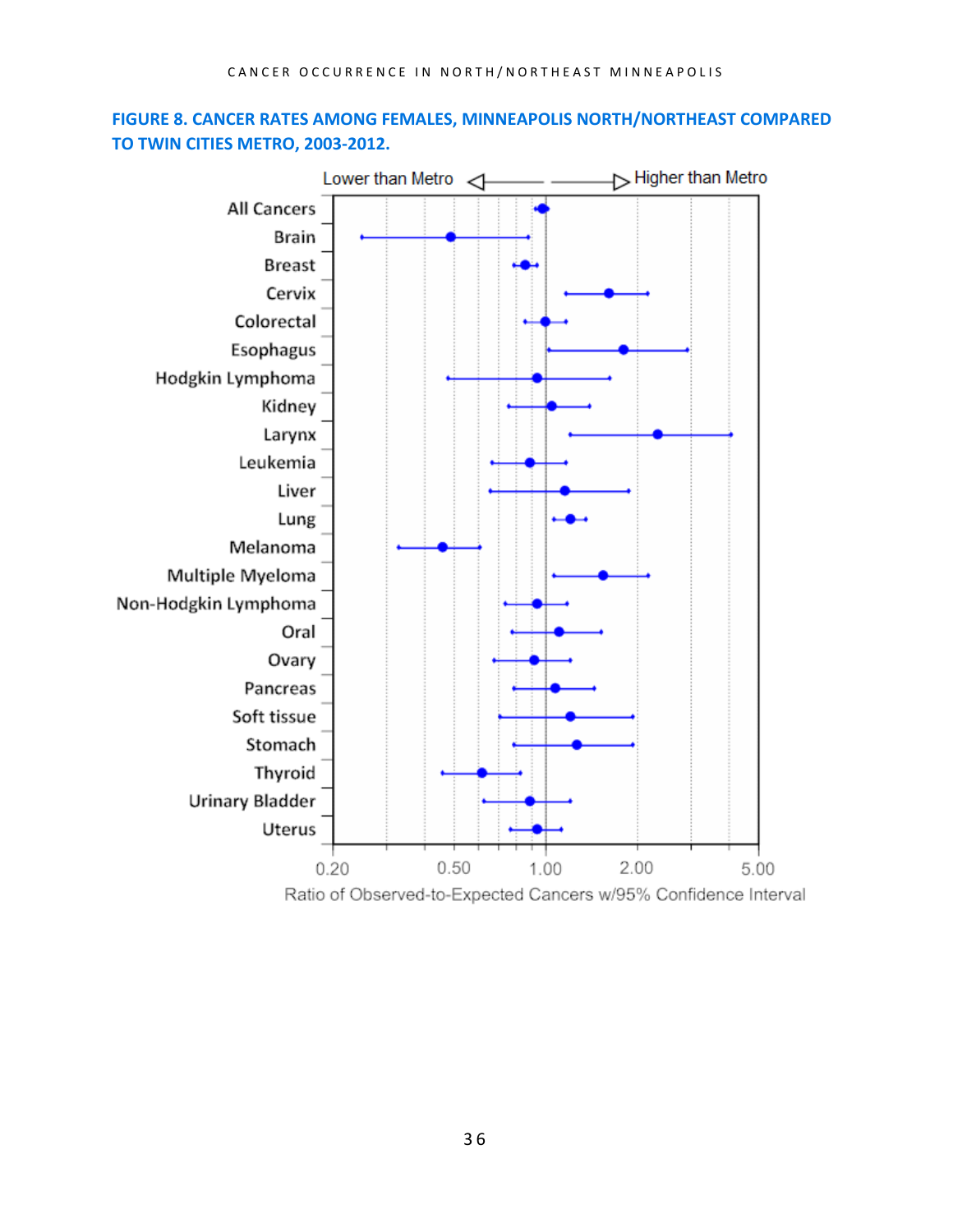

#### **FIGURE 9. ESTIMATE OF CANCER MORTALITY ATTRIBUTABLE TO VARIOUS KNOWN RISK FACTORS IN THE U.S.**

Source: Colditz and Wei, 2012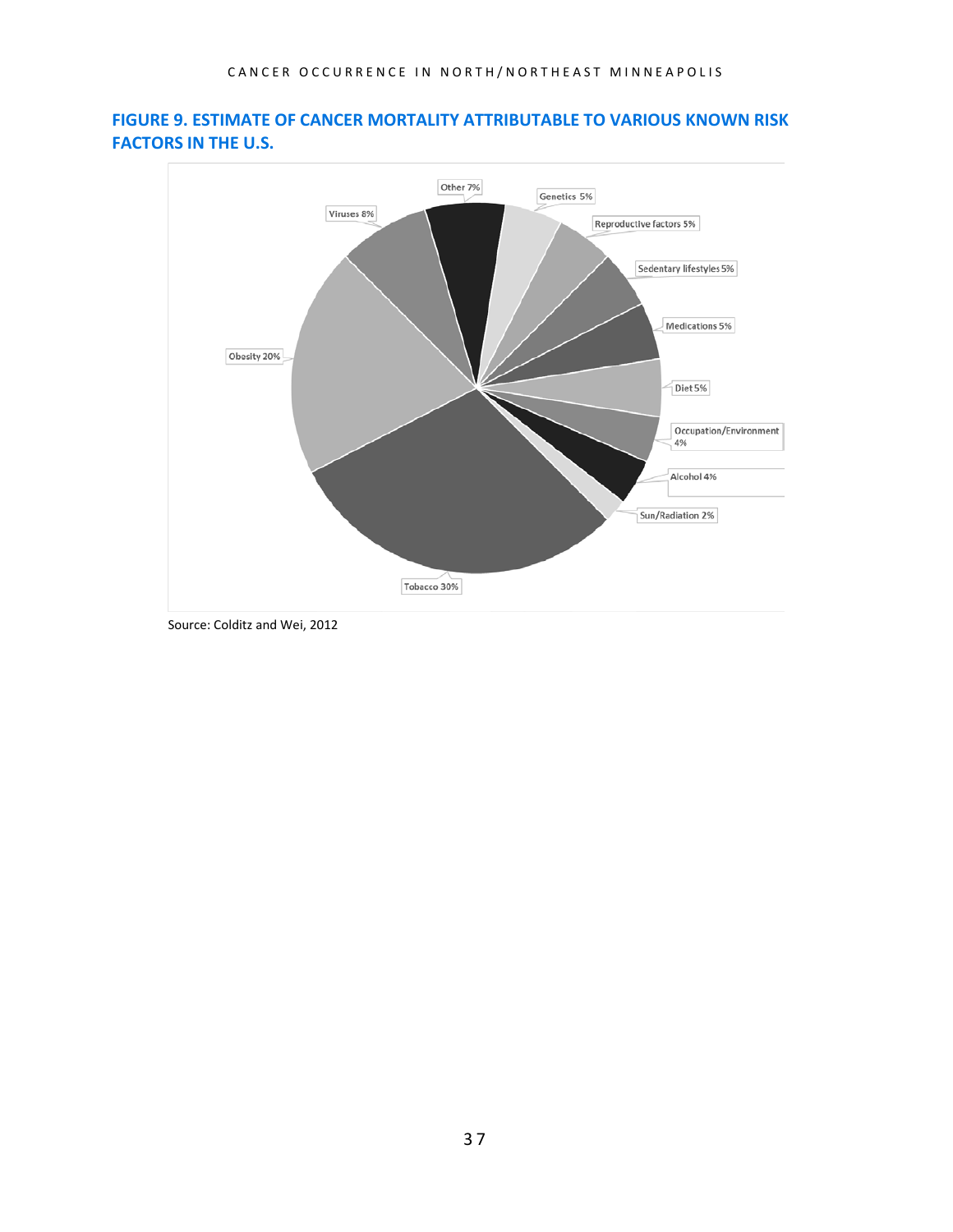#### **FIGURE 10. INCIDENCE RATES OF LIVER CANCER BY RACE/ETHNICITY, US, 2008-2012**



Source: Ryerson et al, 2016



#### **FIGURE 11. INFECTION RATES FOR HEPATITIS B AND C REPORTED TO MDH BY ZIP CODE**

Source: Hepatitis Unit, Infectious Disease Epidemiology, Prevention and Control Division, MDH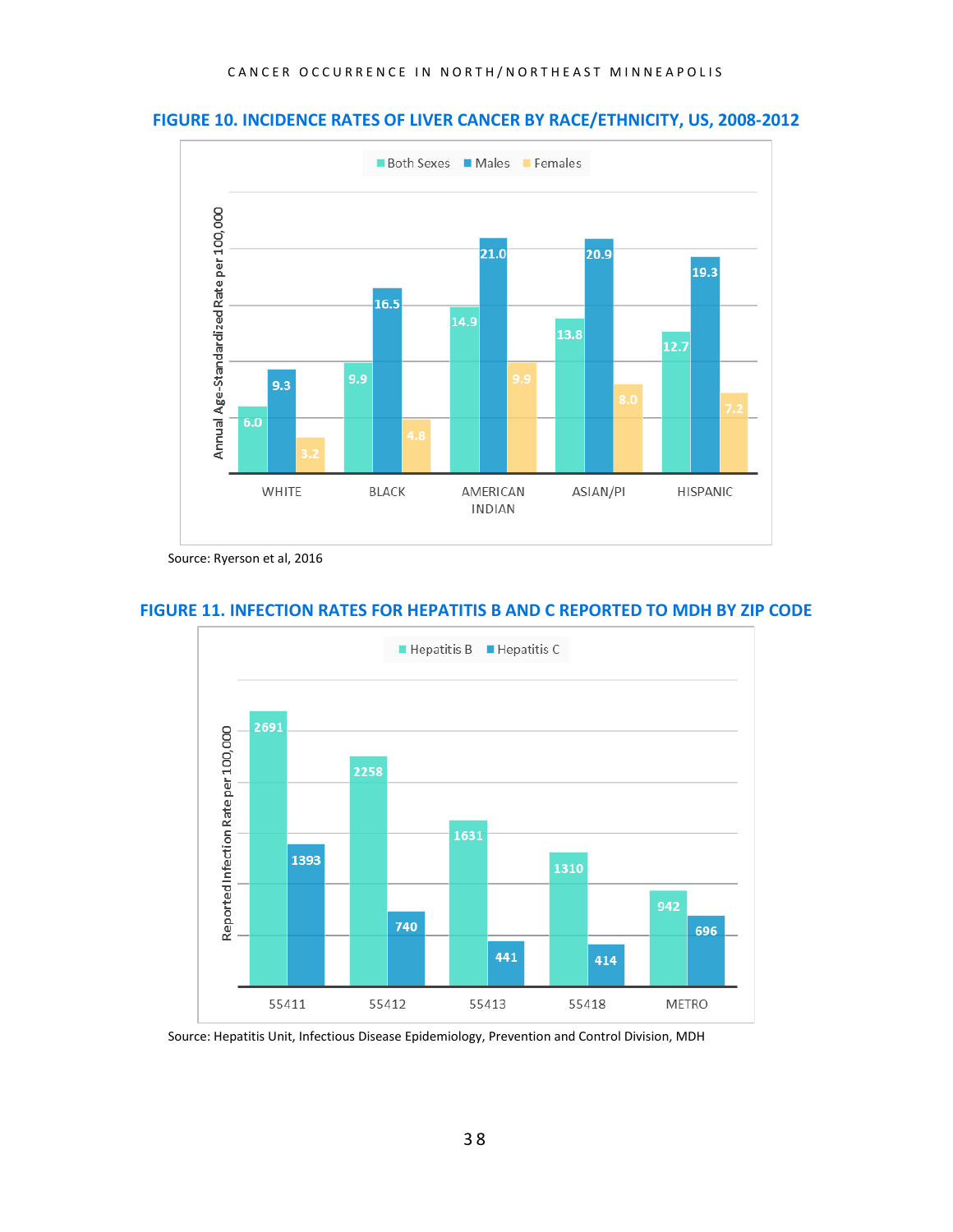## <span id="page-38-0"></span>References

American Cancer Society. Risk factors [http://www.cancer.org/cancer.](http://www.cancer.org/cancer) Accessed 4/11/16.

- American Cancer Society. Cancer and Alcohol Use: [http://www.cancer.org/cancer/cancercauses/dietandphysicalactivity/alcohol-use-and](http://www.cancer.org/cancer/cancercauses/dietandphysicalactivity/alcohol-use-and-cancer)[cancer.](http://www.cancer.org/cancer/cancercauses/dietandphysicalactivity/alcohol-use-and-cancer) Accessed 4/11/16
- American Cancer Society. Cancer Facts & Figures for African Americans 2016-2018. Atlanta: Americ[ahttp://www.cancer.org/acs/groups/content/@editorial/documents/document/acs](http://www.cancer.org/acs/groups/content/@editorial/documents/document/acspc-047403.pdf) [pc-047403.pdfn](http://www.cancer.org/acs/groups/content/@editorial/documents/document/acspc-047403.pdf) Cancer Society, 2016.. Accessed 05/09/16.
- Andersen S, Blot W, Shu X-O, Sonderman J, Steinwandel M, Hargreaves M, Zheng W. 2016. Adherence to cancer prevention guidelines and cancer risk in low-income and African American populations. Cancer Epidemiology, Biomarkers and Prevention 25(5): 846-53. <http://www.ncbi.nlm.nih.gov/pubmed/26965499?dopt=Abstract>
- Boscoe F, Johnson C, Sherman R, et al. 2014. The relationship between area poverty rate and site-specific cancer incidence in the United States. Cancer 120(14): 2191-2198.
- Centers for Disease Control and Prevention, 2013. CDC Health Disparities and Inequalities Report—United States, 2013. MMWR Supplement, 62(3):1-187. <http://www.cdc.gov/minorityhealth/chdireport.html>
- Chuang, S-C, La Vecchia C, Boffetta P. 2009. Liver cancer: descriptive epidemiology and risk factors other than HBV and HCB infection. Cancer Letters 286: 9-14.
- Clarke L, Rull R, Boer R, et al. 2016. Validity of race, ethnicity, and national origin in populationbased caner registries and rapid case ascertainment enhanced with a Spanish surname list. Medical Care (54(1): E1-8.
- Colditz G and Wei B. 2012. Preventability of cancer: the relative contributions of biologic and social and physical environmental determinants of cancer mortality. Annual Review of Public Health 33: 137-156. [http://www.annualreviews.org/doi/abs/10.1146/annurev](http://www.annualreviews.org/doi/abs/10.1146/annurev-publhealth-031811-124627)[publhealth-031811-124627](http://www.annualreviews.org/doi/abs/10.1146/annurev-publhealth-031811-124627)
- Dyal H, Aguilar M, Bartos G, Holt E, et al. 2016. Diabetes mellitus increases risk of hepatocellular carcinoma in chronic hepatitis C virus patients: a systematic review. Digestive Diseases and Sciences 61(2): 636-45.
- Esprey et al, 2007. Annual report to the nation on the status of cancer, 1975-2004, featuring cancer in American Indians and Alaska Natives. Cancer 110(10): 2119-52. [http://www.ncbi.nlm.nih.gov/pubmed/17939129.](http://www.ncbi.nlm.nih.gov/pubmed/17939129)
- Gomez S and Glaser S. 2006. Misclassification of race/ethnicity in a population-based cancer registry (United States). Cancer Causes Control 17(6): 771-781.
- Harvard Report on Cancer Prevention, Vol. I: Causes of Human Cancer. 1996. Cancer Causes and Control Vol. 7, Supplement 1, November 1996.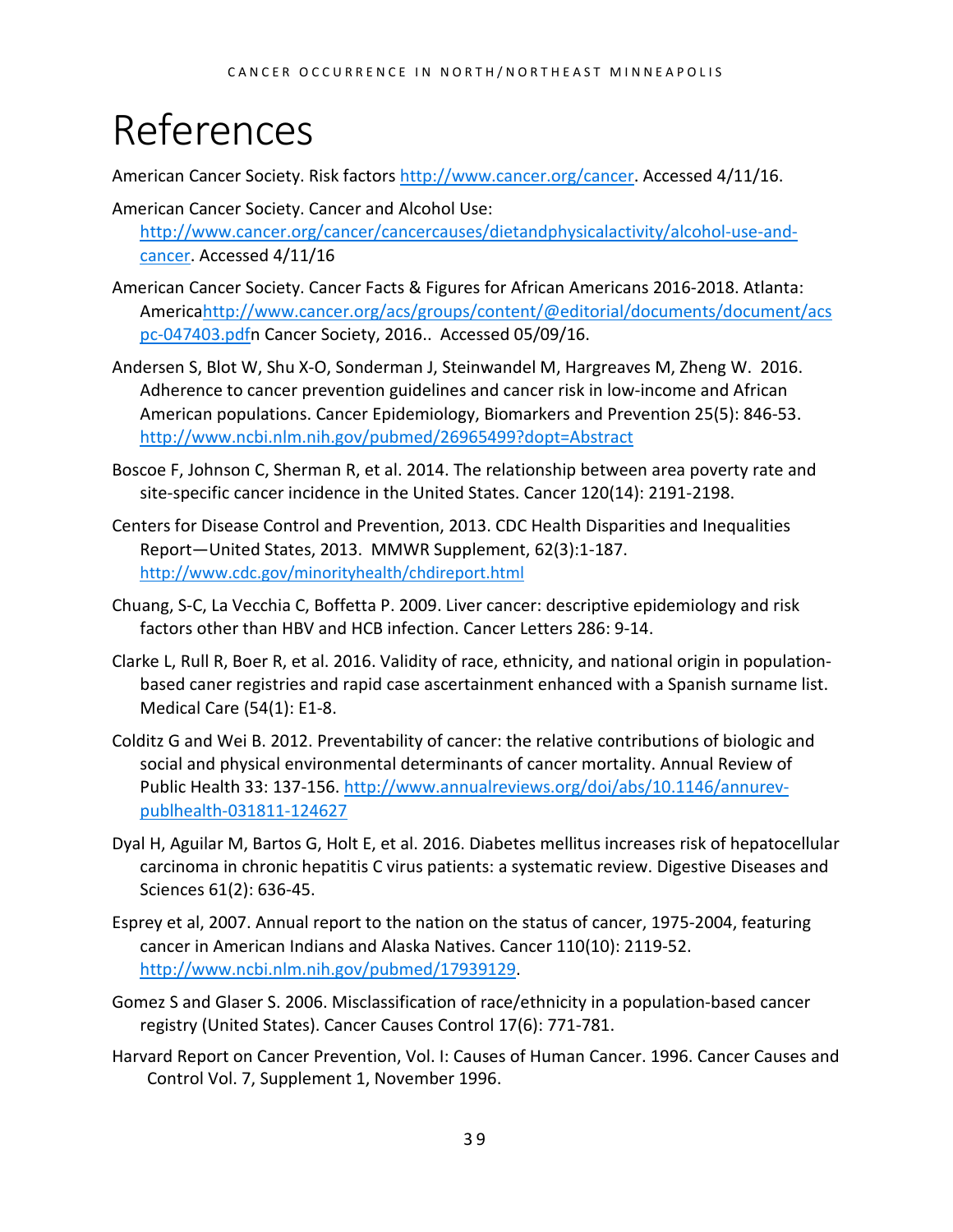- Hennepin County Human Services and Public Health Department. SHAPE Surveys. [http://www.hennepin.us/your-government/research-data/shape-surveys.](http://www.hennepin.us/your-government/research-data/shape-surveys)
- Kim D and Han K-H. 2012. Epidemiology and surveillance of hepatocellular carcinoma. Liver Cancer 1: 2-14.
- Loomba R, Yang H-I, Su J, Brenner D, Barrett-Connor E, Iloeje U. 2013. Synergism between obesity and alcohol in increasing the risk of hepatocellular carcinoma: a prospective cohort study. American Journal of Epidemiology 177(4): 333-342.
- Minnesota Cancer Surveillance System. Web Page: <http://www.health.state.mn.us/divs/hpcd/cdee/mcss/index.html>
- Minnesota Department of Health (MDH). 2014. Advancing Health Equity in Minnesota: Report to the Legislature.

[http://www.health.state.mn.us/divs/chs/healthequity/ahe\\_leg\\_report\\_020414.pdf.](http://www.health.state.mn.us/divs/chs/healthequity/ahe_leg_report_020414.pdf)

- Minnesota Public Health Data Access. <https://apps.health.state.mn.us/mndata/cancer>
- National Cancer Institute (NCI). Risk factors [http://www.cancer.gov/about-cancer/causes](http://www.cancer.gov/about-cancer/causes-prevention)[prevention.](http://www.cancer.gov/about-cancer/causes-prevention) Accessed 4/18/16.
- National Institutes of Health (NIH), National Institute of Diabetes and Digestive and Kidney Diseases. Causes of Diabetes. [http://www.niddk.nih.gov/health-information/health](http://www.niddk.nih.gov/health-information/health-topics/Diabetes/causes-diabetes/Pages/index.aspx)[topics/Diabetes/causes-diabetes/Pages/index.aspx.](http://www.niddk.nih.gov/health-information/health-topics/Diabetes/causes-diabetes/Pages/index.aspx) Accessed 05/15/16.
- Parkin, D. M. (2011). "2. Tobacco-attributable cancer burden in the UK in 2010." British Journal of Cancer 105 Suppl 2: S6-S13.
- Ryerson A, Eheman C, Altekruse S et al, 2016. Annual Report to the Nation on the Status of Cancer, 1975-2012, featuring the increasing incidence of liver cancer. Cancer 122(9): 1312- 1337. <http://onlinelibrary.wiley.com/doi/10.1002/cncr.29936/full>
- Shottenfeld D, Beebe-Dimmer J, Buffler P, Omenn G. 2013. Current perspective on the global and United States cancer burden attributable to lifestyle and environmental factors. Annual Reviews of Public Health 34:97-117. <http://www.annualreviews.org/doi/abs/10.1146/annurev-publhealth-031912-114350>
- US Census ZIP Code Tabulation Areas (ZCTAs). Accessed 11/11/15. [www.census.gov/geo/reference/zctas.html](http://www.census.gov/geo/reference/zctas.html)
- Ward E, Jernal A, Cokkinides V, Singh G, Cardinez C, Ghafoor A, Thun M. 2004. Cancer disparities by race/ethnicity and socioeconomic status. CA A Cancer Journal for Clinicians 54(2): 78-93.<http://onlinelibrary.wiley.com/doi/10.3322/canjclin.54.2.78/full>
- Waxman A, Mink P, Devesa S, et al. 2010. Racial disparities in incidence and outcome in multiple myeloma: a population-based study. Blood 116(25): 5501-5506.
- Webster P, Fulton J, Sampangi S. 2013. Conflicting race/ethnicity reports: lessons for improvement in data quality. Journal of Registry Management 40(3): 122-126.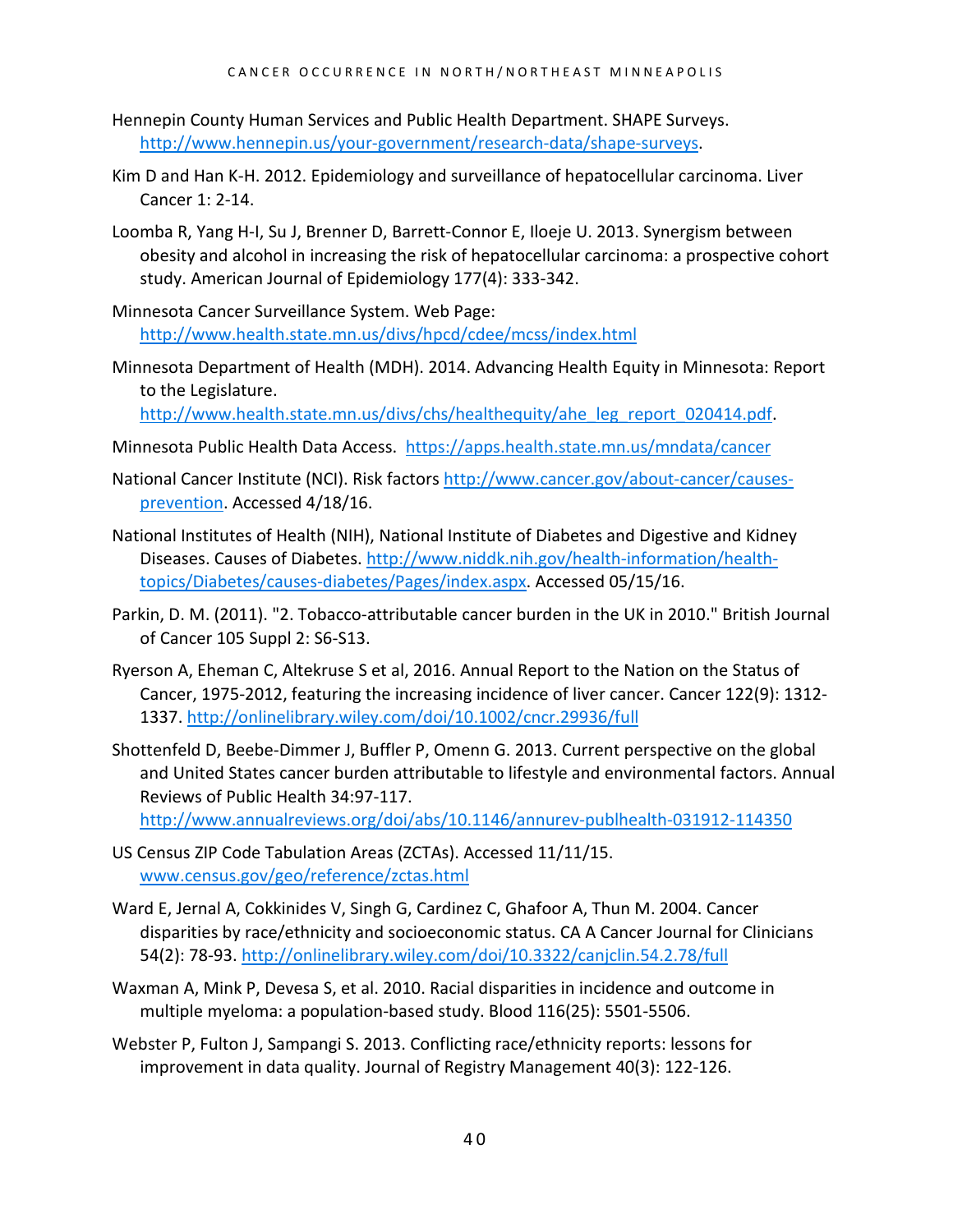# <span id="page-40-0"></span>Appendix

## <span id="page-40-1"></span>Cancer Risk Factors

(Summarized from [MCSS biennial reports,](http://www.health.state.mn.us/divs/hpcd/cdee/mcss/documents/cancerinmndec2012.pdf) [American Cancer Society,](http://www.cancer.org/cancer/index) [National Cancer Institute\)](http://www.cancer.gov/about-cancer/causes-prevention) Colorectal

- **Age**: about 9 out of 10 people diagnosed with colorectal cancer are at least 50 years old.
- **Personal history of colorectal polyps or cancer**.
- **Family history of colorectal cancer**: most colorectal cancers occur in people without a family history but people with a history of colorectal cancer or polyps in close relatives (parents, siblings, or children) are at increased risk. There are some inherited gene defects (mutations) that are linked with colorectal cancers.
- **Inflammatory bowel disease (IBD)**, a condition in which the colon is inflamed over a long period of time. IBD is different from irritable bowel syndrome (IBS), which is a common disorder that can cause cramping, abdominal pain, and diarrhea, but does not increase the risk for colorectal cancer.
- **Race**: Blacks have the highest colorectal cancer incidence and mortality rates of all racial groups in the U.S. In Minnesota, American Indians have the highest incidence and mortality rates.
- **Other risk factors**: physical inactivity, obesity, smoking, heavy alcohol use, and a diet high in red meats and processed meats.

#### Larynx

- **Smoking**: Smokers have a ten-fold greater risk of developing laryngeal cancer compared to nonsmokers.
- **Heavy alcohol consumption**: Heavy drinkers have a two to five times greater risk of laryngeal cancer than nondrinkers.
- **Long-term exposure to environmental tobacco smoke (ETS)**, also known as secondhand smoke, may increase the risk for laryngeal cancer and other cancers of the head and neck.
- **Occupational exposures**: Long term and intense occupational exposure to asbestos, nickel, wood dust, paint fumes and possibly other chemicals appears to increase risk.
- **Race**: Blacks, and in Minnesota, American Indians, have a higher rate of laryngeal cancer than non-Hispanic whites.

Liver

- **Chronic infection with hepatitis B or C viruses** are the largest risk factors and the main cause of liver cancer worldwide. In the U.S., hepatitis C is the more common cause of liver cancer. Chronic hepatitis C infection can lead to cirrhosis and liver cancer.
- **Heavy alcohol consumption.**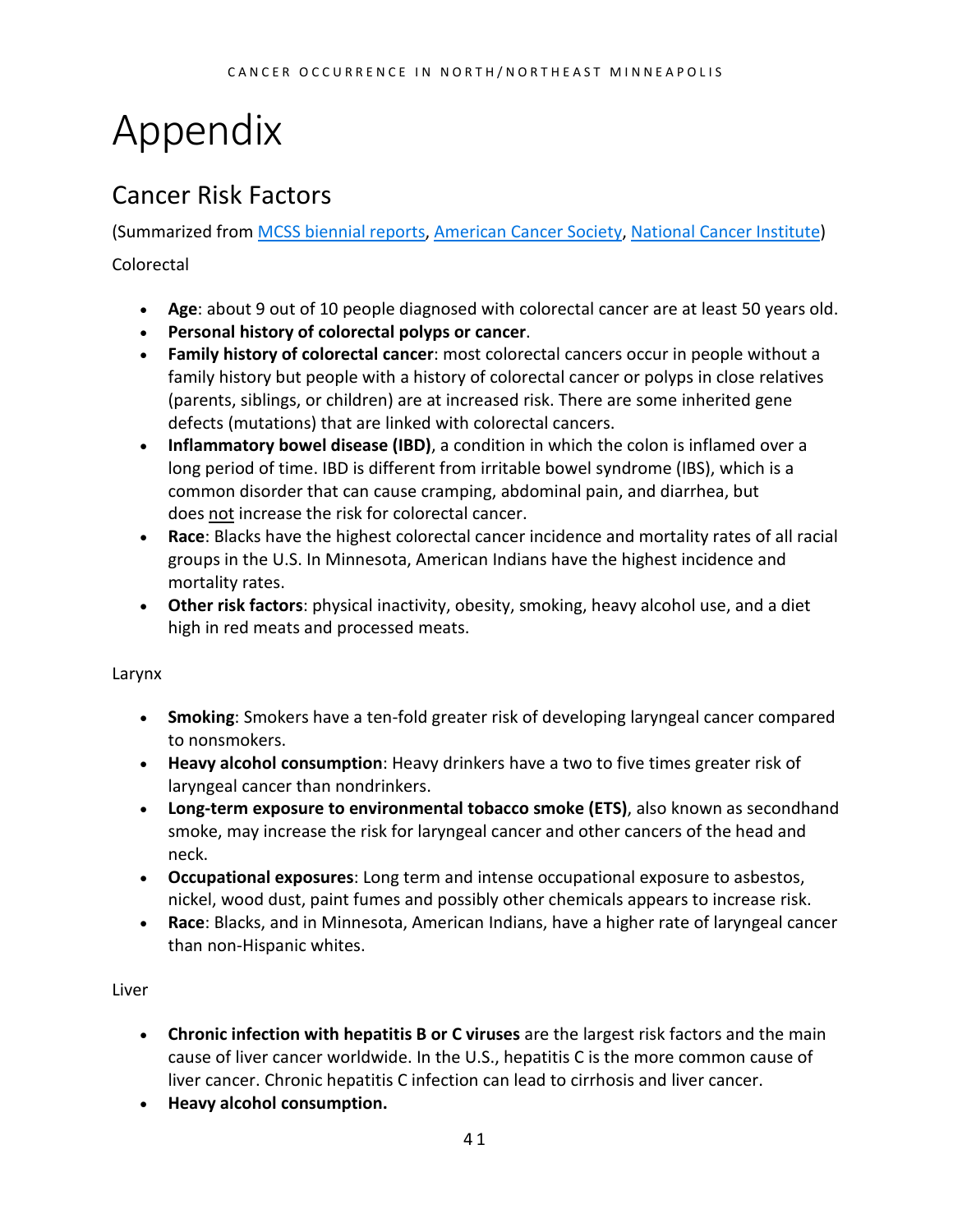- **Diabetes and obesity.**
- **Long term exposure to aflatoxins** (a fungus that contaminates certain foods) is a major risk factor in some parts of the world -- though not the United States because of federal regulations that keep contaminated products from reaching consumers.
- **Long term exposure to high levels of arsenic** through drinking water with high levels of naturally-occurring arsenic (e.g. contaminated private wells).
- **Occupational exposures:** Workplace exposure to vinyl chloride (a chemical used in plastic manufacturing) causes a particular type of liver cancer (hepatocellular carcinoma).
- **Race**: Liver cancer is two to three times more common among Blacks, Asian/Pacific Islanders, and American Indians than among non-Hispanic whites.
- **Gender**: Rates in males are almost 3-fold higher than in females
- **Cirrhosis**: Cirrhosis, mostly due to excessive alcohol use, is often a precursor to liver cancer
- **Smoking**: Smokers have higher rates than non-smokers

#### Lung

- **Smoking** is the leading cause of lung cancer. Approximately 90% of lung cancers in males and 80% in females are caused by smoking, and it increases risk for many other cancers as well.
- **Radon**, a common indoor pollutant and second leading cause of lung cancer, enters the home from the surrounding soil. About one in three Minnesota homes have enough radon to pose a risk to the occupants' health over many years of exposure.
- **Environmental tobacco smoke (ETS)**, also known as secondhand smoke, is a known human carcinogen. According to the CDC and EPA, it is the third leading cause of lung cancer, after cigarette smoking and exposure to radon.
- **Occupational exposures** to known and probable carcinogens (e.g., occupations with exposure to arsenic, asbestos, beryllium, cadmium, or radon) account for a small but significant number of lung cancers.
- **Other risk factors:** Exposure to arsenic, asbestos, and diesel exhaust are other risk factors. Air pollution may cause a small increase in lung cancer.

Oral

- **Tobacco use** (smoking or chewing) and **heavy alcohol use** are the strongest known risk factors for oral and pharyngeal cancers. Smoking and drinking together dramatically increase risk.
- **Human papilloma virus (HPV) infection** is associated with squamous cell cancers of specific parts of the oral cavity and pharynx, mostly the throat and tonsils. More than 60% of cancers in these specific locations are thought to be related to HPV infection. HPV infections of the oral cavity and pharynx have no symptoms and only a small percentage of people with the infection will go on to develop cancer. HPV infection is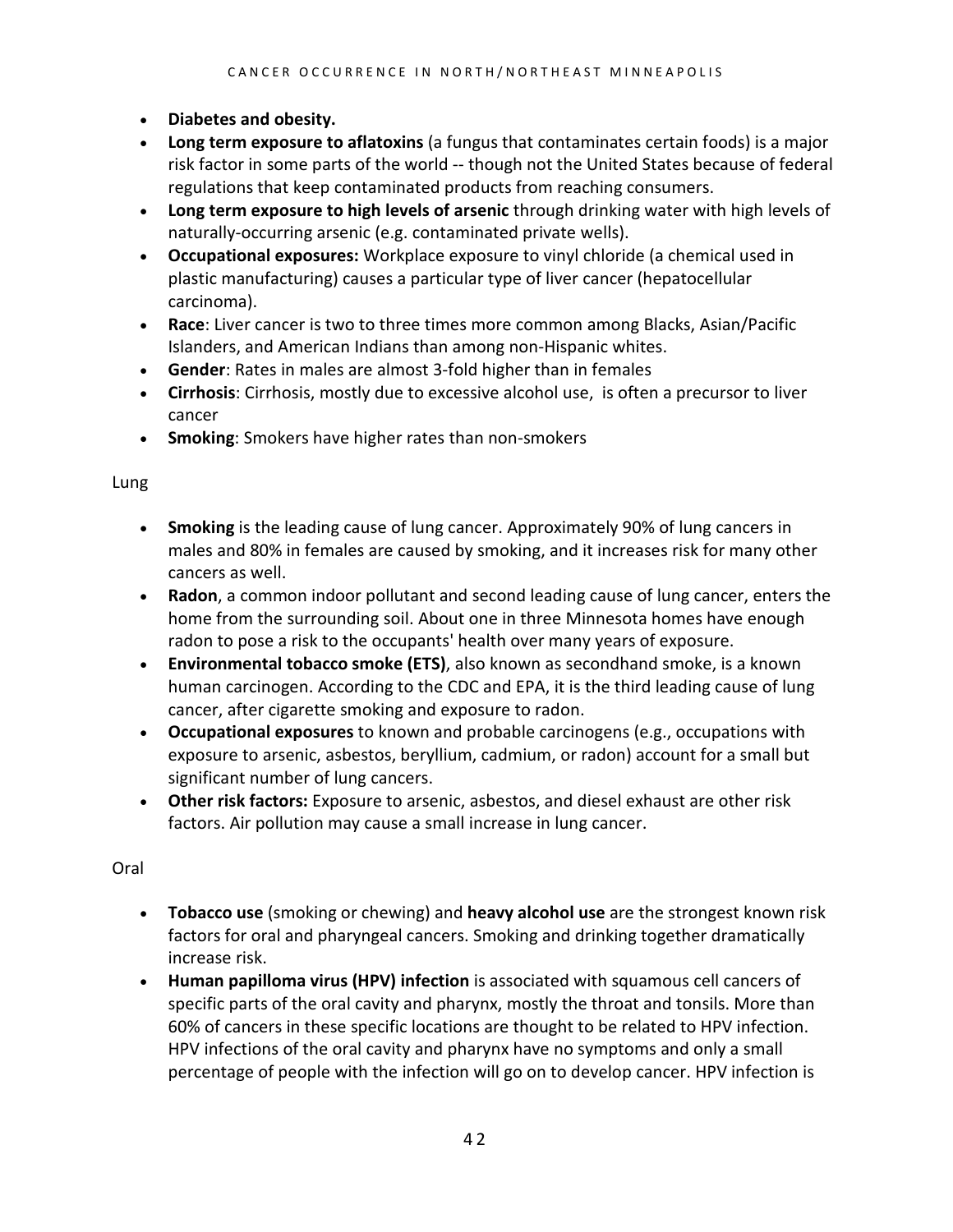also linked to squamous cell cancers of other anatomic sites (i.e., cervix, vulva, vagina, penis, and anus).

- **Occupational exposures:** Long-term, intense workplace exposures to wood dust, textile dust, or nickel and chromium dust increases the risk of pharyngeal cancers.
- **Gender:** Males are two times more likely than females to be diagnosed with oral cavity and pharyngeal cancer.
- **Ultraviolet (UV) light**: Sunlight and other UV light exposure increase the risk of cancer of the lip (a type of oral cancer).

#### Pancreas

- **Smoking** is the most important risk factor (doubling or tripling the risk) for pancreatic cancer, as is smokeless tobacco use. An estimated 20-30% of pancreatic cancers are caused by cigarette smoking.
- **Obesity** and **type 2 diabetes** increase risk of pancreatic cancer.
- **Diets** high in meat, fat, and processed meat increase risk. The exact role of diet in pancreatic cancer is still being studied.
- **Chronic pancreatitis** (long-term inflammation of the pancreas) is a risk factor for developing pancreatic cancer but many people with pancreatitis never develop pancreatic cancer.
- **Occupational exposures**: Heavy occupational exposures to certain pesticides, dyes, and metal refinery chemicals may increase the risk of pancreatic cancer.
- **Race:** Blacks are about two times more likely to have this cancer than whites.

#### Cervix

- **Human papilloma virus (HPV) infection** is the most important risk factor for cervical cancer. HPV is a group of more than 150 related viruses, some of which cause a type of growth called *papillomas*, which are more commonly known as *warts.* Infection with HPV is common, and in most people the body can clear the infection by itself. Sometimes, however, the infection does not go away and becomes chronic. Chronic infection, especially when it is caused by certain high-risk HPV types, can eventually cause certain cancers, such as cervical cancer.
- **Obesity** increases risk of cervical cancer.
- **Smoking** Women who smoke are about twice as likely as non-smokers to get cervical cancer. Tobacco by-products have been found in the cervical mucus of women who smoke. Researchers believe that these substances damage the DNA of cervix cells and may contribute to the development of cervical cancer. Smoking also makes the immune system less effective in fighting HPV infections.
- **Poverty:** Poverty is also a risk factor for cervical cancer. Many low-income women do not have ready access to adequate health care services, including Pap tests. This means they may not get screened or treated for cervical pre-cancers.
- **Other sexually transmitted infections (STIs):** Having other STIs such as chlamydia, gonorrhea, syphilis and HIV/AIDS — increases your risk of HPV.